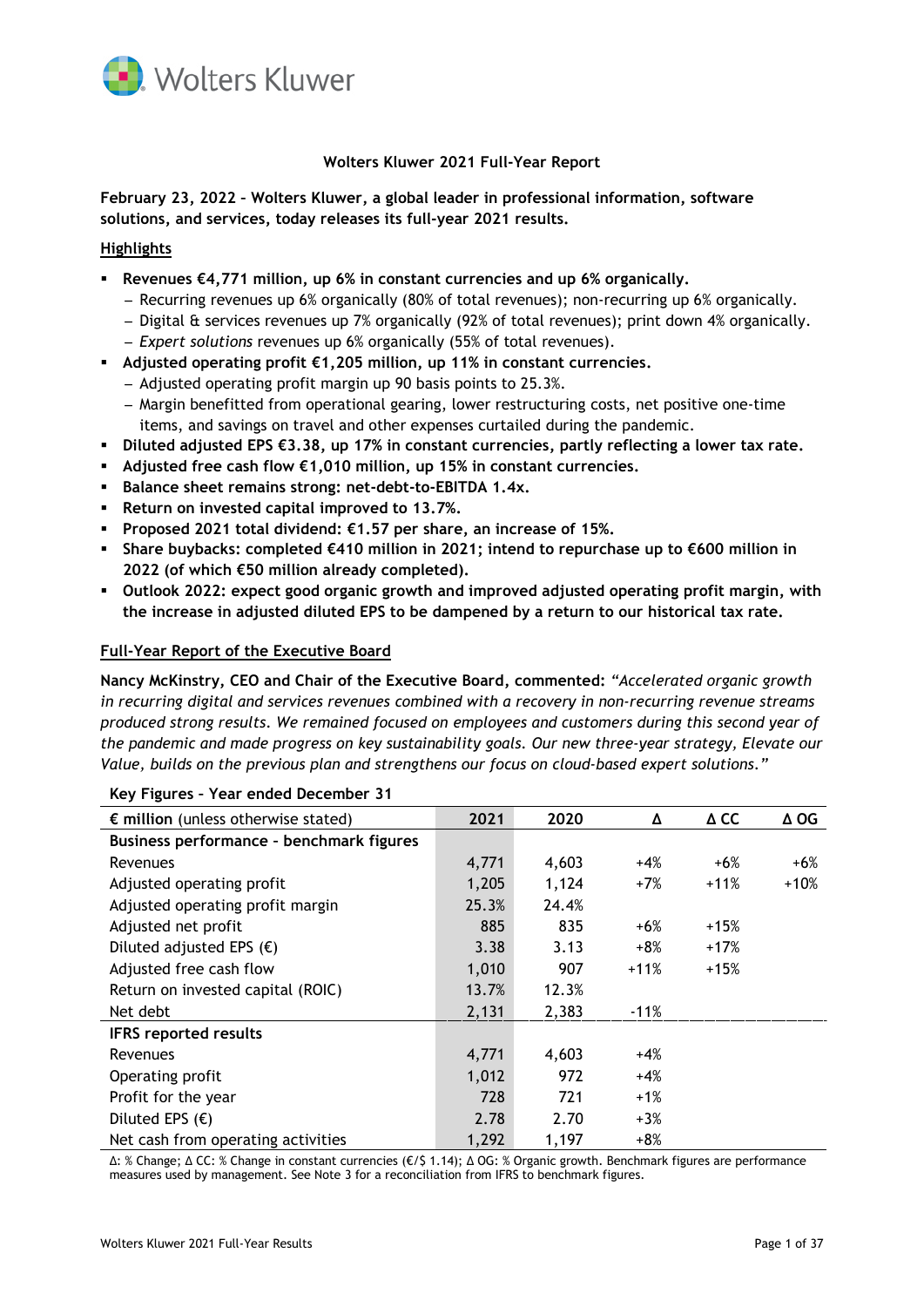

# **Full-Year 2022 Outlook**

Our specific guidance for FY2022 adjusted operating profit margin, adjusted free cash flow, return on invested capital (ROIC), and diluted adjusted EPS is provided below. We expect good organic growth, albeit slower than in 2021 due to challenging comparables starting in the second quarter. We expect the adjusted operating profit margin to ease in the first half but to rise for the full year 2022. We expect growth in diluted adjusted EPS to be dampened by a return to our historical tax rate.

### **Full-Year 2022 Outlook**

| <b>Performance indicators</b> | 2022 Guidance           | 2021           |
|-------------------------------|-------------------------|----------------|
| Adjusted operating profit     | 25.5%-26.0%             | 25.3%          |
| Adjusted free cash flow       | €1,025-1,075 million    | €1,010 million |
| ROIC.                         | Around 14%              | 13.7%          |
| Diluted adjusted EPS          | Mid-single-digit growth | €3.38          |

Guidance for adjusted operating profit margin and ROIC is in reported currencies and assumes an average EUR/USD rate in 2022 of €/\$1.13. Guidance for adjusted free cash flow and diluted adjusted EPS is in constant currencies (€/\$ 1.18). Guidance reflects share repurchases for up to €600 million in 2022.

If current exchange rates persist, the U.S. dollar rate will have a positive effect on 2022 results reported in euros. In 2021, Wolters Kluwer generated more than 60% of its revenues and adjusted operating profit in North America. As a rule of thumb, based on our 2021 currency profile, each 1 U.S. cent move in the average  $\epsilon$ /\$ exchange rate for the year causes an opposite change of approximately 2 euro cents in diluted adjusted EPS<sup>1</sup>.

We include restructuring costs in adjusted operating profit. We currently expect that restructuring costs will increase to our normal range of €10-€15 million (FY 2021: €6 million). We expect adjusted net financing costs of approximately  $\epsilon$ 65 million in constant currencies<sup>2</sup>, including lease interest charges. We expect the benchmark tax rate on adjusted pre-tax profits to increase to approximately 23.0%-24.0% (FY 2021: 21.5%). Capital expenditure is expected to be within our normal range of 5.0%- 6.0% of total revenues (FY 2021: 5.0%). We expect the full-year cash conversion ratio to be in the range of 100%-105% (FY 2021: 112%)<sup>3</sup>. See Note 3 for the calculation of our cash conversion ratio.

Any guidance we provide assumes no additional significant change to the scope of operations. We may make further acquisitions or disposals which can be dilutive to margins and earnings in the near term.

## **2022 Outlook by Division**

**Health**: We expect organic growth to slow from 2021 levels, mainly due to the absence of a contract win of the size of the ASCO titles. We expect the adjusted operating profit margin to improve modestly.

**Tax & Accounting**: We expect organic growth to improve slightly from 2021 levels and the adjusted operating profit margin to improve.

**Governance, Risk & Compliance**: We expect organic growth to slow from 2021 levels, due to slower growth in transactional revenues. We expect the adjusted operating profit margin to improve.

**Legal & Regulatory**: We expect organic growth to be in line with 2021. The adjusted operating profit margin is expected to decline due to the absence of the one-off pension amendment recorded in 2021.

 $1$  This rule of thumb excludes the impact of exchange rate movements on intercompany balances, which is accounted for in adjusted net financing costs in reported currencies and determined based on period-end spot rates and balances.

 $2$  Guidance for adjusted net financing costs in constant currencies excludes the impact of exchange rate movements on currency hedging and intercompany balances.

<sup>&</sup>lt;sup>3</sup> Cash repayments of lease liabilities are expected to be in line with depreciation of right-of-use assets (FY 2021: €71 million).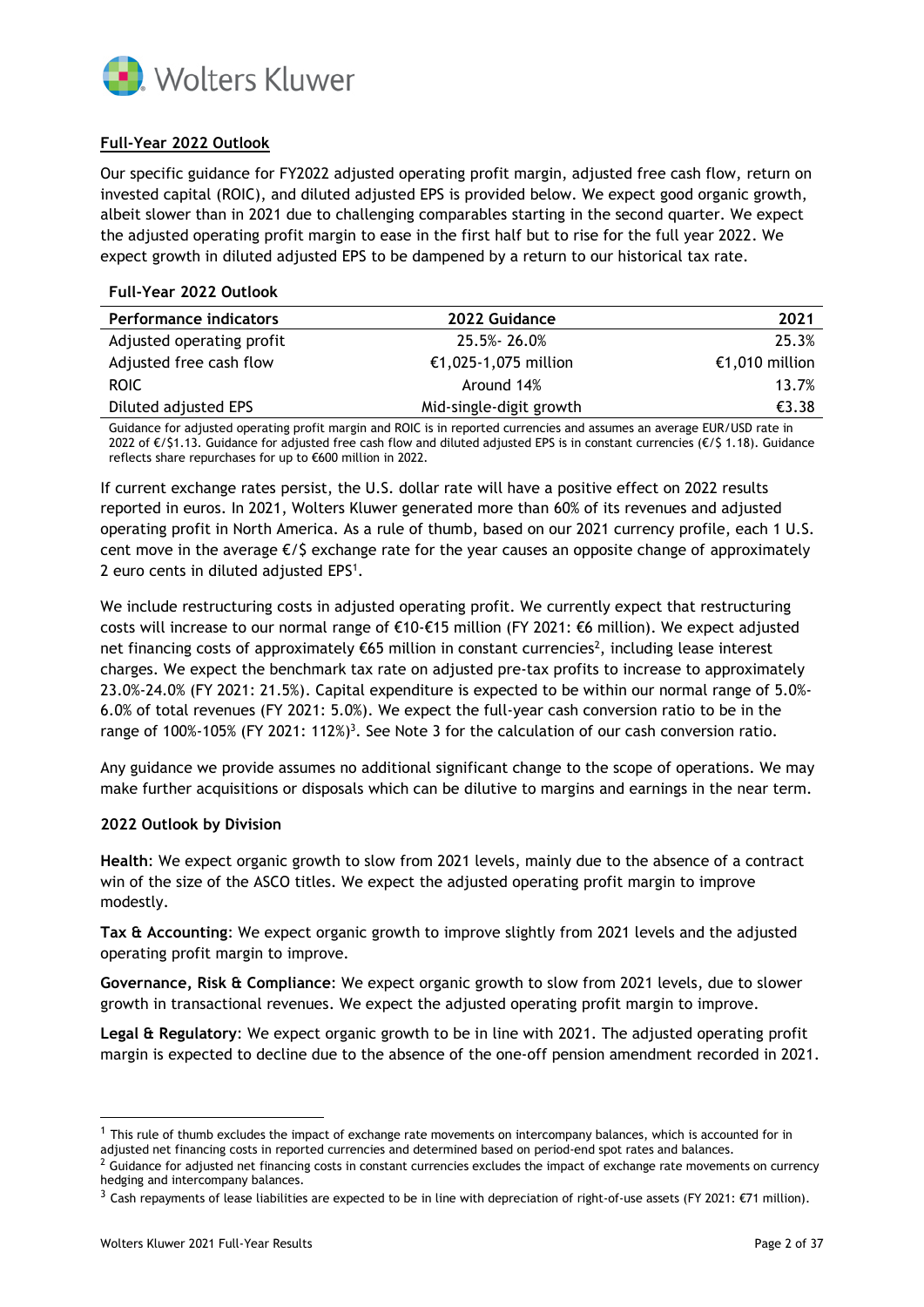

## **Our Mission, Business Model and Strategy**

Our mission is to empower our professional customers with the information, software solutions, and services they need to make critical decisions, achieve successful outcomes, and save time. We support professionals across four main customer segments: health; tax  $\alpha$  accounting; governance, risk  $\alpha$ compliance; and legal & regulatory. Every day, our customers face the challenge of increasing proliferation and complexity of information and the pressure to deliver better outcomes at a lower cost. Many of our customers are looking for mobility, flexibility, intuitive interfaces, and integrated open architecture technology to support their decision-making. We aim to solve their problems and add value to their workflow with our range of digital solutions and services, which we continuously evolve to meet their changing needs.

Our *expert solutions* combine deep domain knowledge with technology to deliver both content and workflow automation to drive improved outcomes and productivity for our customers. *Expert solutions*, which include nearly all of our software products and certain advanced information solutions, accounted for 55% of total revenues in 2021 (FY 2020: 54%). Based on revenues, our largest *expert solutions* by division are:

- **Health**: global clinical decision support tool UpToDate; clinical drug databases Medi-Span and Lexicomp; and Lippincott nursing solutions for practice and learning.
- **Tax & Accounting**: global corporate performance solution CCH Tagetik (now including Vanguard Software); global corporate internal audit platform TeamMate; professional tax and accounting software, including CCH ProSystem fx and CCH Axcess in North America and similar software for professionals across Europe.
- **Governance, Risk & Compliance**: finance, risk, and regulatory reporting suite OneSumX; banking compliance solutions ComplianceOne, Expere, eOriginal, and Gainskeeper; and enterprise legal management software Passport and TyMetrix.
- **Legal & Regulatory:** global EHS/ORM<sup>4</sup> suite Enablon, and our range of workflow solutions for European legal professionals, including Kleos and Legisway.

## **Business model**

Our business model is primarily based on subscriptions, software maintenance, and other recurring revenues (80% of total revenues in 2021), augmented by implementation services and license fees as well as volume-based transactional or other non-recurring revenues. Renewal rates for our recurring digital information, software, and service revenues are high and are one of the key indicators by which we measure our success. Product innovation is a key driver of growth. For the past eighteen years, we have re-invested 8%-10% of our revenues each year (including capital expenditures) in developing new and enhanced products and their supporting technology platforms.

More than half of our operating costs relate to our employees, who create, develop, maintain, sell, implement, and support our solutions on behalf of our customers. Our technology architecture is increasingly based on globally scalable platforms that use standardized components. An increasing proportion of our solutions is built cloud-first. Many of our solutions incorporate advanced technologies such as artificial intelligence, natural language processing, robotic process automation, and predictive analytics. Our development teams use customer-centric, contextual design and develop solutions based on the scaled agile framework. Our solutions are sold by our own sales teams or through selected distribution partners.

<sup>4</sup> Throughout this document, EHS/ORM refers to environmental, health & safety and operational risk management.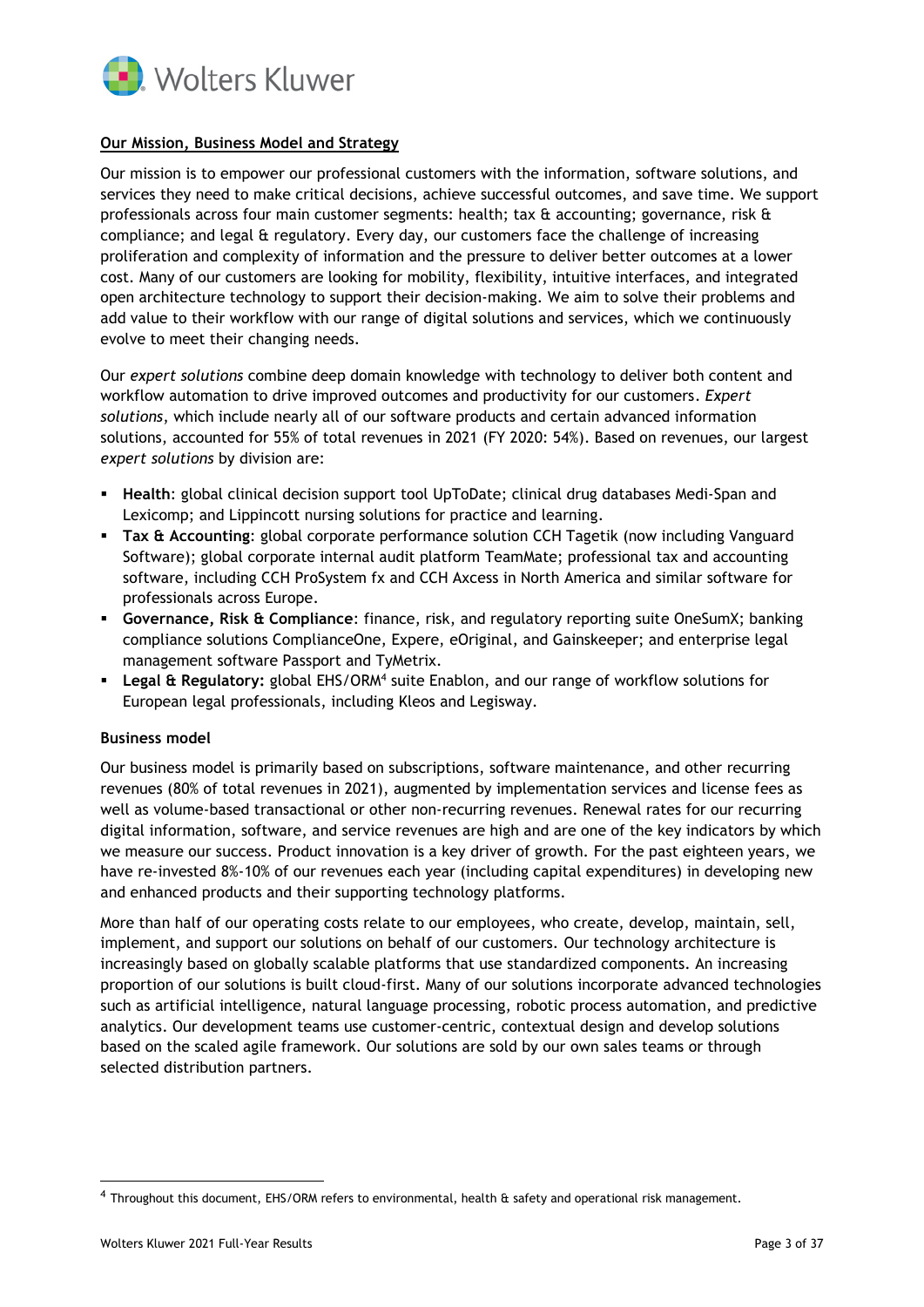

## **Strategy**

The foundation laid over the past many years has driven improved organic growth and operating margins and helped us navigate the challenge of the COVID-19 pandemic. While we were briefly diverted from our financial trajectory in 2020 due to the pandemic, the recovery seen in 2021 allowed us to meet nearly all of the financial goals set for the most recent strategic plan (2019-2021). We grew *expert solutions* from 49% of total revenues in 2018 to 55% of total revenues in 2021, primarily through organic growth. The acquisitions of CGE, XCM Solutions, Vanguard Software, and eOriginal, and the divestment of several non-core assets also helped to enhance our focus on *expert solutions*. We made progress on enriching several of our information products and are now starting to launch the early results of that effort. We also made progress on our third goal, which was to drive operational agility, by completing several major internal projects, such as the introduction of a modernized global HR system in 2019, the consolidation of 280 customer-facing websites into a single global site in 2021, and the implementation of CCH Tagetik as our new corporate performance management tool in 2021.

#### **Strategic priorities 2022-2024**

In the past two years, we have seen key market trends accelerate: increased digitization of professional and corporate workflows, accelerated transition to cloud-based solutions, and growing importance of ecosystems. In response, we have refined our strategy for the next three years. The three strategic priorities for 2022-2024 are:

- **Accelerate Expert Solutions:** we intend to focus our investments on cloud-based *expert solutions* while continuing to transform selected digital information products into *expert solutions*. We will invest to enrich the customer experience of our products by leveraging advanced data analytics.
- **Expand Our Reach:** we will seek to extend organically into high-growth adjacencies along our customer workflows and adapt our existing products for new customer segments. We plan to further develop partnerships and ecosystems for our key software platforms.
- **Evolve Core Capabilities:** we intend to enhance our central functions to drive excellence and scale economies, mainly in sales and marketing (go-to-market) and in technology. We plan to advance our environmental, social and governance (ESG) performance and capabilities and to continue investing in diverse and engaged talent to support innovation and growth.

We expect this strategy to support good organic growth and improved margins and returns over the coming three years. While the strategy remains centered on organic growth, we may make selected acquisitions and non-core disposals to enhance our value and market positions. Acquisitions must fit our strategy, strengthen, or extend our existing business, be accretive to diluted adjusted EPS in their first full year and, when integrated, deliver a return on invested capital above our weighted average cost of capital (8%) within three to five years. We expect that group-wide product development spend will remain at approximately 10% of total revenues in the next three years.

Our strategy aims to achieve high levels of customer satisfaction and an engaged, talented and diverse workforce, to maintain strong corporate governance and secure systems, and to drive efficient operations that meet environmentally-sound practices. Two key strategic ESG goals for the coming three years are to drive an improvement in our belonging score and to start aligning our reporting with the recommendations of the Task Force on Climate-related Financial Disclosures (TCFD).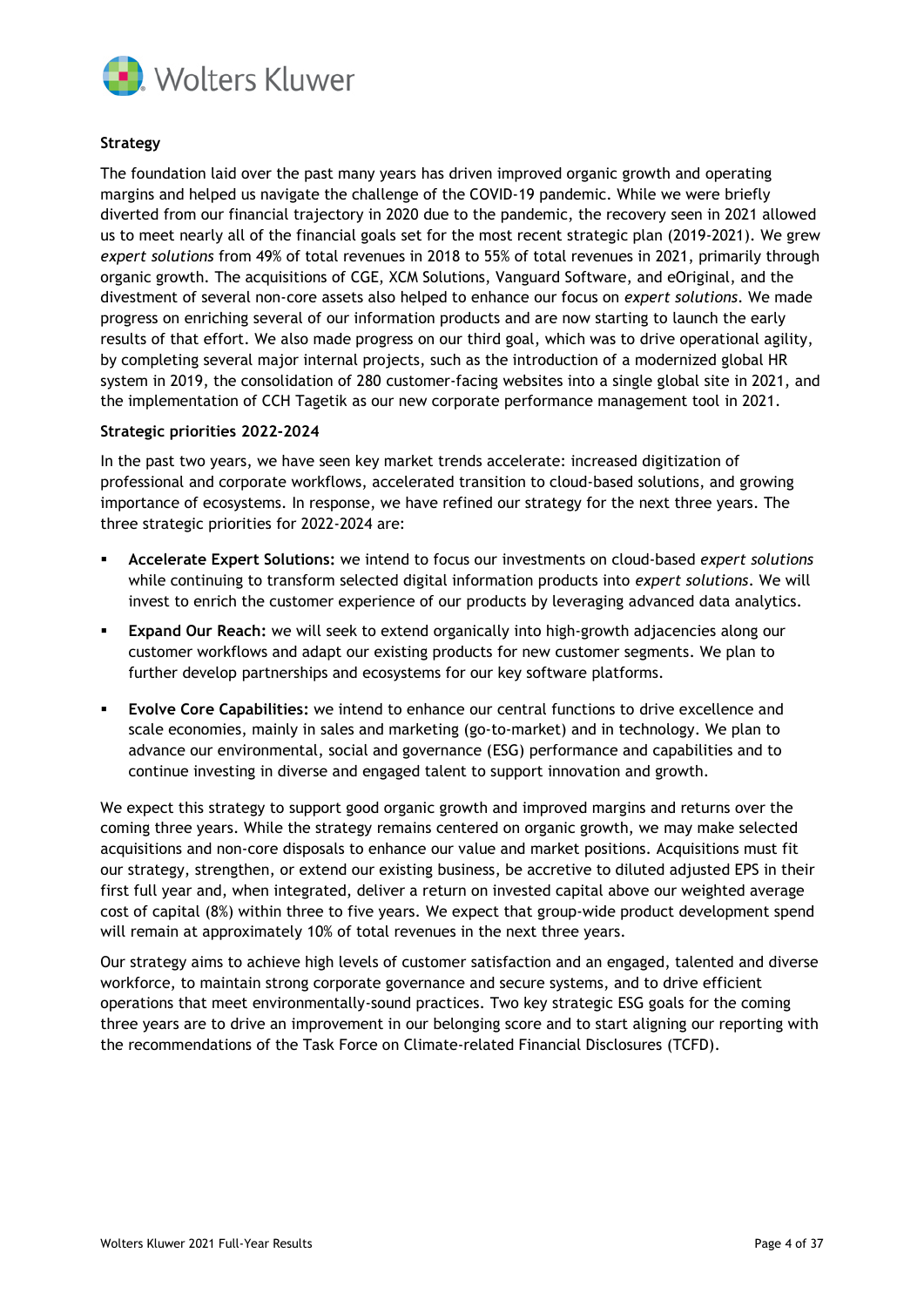

# **COVID-19 Impact**

Throughout 2021, we monitored the effects of the global pandemic on our employees and other stakeholders. Programs to safeguard employees, support customers, and ensure business continuity remained active all year. The vast majority of Wolters Kluwer employees (90%-95%) continued to work from home during the year.

## **Financial Policy, Capital Allocation, Net Debt, and Liquidity**

Wolters Kluwer uses its free cash flow to invest in the business organically and through acquisitions, to maintain optimal leverage, and to provide returns to shareholders. We regularly assess our financial position and evaluate the appropriate level of debt in view of our expectations for cash flow, investment plans, interest rates, and capital market conditions. While we may temporarily deviate from our leverage target, we continue to believe that, in the longer run, a net-debt-to-EBITDA ratio of around 2.5x remains appropriate for our business given the high proportion of recurring revenues and resilient cash flows.

# **Dividend Policy and Proposed Final Dividend 2021**

Wolters Kluwer remains committed to a progressive dividend policy, under which we aim to increase the dividend per share in euros each year, independent of currency fluctuations. The payout ratio<sup>5</sup> can vary from year to year. Proposed annual increases in the dividend per share take into account our financial performance, market conditions, and our need for financial flexibility. The policy takes into consideration the characteristics of our business, our expectations for future cash flows, and our plans for organic investment in innovation and productivity, or for acquisitions. We balance these factors with the objective of maintaining a strong balance sheet.

At the 2022 Annual General Meeting of Shareholders, we will propose a final dividend of €1.03, which would result in a total dividend over the 2021 financial year of €1.57, an increase of 15%. The dividend will be paid in cash. Shareholders can choose to reinvest both interim and final dividends by purchasing additional Wolters Kluwer shares through the Dividend Reinvestment Plan (DRIP) administered by ABN AMRO Bank N.V.

## **Share Buybacks 2021 and 2022**

As a matter of policy since 2012, Wolters Kluwer will offset the dilution caused by our annual incentive share issuance with share repurchases (Anti-Dilution Policy). In addition, from time to time when appropriate, we return capital to shareholders through share buyback programs. When implementing share buyback programs, we consider our financial position, equity market conditions, the long-term prospects of the company, and our short-term and long-term investment plans. Shares repurchased by the company are added to and held as treasury shares and are either cancelled or utilized to meet future obligations arising from share-based incentive plans.

During 2021, we spent €410 million on share buybacks, comprising 5.0 million shares at an average price of €82.62. This amount included €60 million of the net after-tax proceeds from the divestment of our U.S. legal education business. During the year, 0.7 million treasury shares were released in respect of share-based incentive plans, leading to a net repurchase of 4.3 million shares in 2021.

Today, we are announcing our intention to spend up to €600 million on share repurchases during 2022, including repurchases to offset incentive share issuances. Of this, €50 million has already been completed in the period from January 3, 2022, up to and including February 21, 2022.

Assuming global economic conditions do not deteriorate substantially, we believe this level of share

<sup>5</sup> Dividend payout ratio: dividend per share divided by adjusted earnings per share.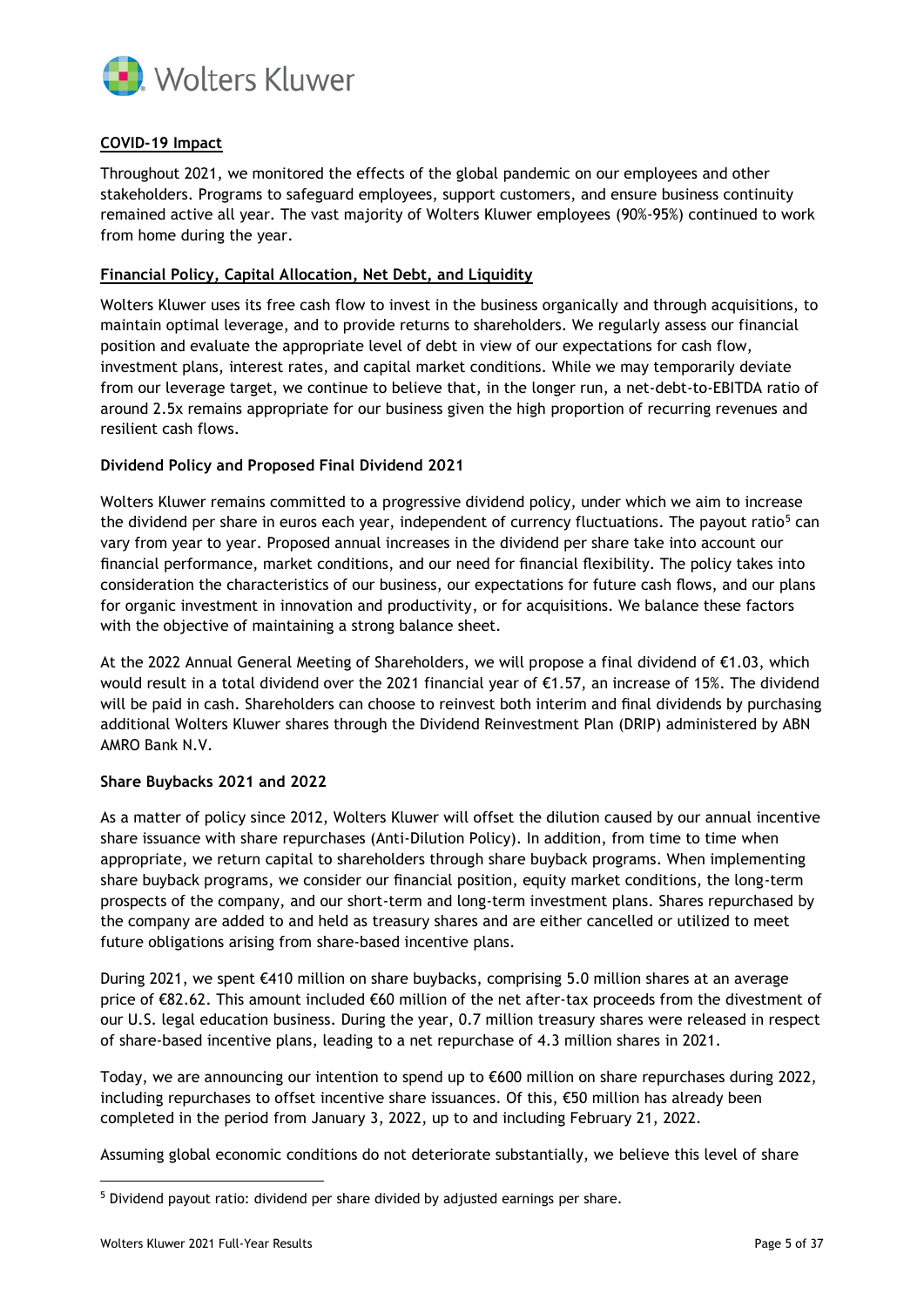

buybacks leaves us with ample headroom to support our dividend plans, to sustain organic investment, and to make selective acquisitions. The share repurchases may be suspended, discontinued, or modified at any time.

For the period February 25, 2022, up to and including May 2, 2022, we have engaged a third party to execute €120 million in share buybacks on our behalf, within the limits of relevant laws and regulations (in particular Regulation (EU) 596/2014) and the company's Articles of Association. The maximum number of shares which may be acquired will not exceed the authorization granted by the General Meeting of Shareholders. Repurchased shares are added to and held as treasury shares and will be used for capital reduction purposes or to meet future obligations arising from share-based incentive plans.

### **Net Debt, Leverage, and Liquidity Position**

Net debt at December 31, 2021, was €2,131 million, compared to €2,383 million at December 31, 2020. Included in net debt were €331 million of lease liabilities. The net-debt-to-EBITDA ratio was 1.4x (YE 2020: 1.7x).

On March 30, 2021, we issued a new €500 million, 7-year senior unsecured Eurobond with a coupon of 0.25%. The new bond provides financing at an attractive rate and has extended the company's debt maturity profile. The proceeds will be used for general corporate purposes.

In July 2021, we agreed to a one-year extension of our €600 million multi-currency credit facility. This facility will therefore now mature in 2024 and still includes a further one-year extension option. The relevant terms and conditions remain unchanged. Simultaneously, we executed a sustainability-linked option that was available under this facility, in order to reinforce our ESG ambitions by embedding them into our financing. Four ESG key performance indicators, along with an ESG-linked pricing mechanism, were agreed, making the facility a sustainability-linked credit facility. This facility is currently undrawn. We remain comfortably below the debt covenant on this credit facility.

Our liquidity position remains strong with, as of December 31, 2021, net cash available of €992 million $^6$ .

<sup>6</sup> Net cash available consists of cash and cash equivalents of €1,001 million less overdrafts used for cash management purposes of €9 million.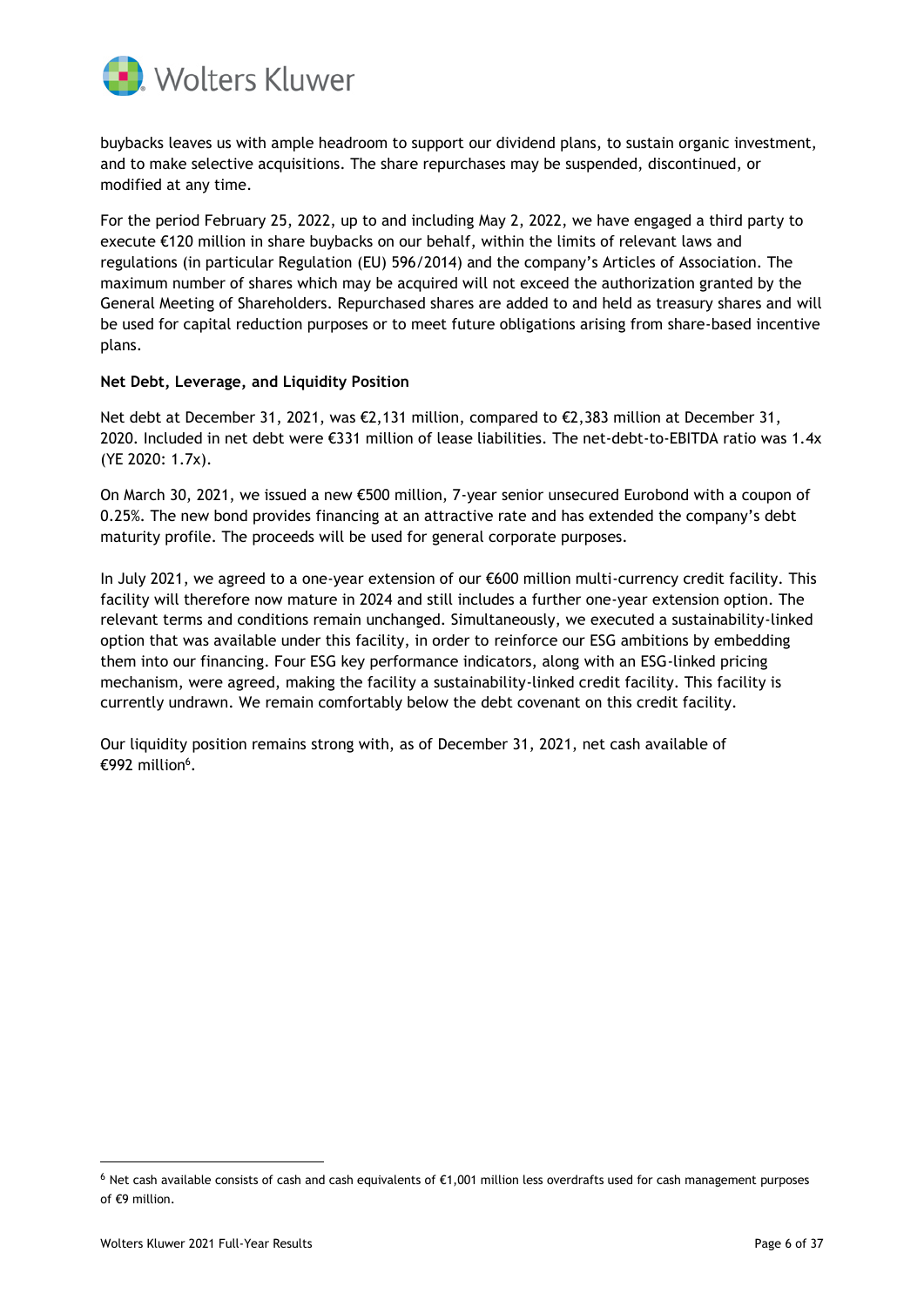

# **Full-Year 2021 Results**

## **Benchmark Figures**

Group revenues were  $\epsilon$ 4,771 million, up 4% overall and up 6% in constant currencies. For the group, the effect of acquisitions was largely offset by the effect of divestments. Organic growth was 6%, marking a clear recovery on the prior year (FY 2020: 2%). Excluding revenues associated with the PPP<sup>7</sup>, organic growth was also 6% (FY 2020: 1%).

All geographic regions experienced a recovery in organic growth. Revenues from North America, which accounted for 62% of group revenues, grew 7% organically (FY 2020: 2%). Revenues from Europe, 31% of total revenues, increased 4% organically (FY 2020: 2%). Revenues from Asia Pacific and Rest of World, 7% of total revenues, grew 3% on an organic basis (FY 2020: 4% organic decline).

Adjusted operating profit was €1,205 million (FY 2020: €1,124 million), an increase of 11% in constant currencies and 10% underlying. The adjusted operating profit margin increased 90 basis points to 25.3% (FY 2020: 24.4%), benefitting from operational gearing, lower restructuring costs, net positive onetime items (mainly an €11 million positive one-time item related to an amendment to the Netherlands pension fund), and cost savings related to low levels of travel and in-person events activity curtailed as a result of the pandemic.

Restructuring costs, included in adjusted operating profit, were  $\epsilon$ 6 million, significantly lower than in the prior year (FY 2020: €49 million). Investments in product development were maintained at high levels, while investment in sales and marketing and technology infrastructure was increased.

Our share of profits of associates, net of tax, was €1 million (FY 2020: €6 million); the prior period included a one-time higher result related to Logical Images which was divested in May 2020. Adjusted net financing costs increased to €78 million (FY 2020: €46 million) mainly due to a €15 million net foreign exchange loss on the translation of intercompany balances compared to a  $\epsilon$ 24 million net foreign exchange gain in 2020. The translation of intercompany balances was impacted by the movement in the €/\$ exchange rate from 1.23 on December 31, 2020, to 1.13 on December 31, 2021.

Adjusted profit before tax was €1,128 million (FY 2020: €1,084 million), up 12% in constant currencies. The benchmark tax rate on adjusted profit before tax was 21.5% (FY 2020: 23.0%), reflecting a onetime release of tax contingencies following the closure of tax audits. Adjusted net profit was €885 million (FY 2020: €835 million), an increase of 15% in constant currencies.

Diluted adjusted EPS was €3.38 (FY 2020: €3.13), up 17% in constant currencies, reflecting the increase in adjusted net profit, a lower tax rate, and a 2% reduction in the diluted weighted average number of shares outstanding to 261.8 million (FY 2020: 266.6 million).

#### **IFRS Reported Figures**

Reported operating profit increased 4% to €1,012 million (FY 2020: €972 million), reflecting the increase in adjusted operating profit partly offset by a net €33 million impairment of acquired identifiable intangible assets. Reported financing results amounted to a net cost of  $\epsilon$ 84 million (FY 2020: €41 million).

The reported effective tax rate decreased to 21.6% (FY 2020: 23.1%), reflecting the one-time release of contingencies mentioned above. Total profit for the year increased 1% to €728 million (FY 2020: €721 million) and diluted earnings per share increased 3% to €2.78 (FY 2020: €2.70).

<sup>7</sup> Throughout this document, PPP refers to the U.S. Small Business Association (SBA) Paycheck Protection Program of 2020 and 2021. Compliance Solutions (part of Governance, Risk & Compliance) supported its bank customers in lending under this program.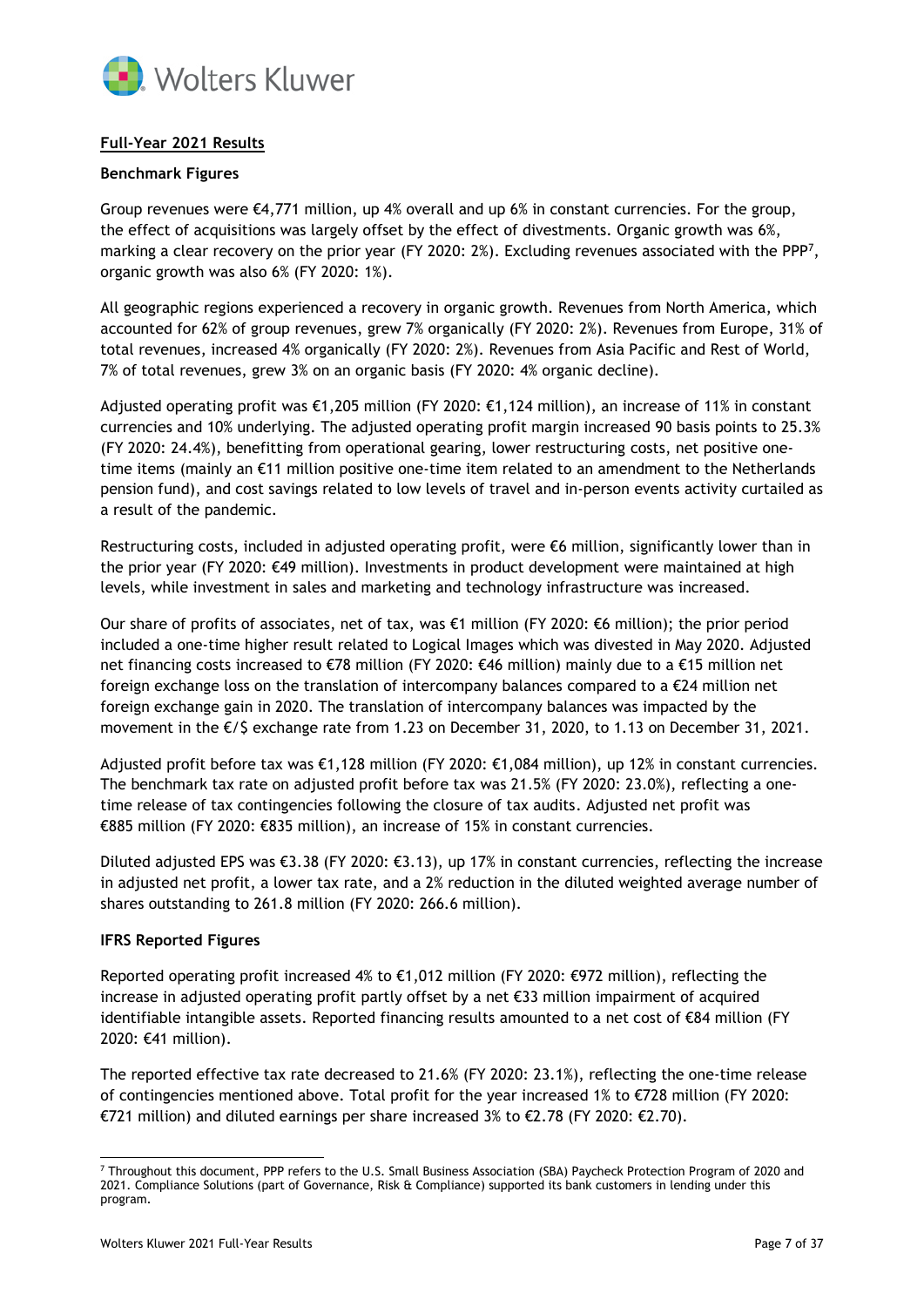

## **Cash Flow**

Adjusted operating cash flow was €1,348 million (FY 2020: €1,145 million), up 20% in constant currencies. The cash conversion ratio increased to 112% (FY 2020: 102%), due to substantially higher working capital inflows compared to the prior year.

Amortization and impairment of internally developed software and depreciation of property, plant, and equipment amounted to €237 million, up 8% in constant currencies (FY 2020: €223 million), due largely to accelerated depreciation following a reassessment of useful lives. Depreciation and impairment of right-of-use assets declined to €72 million (FY 2020: €75 million). Net capital expenditure increased to €239 million (FY 2020: €231 million), remaining at 5.0% of revenues (FY 2020: 5.0%). Cash payments related to leases, including  $€9$  million of lease interest paid, declined to  $€77$ million (FY 2020: €85 million), due to reduced real estate footprint. Working capital inflows were €150 million (FY 2020: €39 million inflow) driven by organic revenue growth and improved collections on receivables and a reduction in days sales outstanding.

Net interest paid, excluding lease interest paid, increased to €57 million (FY 2020: €54 million). Corporate income tax paid increased to €277 million (FY 2020: €221 million), due to the timing of tax payments and higher taxable income. Restructuring led to a net cash outflow of €33 million, largely reflecting cash appropriation of provisions.

As a result, adjusted free cash flow was €1,010 million (FY 2020: €907 million), up 11% overall and up 15% in constant currencies.

Total acquisition spending, net of cash acquired and including €5 million in transaction costs, was €113 million (FY 2020: €406 million), mainly relating to the acquisitions of Vanguard Software in Tax & Accounting (€93 million) and LicenseLogix in Governance Risk & Compliance (€11 million). On a proforma basis, these acquisitions generated revenues of €19 million in 2021, of which €9 million was consolidated in 2021. Earnouts or deferred payments on acquisitions were €0 million in 2021 (FY 2020: €6 million).

Divestment proceeds, net of cash disposed and transaction costs, were €68 million (FY 2020: €48 million) and related primarily to the divestment of the U.S. legal education assets. See Note 6 for more details.

Dividends paid to shareholders amounted to €373 million (FY 2020: €334 million), while share repurchases totaled €410 million (FY 2020: €350 million).

## **ESG Highlights 2021** 8

Our strategy aims to deliver high levels of customer satisfaction and impactful products and services, while nurturing an engaged, talented, and diverse workforce, and ensuring strong corporate governance, secure systems, and efficient and environmentally-friendly operations. In 2021, we made progress on important environmental, social, and governance (ESG) initiatives.

Following the completion of our first global, all-employee survey of diversity, equity, and inclusion, we established a baseline quantitative score for belonging in 2021. Belonging measures the extent to which employees believe they can bring their authentic selves to work and be accepted for who they are. We have developed plans to increase our belonging score which is currently in line with the average for global companies.

In 2021, our employee engagement score was 74%, still above the high-performing norm (HPN), an independent benchmark of leading global companies. The vast majority of employees continued to work from home during 2021 and efforts to support employees were maintained at high levels.

<sup>8</sup> Environmental, social and governance data is not assured.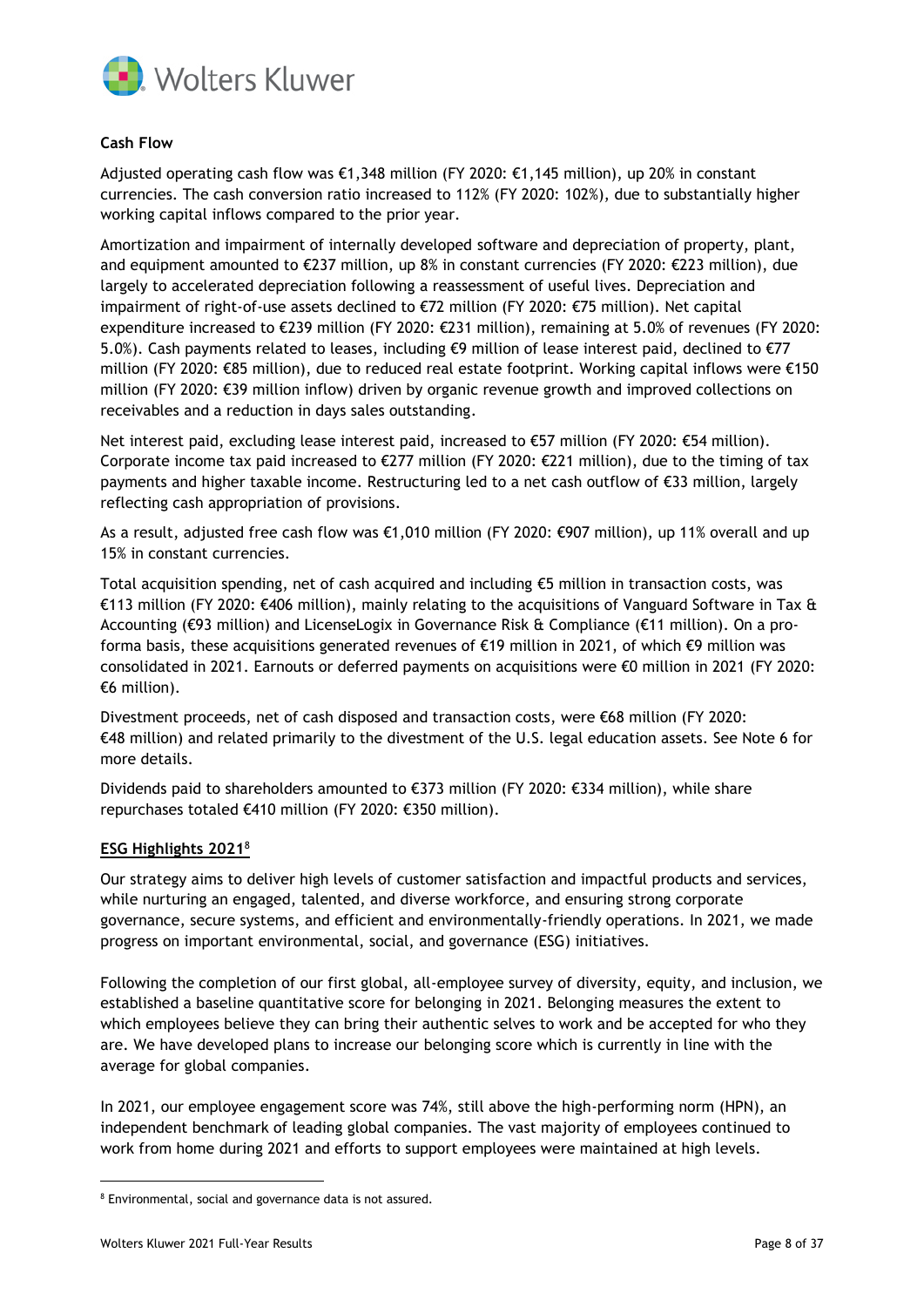

We commenced a project to assess our complete greenhouse gas footprint (including scope 3 emissions) with the ultimate goal of aligning our practices and reporting with the guidelines recommended by the Task Force on Climate-related Disclosures. During 2021, we made significant progress with our real estate rationalization program, delivering a 7% organic reduction in our office footprint ( $m^2$ ). Our cloud migration and on-premise server decommissioning program ended the year ahead of plan as the opportunity arose to accelerate the closure of several larger data centers. The migration of applications from on-premise servers to more energy-efficient cloud platforms results in better capacity utilization and a net reduction in carbon emissions.

## **Divisional Review 2021**

All divisions recorded a recovery in organic growth as market conditions staged a recovery from the pandemic. Adjusted operating profit margins increased in all divisions except Tax & Accounting where operational gearing was outweighed by increased investment in sales and marketing and technology infrastructure.

| <b>BUTHER SAILLING</b>                       |       |       |        |        |             |  |  |  |
|----------------------------------------------|-------|-------|--------|--------|-------------|--|--|--|
| $\epsilon$ million (unless otherwise stated) | 2021  | 2020  | Δ      | Δ CC   | $\Delta$ OG |  |  |  |
| <b>Revenues</b>                              |       |       |        |        |             |  |  |  |
| Health                                       | 1,234 | 1,193 | $+3%$  | $+7%$  | $+7%$       |  |  |  |
| Tax & Accounting                             | 1,510 | 1,431 | $+6%$  | $+7%$  | $+6%$       |  |  |  |
| Governance, Risk & Compliance                | 1,139 | 1,074 | $+6%$  | $+10%$ | $+6%$       |  |  |  |
| Legal & Regulatory                           | 888   | 905   | $-2%$  | $-1%$  | $+3%$       |  |  |  |
| <b>Total revenues</b>                        | 4,771 | 4,603 | $+4%$  | +6%    | $+6%$       |  |  |  |
| <b>Adjusted operating profit</b>             |       |       |        |        |             |  |  |  |
| Health                                       | 360   | 343   | $+5%$  | +9%    | +9%         |  |  |  |
| Tax & Accounting                             | 430   | 431   | 0%     | $+2%$  | 0%          |  |  |  |
| Governance, Risk & Compliance                | 351   | 313   | $+12%$ | $+17%$ | $+13%$      |  |  |  |
| Legal & Regulatory                           | 121   | 97    | $+25%$ | $+26%$ | $+41%$      |  |  |  |
| Corporate                                    | (57)  | (60)  | $-5%$  | -5%    | $-5%$       |  |  |  |
| Total adjusted operating profit              | 1,205 | 1,124 | +7%    | $+11%$ | $+10%$      |  |  |  |
| Adjusted operating profit margin             |       |       |        |        |             |  |  |  |
| Health                                       | 29.2% | 28.7% |        |        |             |  |  |  |
| Tax & Accounting                             | 28.4% | 30.1% |        |        |             |  |  |  |
| Governance, Risk & Compliance                | 30.8% | 29.1% |        |        |             |  |  |  |
| Legal & Regulatory                           | 13.6% | 10.7% |        |        |             |  |  |  |
| Total adjusted operating profit margin       | 25.3% | 24.4% |        |        |             |  |  |  |

#### **Divisional Summary – Year ended December 31**

∆: % Change; ∆ CC: % Change in constant currencies (€/\$ 1.14); ∆ OG: % Organic growth.

Total recurring revenues, which include subscriptions and other renewing revenue streams, accounted for 80% of total revenues in 2021 (FY 2020: 80%) and grew 6% organically, a clear improvement on the prior year (FY 2020: 4%). Of this, digital and service subscriptions grew 7% (FY 2020: 6%), while print subscriptions declined 10% organically (FY 2020: 9% decline). Other recurring revenues were stable on an organic basis (FY 2020: 1% decline).

Non-recurring revenues increased 6% organically, recovering from the steep declines seen in 2020 due to the effects of the pandemic (FY 2020: 8% decline). Legal Services transactional revenues increased 21% organically after declining 6% organically in 2020. Financial Services transactional revenues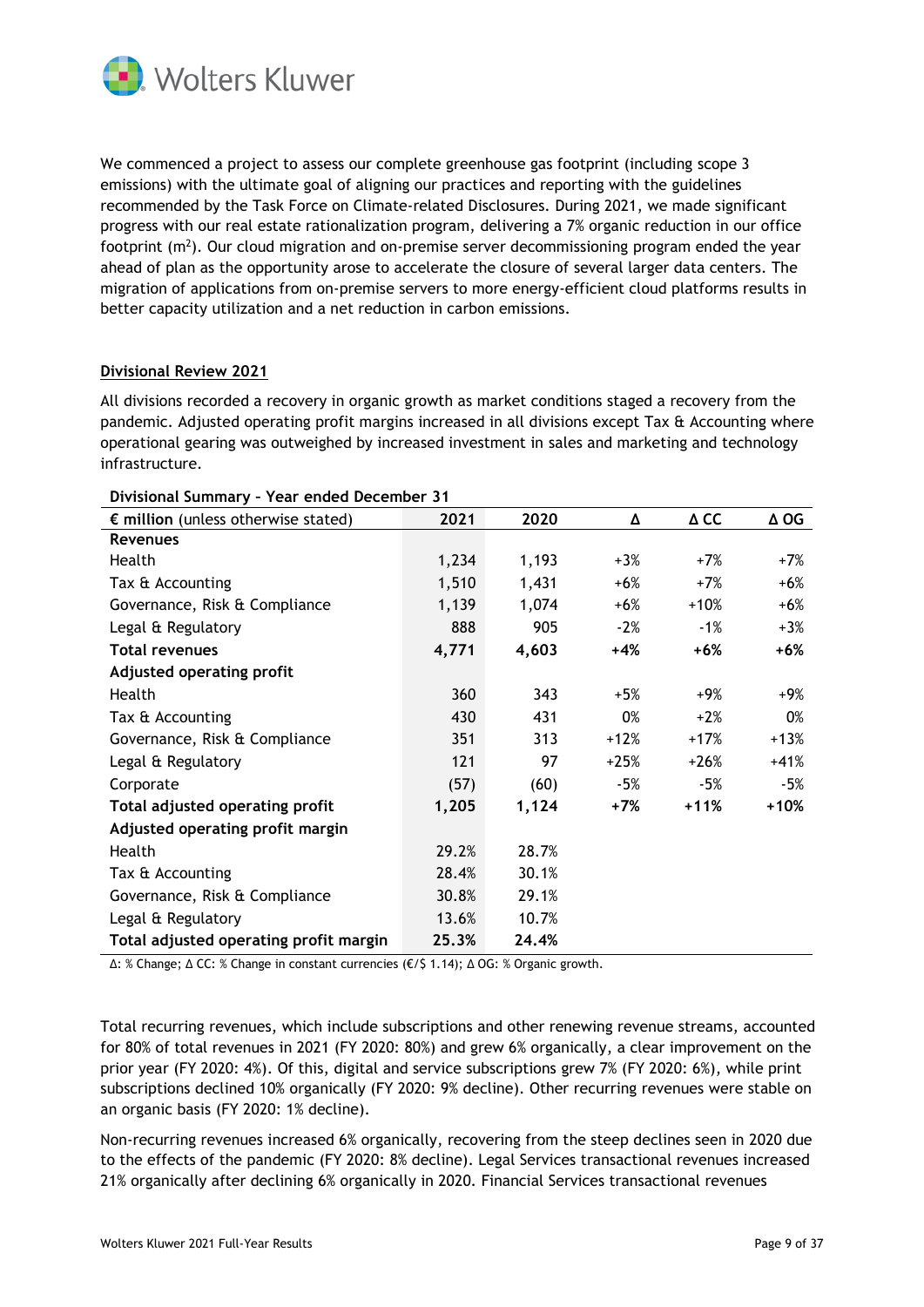

declined 11% organically (FY 2020: 25% increase), reflecting lower revenues associated with the PPP<sup>7</sup>. Print book revenues ended the year up 1% organically (FY 2020: 26% decline), following a sharp decline in the fourth quarter, as expected. Other non-recurring revenues, which include software licenses and implementation services, recovered to 4% organic growth (FY 2020: 8% decline).

| Revenues by Type - Year ended December 31    |       |       |        |                |             |  |  |
|----------------------------------------------|-------|-------|--------|----------------|-------------|--|--|
| $\epsilon$ million (unless otherwise stated) | 2021  | 2020  | Δ      | $\triangle$ CC | $\Delta$ OG |  |  |
| Digital and service subscription             | 3,397 | 3,218 | $+6%$  | $+8%$          | $+7%$       |  |  |
| Print subscription                           | 157   | 182   | $-14%$ | $-13%$         | $-10%$      |  |  |
| Other recurring                              | 256   | 280   | $-9%$  | -5%            | 0%          |  |  |
| <b>Total recurring revenues</b>              | 3,810 | 3,680 | $+4%$  | $+6%$          | $+6%$       |  |  |
| Print books                                  | 146   | 150   | $-2%$  | $-2%$          | $+1%$       |  |  |
| LS transactional                             | 266   | 228   | $+17%$ | $+21%$         | $+21%$      |  |  |
| <b>FS</b> transactional                      | 109   | 129   | $-16%$ | $-11%$         | $-11%$      |  |  |
| Other non-recurring                          | 440   | 416   | $+6%$  | $+7%$          | $+4%$       |  |  |
| <b>Total non-recurring revenues</b>          | 961   | 923   | $+4%$  | $+6%$          | $+6%$       |  |  |
| <b>Total revenues</b>                        | 4,771 | 4,603 | $+4%$  | +6%            | $+6%$       |  |  |

∆: % Change; ∆ CC: % Change in constant currencies (€/\$ 1.14); ∆ OG: % Organic growth. Other non-recurring revenues include software licenses, software implementation fees, professional services, and other non-subscription offerings. LS = Legal Services; FS = Financial Services.

*Expert solutions* (55% of total revenues), which include most of our software solutions, grew 6% organically in 2021 (FY 2020: 6%). All software revenues (42% of total revenues) grew 6% organically, with recurring cloud subscription revenues up 17% organically (FY 2020: 19%).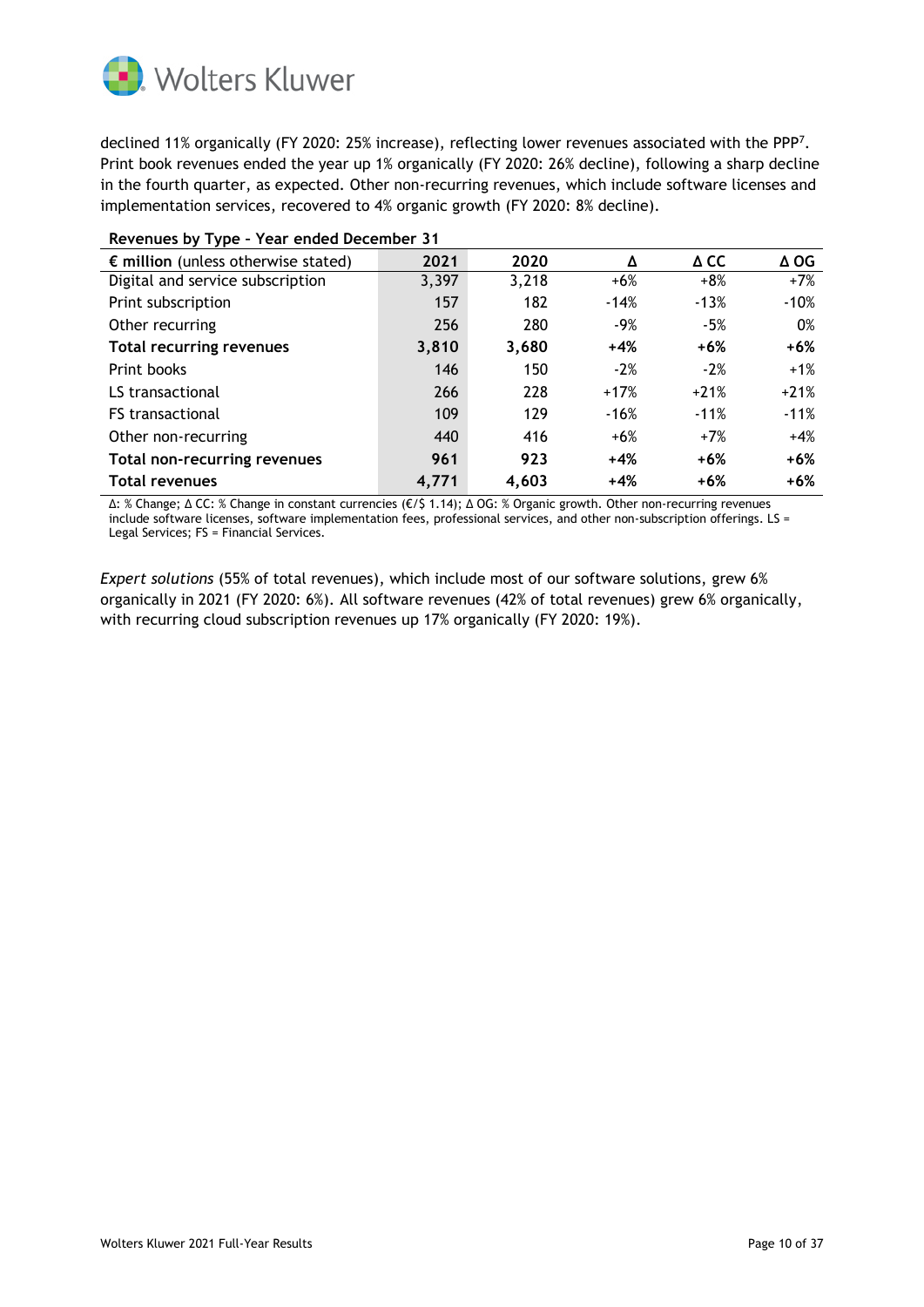

## **Health**

- Clinical Solutions revenues grew 8% organically, led by UpToDate.
- **EXECT** Learning, Research & Practice revenues were lifted by a new journal contract.
- Margin increase reflects operational gearing, cost savings, and lower restructuring charges.

| 2021  | 2020  | Δ     | Δ CC  | Δ OG  |
|-------|-------|-------|-------|-------|
| 1,234 | 1,193 | $+3%$ | $+7%$ | $+7%$ |
| 360   | 343   | $+5%$ | $+9%$ | $+9%$ |
| 29.2% | 28.7% |       |       |       |
| 302   | 307   | $-2%$ |       |       |
| 33    | 32    |       |       |       |
| 2,913 | 2,824 |       |       |       |
|       |       |       |       |       |

### **Health – Year ended December 31**

∆: % Change; ∆ CC: % Change in constant currencies (€/\$ 1.14); ∆ OG: % Organic growth.

Wolters Kluwer Health revenues increased 7% in constant currencies and 7% organically (FY 2020: 3%). Adjusted operating profit increased 9% in constant currencies, mainly reflecting operational gearing and lower restructuring charges. The decrease in IFRS operating profit reflects impairments of acquired identifiable intangible assets, mainly related to continuing education unit Learner's Digest.

Clinical Solutions (53% of divisional revenues) achieved 8% organic revenue growth (FY 2020: 6%), with strong performances in all main geographic regions. In clinical decision support, UpToDate delivered high single-digit organic growth driven by subscription renewals. Our clinical drug databases, Medi-Span and Lexicomp, drove high single-digit organic growth, benefitting from international customer wins and higher usage. With U.S. hospitals and healthcare professionals under pressure from the pandemic for most of the year, our smaller clinical solutions products posted weaker results.

Health Learning, Research & Practice (47% of divisional revenues) recorded 6% organic growth (FY 2020: 0%), in large part due to the ASCO journal publishing contract added at the start of the year. The unit also benefitted from a rebound in print book revenues, as distributors and book retailers restocked in preparation of the re-opening of medical and nursing schools. Print books revenues grew 4% organically (compared to 39% decline in 2020). Our medical research platform, Ovid, recorded good organic growth driven by subscription renewals. In January 2022, the medical research unit launched Ovid Synthesis Clinical Evidence Manager, a workflow solution that enables efficient implementation of new evidence into practice. Our digital *expert solutions* for nursing practice and education, such as Lippincott CoursePoint+ and vSim, delivered another year of double-digit organic growth. In continuing medical education, Learner's Digest revenues were weak.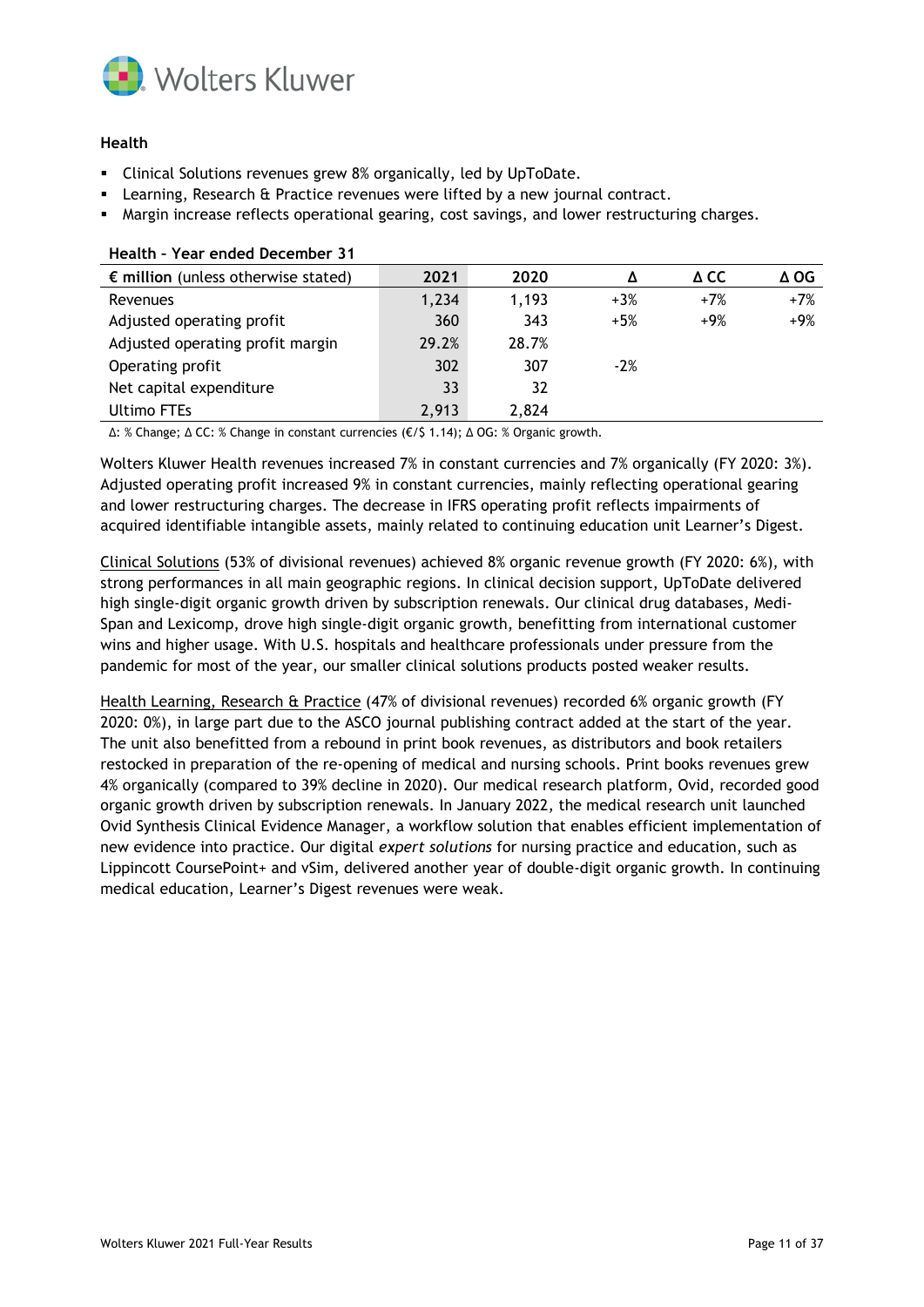

# **Tax & Accounting**

- **•** Corporate Performance Solutions grew 10% organically, led by CCH Tagetik.
- **•** Professional Tax & Accounting grew 5% organically, supported by North America and Europe.
- Margin decline reflects increased spending and investment to support growth.

| $\epsilon$ million (unless otherwise stated) | 2021  | 2020  |       | Δ CC  | Δ OG  |  |  |
|----------------------------------------------|-------|-------|-------|-------|-------|--|--|
| Revenues                                     | 1,510 | 1,431 | $+6%$ | $+7%$ | $+6%$ |  |  |
| Adjusted operating profit                    | 430   | 431   | 0%    | $+2%$ | 0%    |  |  |
| Adjusted operating profit margin             | 28.4% | 30.1% |       |       |       |  |  |
| Operating profit                             | 352   | 387   | $-9%$ |       |       |  |  |
| Net capital expenditure                      | 72    | 77    |       |       |       |  |  |
| <b>Ultimo FTEs</b>                           | 7,416 | 7.149 |       |       |       |  |  |

#### **Tax & Accounting – Year ended December 31**

∆: % Change; ∆ CC: % Change in constant currencies (€/\$ 1.14); ∆ OG: % Organic growth.

Wolters Kluwer Tax & Accounting revenues grew 7% in constant currencies, with the effect of acquisitions (XCM Solutions in September 2020 and Vanguard Software in May 2021) partly offset by the deconsolidation of certain Brazilian assets in June 2021. Organic growth recovered to 6% (FY 2020: 2%). Adjusted operating profit rose 2% in constant currencies, as operational gearing and lower restructuring were offset by increased investment in cloud software solutions across the division. IFRS operating profit mainly reflects a foreign exchange loss related to the divestment of our Brazilian assets.

Corporate Performance Solutions (16% of divisional revenues) delivered 10% organic growth (FY 2020: 8%). Both CCH Tagetik and TeamMate were buoyed by continued strong demand for the cloud versions of their software suites. Financial performance management platform, CCH Tagetik, grew 14% organically, driven by upgrades by existing customers, new customer wins, and a recovery in software implementation services. Vanguard Software, which extends CCH Tagetik into sales and operations planning, has now been fully integrated with CCH Tagetik. Global internal audit solution, TeamMate, posted mid-single digit organic growth driven by strong performances in Europe and Asia Pacific.

North America Professional Tax & Accounting (49% of divisional revenues) achieved 5% organic growth (FY 2020: 0%), driven primarily by renewals and upgrades for our cloud-based solutions, including the CCH Axcess suite and CCH Engagement. Fees from ancillary services, such as e-filing and bank products stabilized. Our U.S. publishing business was broadly stable with trends in print books and training revenues improving compared to 2020.

Europe Professional Tax & Accounting (30% of divisional revenues) sustained 5% organic growth (FY 2020: 5%), with good performance across all seven European countries. The European business continued to invest in cloud and hybrid-cloud collaboration tools.

Asia Pacific & Rest of World Professional Tax & Accounting (5% of divisional revenues) revenues saw positive organic growth led by China. In June 2021, we merged certain Brazilian assets with those of a competitor in exchange for a minority interest in the combined entity.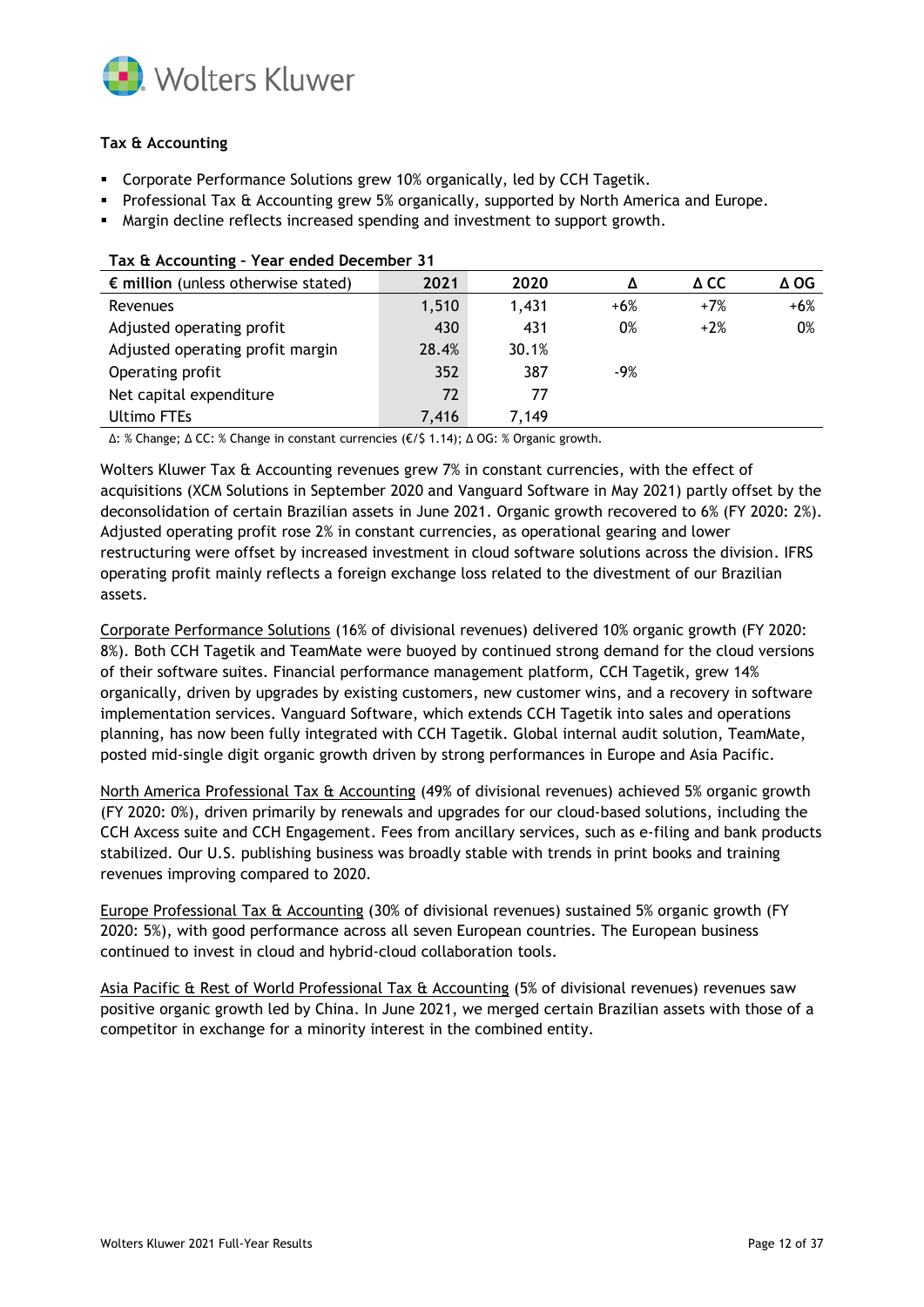

## **Governance, Risk & Compliance**

- **EXECT Legal Services recorded 12% organic growth, buoyed by a 21% rise in transactional revenues.**
- **Financial Services revenues grew 3% organically, excluding revenues associated with the PPP<sup>7</sup>.**
- Margin increase reflects lower restructuring and other provisions.

| $\epsilon$ million (unless otherwise stated) | 2021  | 2020  | Δ      | Δ CC   | $\Delta$ OG |  |  |  |
|----------------------------------------------|-------|-------|--------|--------|-------------|--|--|--|
| Revenues                                     | 1,139 | 1,074 | $+6%$  | $+10%$ | $+6%$       |  |  |  |
| Adjusted operating profit                    | 351   | 313   | $+12%$ | $+17%$ | $+13%$      |  |  |  |
| Adjusted operating profit margin             | 30.8% | 29.1% |        |        |             |  |  |  |
| Operating profit                             | 301   | 279   | $+8%$  |        |             |  |  |  |
| Net capital expenditure                      | 82    | 76    |        |        |             |  |  |  |
| Ultimo FTEs                                  | 4,736 | 4.485 |        |        |             |  |  |  |



∆: % Change; ∆ CC: % Change in constant currencies (€/\$ 1.14); ∆ OG: % Organic growth.

Wolters Kluwer Governance, Risk & Compliance revenues increased 10% in constant currencies, including the effect of the acquisitions of eOriginal on December 16, 2020, and LicenseLogix on October 29, 2021, partly offset by a small disposal. Organic growth was 6% (FY 2020: 2%). The adjusted operating profit margin increased, reflecting substantially lower restructuring charges, and lower provisions. These benefits were partly offset by increased investment in product and platform development across the division. IFRS operating profit rose 8% reflecting the rise in adjusted operating profit, offset by higher amortization and impairment of acquired intangibles.

Legal Services (56% of divisional revenues) recorded 12% organic growth (FY 2020: 2% decline), led by CT Corporation, which saw good momentum in recurring service subscriptions combined with doubledigit organic growth in transactional revenues (FY 2020: 10% decline). This performance captures the rebound in U.S. company formations, M&A activity, and other transactional volumes in 2021. In October, CT Corporation acquired LicenseLogix, a leading provider of U.S. business licensing services. Enterprise Legal Management (ELM) Solutions achieved 5% organic growth (FY 2020: flat) supported by an increase in law firm transactional revenues and recurring software revenues.

Financial Services (44% of divisional revenues) revenues declined 1% organically (FY 2020: 7%) but rose  $3\%$  excluding revenues associated with the PPP<sup>7</sup>. Compliance Solutions, excluding the PPP solution, was broadly stable year on year. eOriginal, which was acquired in December 2020, delivered better-thanexpected double-digit revenue growth (not included in organic growth) and is being aligned with our digital loan compliance solutions, Expere and ComplianceOne. Lien Solutions, a mostly transactional business, experienced a strong rebound in revenues driven by increased UCC search and filing volumes and continued success with its motor vehicle title perfection services. Finance, Risk & Reporting recorded muted organic growth due to lower professional services.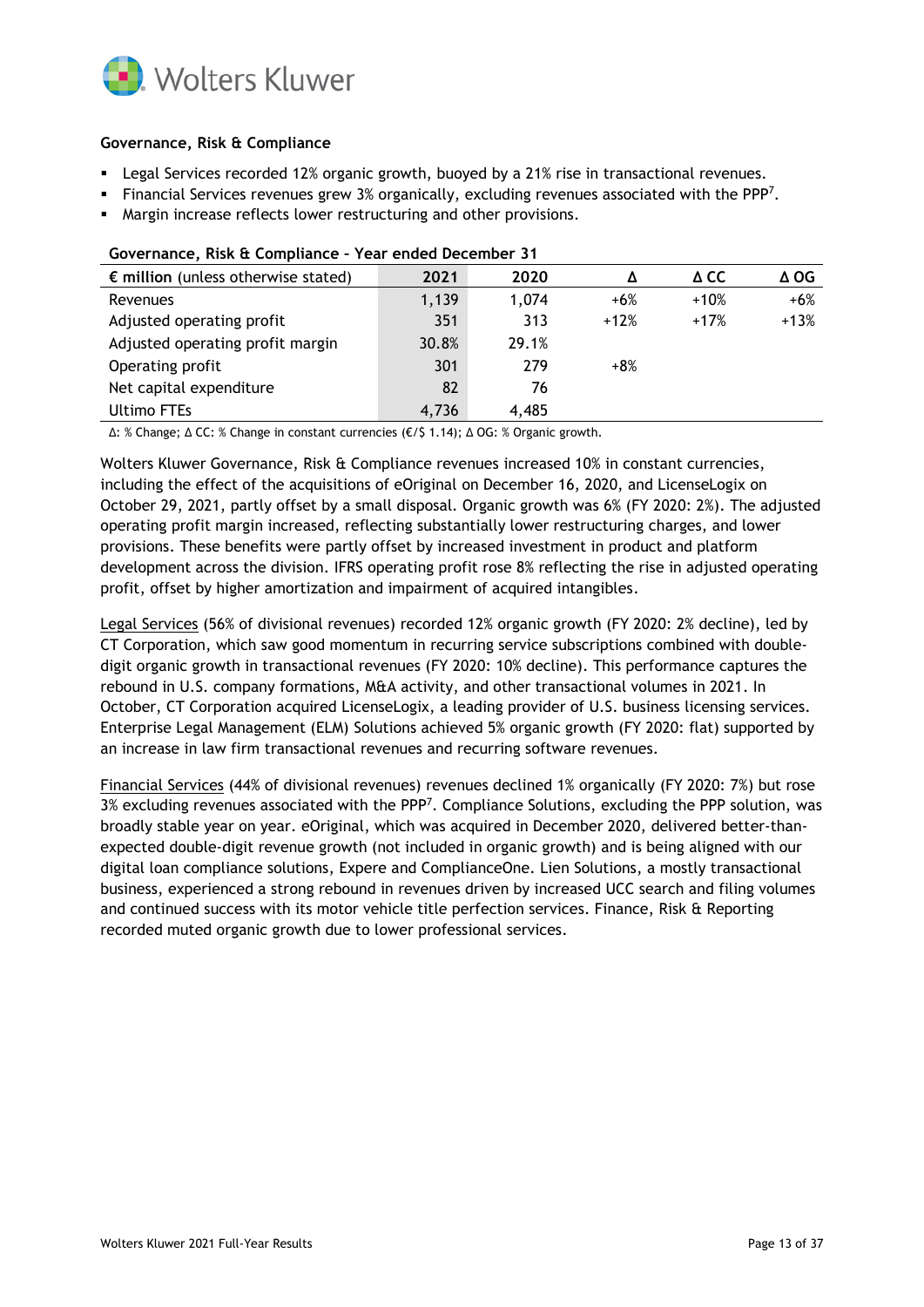

# **Legal & Regulatory**

- EHS/ORM<sup>4</sup> & Legal Software (18% of divisional revenues) grew 8% organically.
- **•** Information Solutions grew 2% organically driven by strong growth in digital formats.
- Margin increase reflects operational gearing and a one-time pension benefit.

| Ecgar a Regulatory - rear criaca beceniber 5 r |       |       |        |        |        |
|------------------------------------------------|-------|-------|--------|--------|--------|
| $\epsilon$ million (unless otherwise stated)   | 2021  | 2020  |        | A CC   | ∆ OG   |
| Revenues                                       | 888   | 905   | $-2%$  | $-1%$  | $+3%$  |
| Adjusted operating profit                      | 121   | 97    | $+25%$ | $+26%$ | $+41%$ |
| Adjusted operating profit margin               | 13.6% | 10.7% |        |        |        |
| Operating profit                               | 114   | 59    | $+93%$ |        |        |
| Net capital expenditure                        | 52    | 45    |        |        |        |
| <b>Ultimo FTEs</b>                             | 4,262 | 4,195 |        |        |        |

#### **Legal & Regulatory – Year ended December 31**

∆: % Change; ∆ CC: % Change in constant currencies (€/\$ 1.14); ∆ OG: % Organic growth.

Legal & Regulatory revenues declined 1% in constant currencies, reflecting the effect of a series of disposals completed in 2020 and 2021. On an organic basis, revenues grew 3% (FY 2020: 2% decline), supported by high single-digit growth in digital product revenues. Adjusted operating profit increased 26% in constant currencies and included an €11 million one-time benefit related to amendments to the employee pension fund in The Netherlands. The margin increase also reflects operational gearing and substantially lower restructuring costs, partly offset by increased investment in product development. Reported IFRS operating profit increased 93%, due to a €26 million net gain on the sale of the U.S. legal education business.

EHS/ORM<sup>4</sup> & Legal Software (18% of divisional revenues), which includes our global solutions for environmental, health & safety and operational risk management (EHS/ORM) and our European Legal Software unit, saw organic growth accelerate to 8% (FY 2020: 5%). In EHS/ORM, Enablon's recurring cloud-based revenues generated double-digit organic growth, while on-premise software license and implementation fees declined. Our legal software solutions, Kleos and Legisway, drove strong organic growth in both cloud subscriptions and non-recurring revenues. Investment in product development was stepped up in 2021.

Legal & Regulatory Information Solutions (82% of divisional revenues) recorded 3% revenue decline in constant currencies due to divestitures. On an organic basis, revenues grew 2% (FY 2020: 3% decline). Digital information solutions grew 7% organically, but this was partly offset by a decline in print subscriptions. Revenues from print books declined in Europe, but grew in the U.S. as our legal education business (divested in December 2021) benefitted from a market recovery. In December 2021, we announced the receipt of a binding offer from Karnov Group for our Spanish and French legal information assets. This transaction is conditional on anti-trust approval in Spain and expected to close before the end of 2022.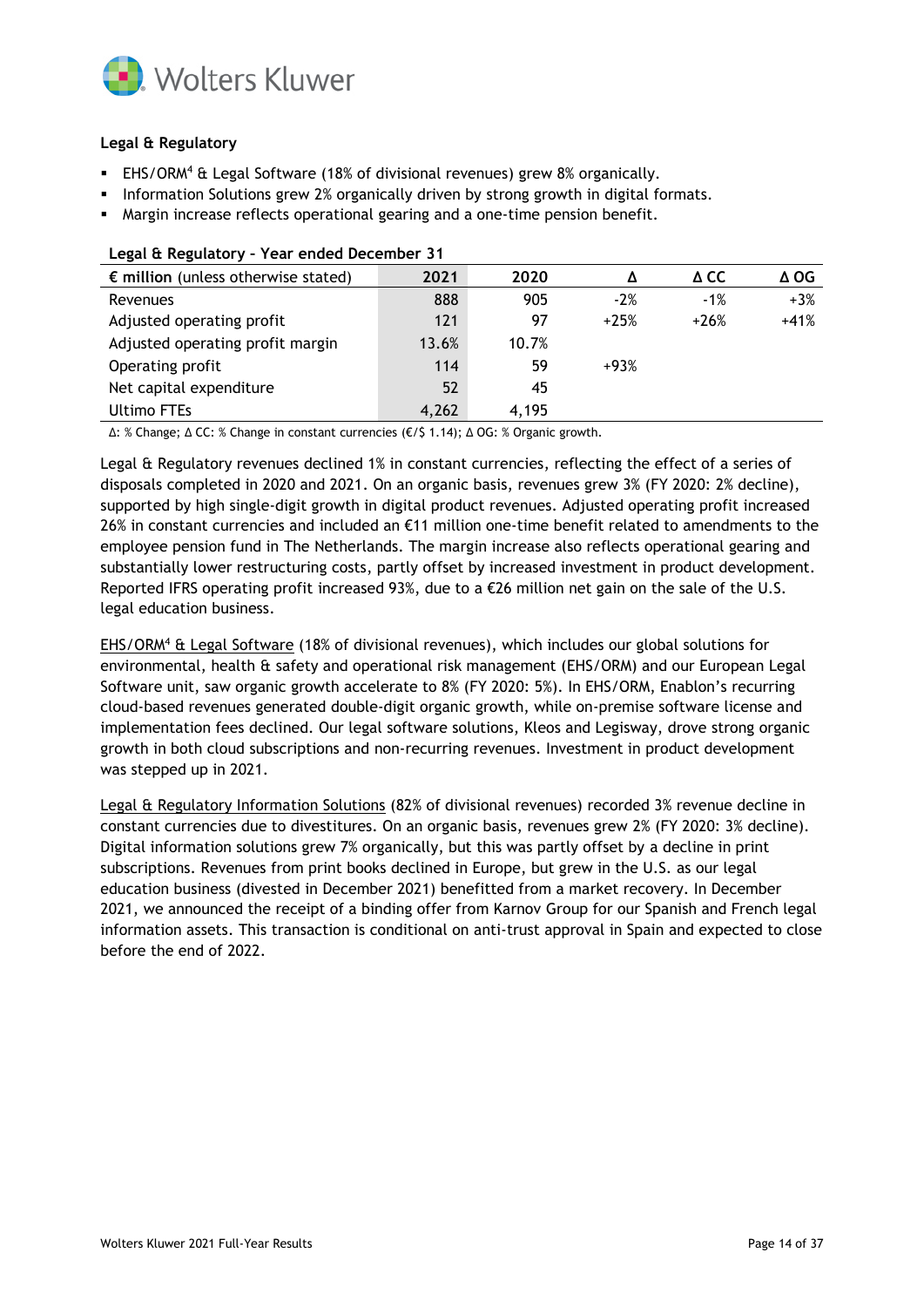

## **Corporate**

Net corporate expenses declined by 5% in constant currencies and organically, reflecting lower spending on various corporate projects and lower travel expenses.

| Corporate - Year ended December 31           |      |      |       |       |       |
|----------------------------------------------|------|------|-------|-------|-------|
| $\epsilon$ million (unless otherwise stated) | 2021 | 2020 |       | A CC  | ΔOG   |
| Adjusted operating profit                    | (57) | (60) | $-5%$ | $-5%$ | $-5%$ |
| Operating profit                             | (57) | (60) | -5%   |       |       |
| Net capital expenditure                      | 0    |      |       |       |       |
| Ultimo FTEs                                  | 127  | 132  |       |       |       |

∆: % Change; ∆ CC: % Change in constant currencies (€/\$ 1.14); ∆ OG: % Organic growth.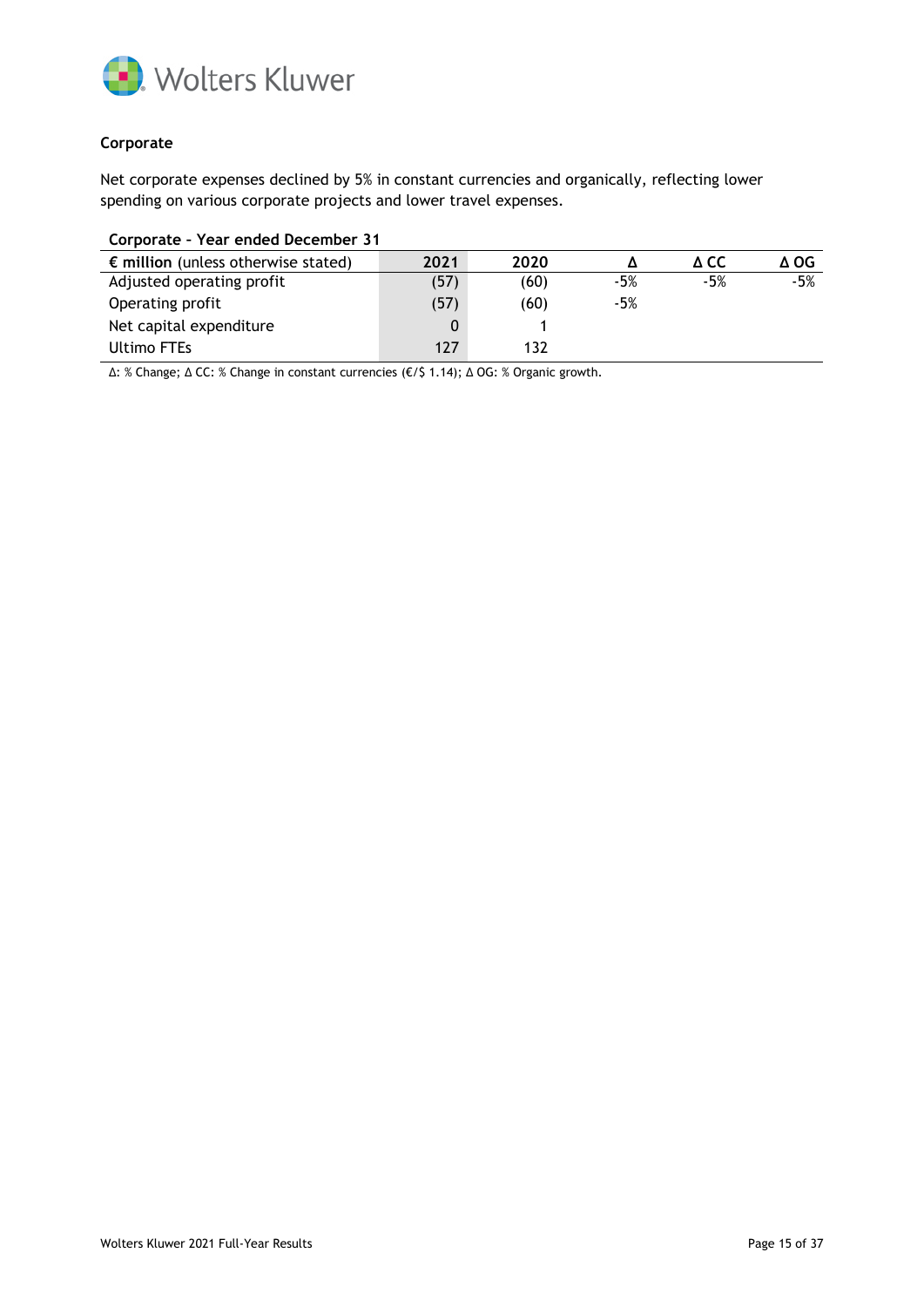

# **CONDENSED CONSOLIDATED FINANCIAL STATEMENTS**

#### **Condensed Consolidated Financial Statements for the years ended December 31, 2021, and 2020**

The full-year figures for 2021 and 2020 in this report are derived from the 2021 consolidated financial statements, which are prepared in accordance with IFRS and which will be published on March 9, 2022.

Condensed Consolidated Statement of Profit or Loss Condensed Consolidated Statement of Comprehensive Income Condensed Consolidated Statement of Cash Flows Condensed Consolidated Statement of Financial Position Condensed Consolidated Statement of Changes in Total Equity Notes to the Condensed Consolidated Financial Statements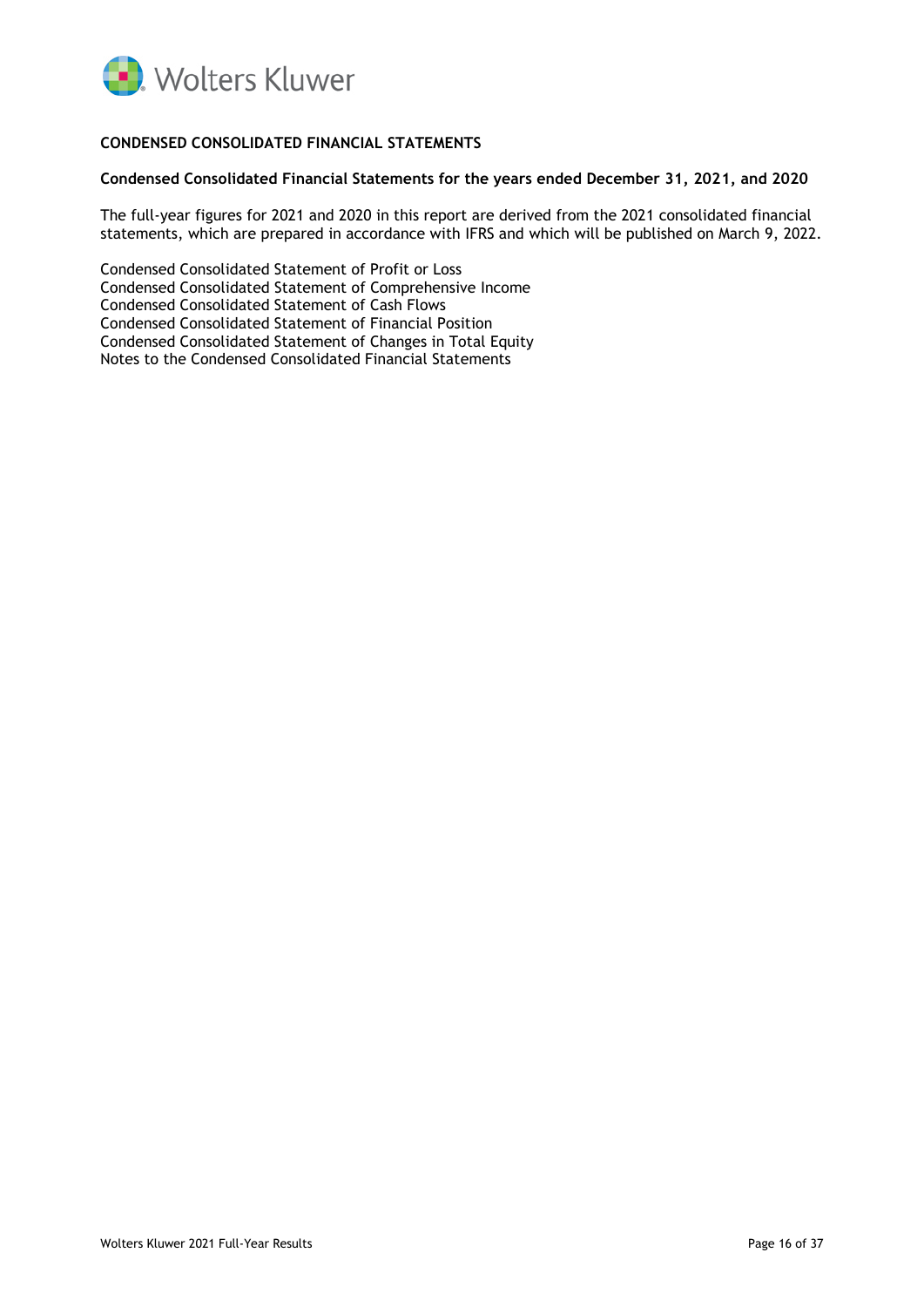

## **Condensed Consolidated Statement of Profit or Loss**

*(in millions of euros, unless otherwise stated)*

|                                                           | <b>Note</b>    |          | Full year        |
|-----------------------------------------------------------|----------------|----------|------------------|
|                                                           |                | 2021     | 2020             |
|                                                           |                |          |                  |
| <b>Revenues</b>                                           | $\overline{4}$ | 4,771    | 4,603            |
| Cost of revenues                                          |                | (1, 374) | (1, 359)         |
| <b>Gross profit</b>                                       |                | 3,397    | 3,244            |
|                                                           |                |          |                  |
| Sales costs                                               |                | (806)    | (784)            |
| General and administrative costs                          |                | (1, 550) | (1,480)          |
| Total operating expenses                                  |                | (2, 356) | (2, 264)         |
|                                                           |                |          |                  |
| Other gains and (losses)                                  | 3              | (29)     | (8)              |
| <b>Operating profit</b>                                   |                | 1,012    | $\overline{972}$ |
| <b>Financing results</b>                                  |                | (84)     | (41)             |
| Share of profit of equity-accounted investees, net of tax |                |          |                  |
| Profit before tax                                         |                | 929      | 6<br>937         |
|                                                           |                |          |                  |
| Income tax expense                                        |                | (201)    | (216)            |
|                                                           |                |          |                  |
| Profit for the year                                       |                | 728      | 721              |
|                                                           |                |          |                  |
| Attributable to:                                          |                |          |                  |
| Owners of the company                                     |                | 728      | 721              |
| Non-controlling interests                                 |                | 0        | 0                |
| Profit for the year                                       |                | 728      | 721              |
|                                                           |                |          |                  |
| Earnings per share (EPS) $(E)$                            |                |          |                  |
| <b>Basic EPS</b>                                          | 5              | 2.79     | 2.72             |
| <b>Diluted EPS</b>                                        | 5              | 2.78     | 2.70             |
|                                                           |                |          |                  |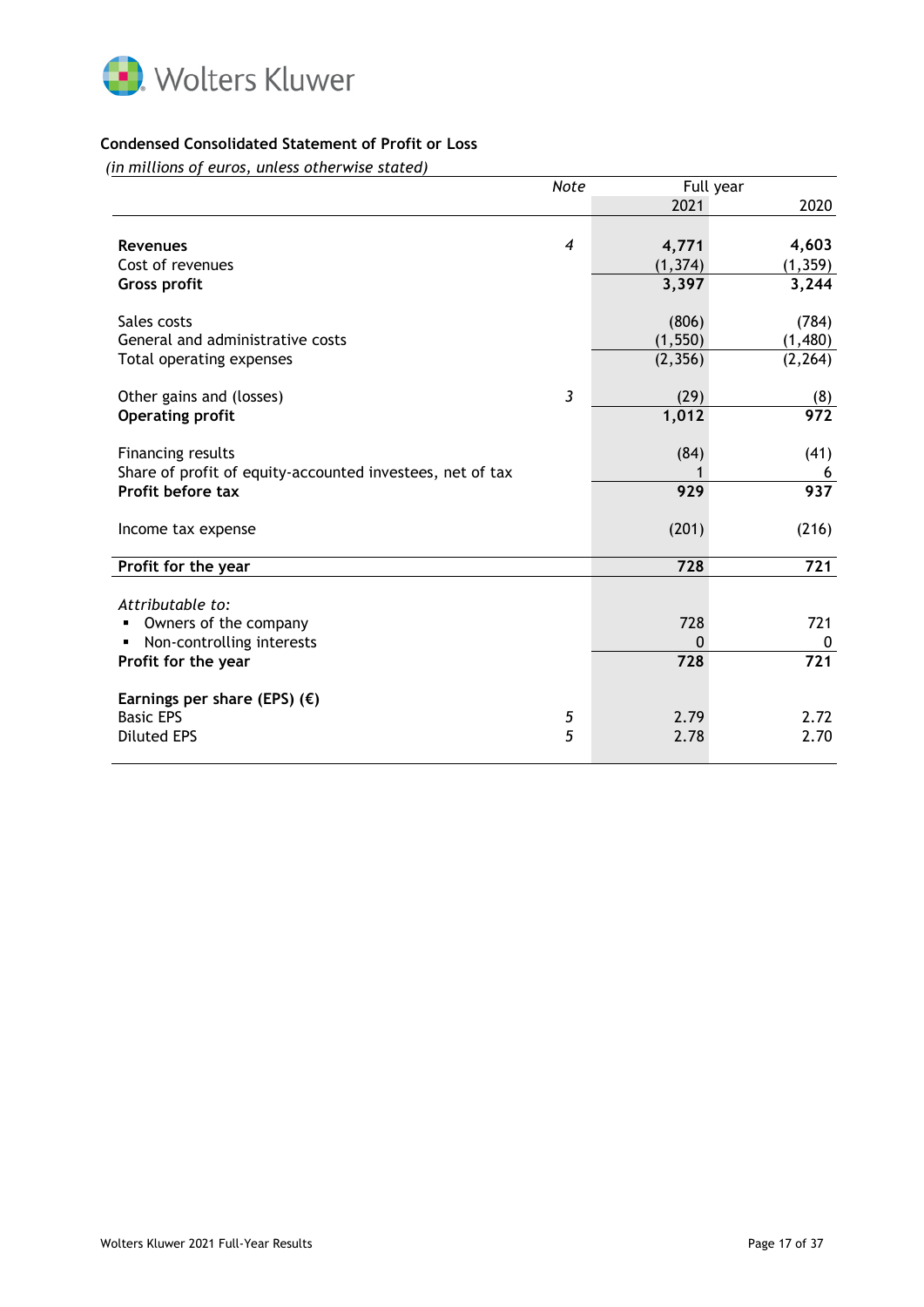

### **Condensed Consolidated Statement of Comprehensive Income**

*(in millions of euros)*

|                                                                       | <b>Full Year</b> |       |  |
|-----------------------------------------------------------------------|------------------|-------|--|
|                                                                       | 2021             | 2020  |  |
| Comprehensive income                                                  |                  |       |  |
| Profit for the year                                                   | 728              | 721   |  |
|                                                                       |                  |       |  |
| Other comprehensive income                                            |                  |       |  |
| Items that are or may be reclassified subsequently to the statement   |                  |       |  |
| of profit or loss:                                                    |                  |       |  |
| Exchange differences on translation of foreign operations             | 315              | (348) |  |
| Recycling of foreign exchange differences on loss of control          | 40               | 0     |  |
| Net gains/(losses) on hedges of net investments                       | (16)             | 11    |  |
| Net gains/(losses) on cash flow hedges                                | 10               | (18)  |  |
|                                                                       |                  |       |  |
| Items that will not be reclassified to the statement of profit or     |                  |       |  |
| loss:                                                                 |                  |       |  |
| Remeasurements on defined benefit plans                               | 16               | 0     |  |
| Other comprehensive income/(loss) for the year, before tax            | 365              | (355) |  |
|                                                                       |                  |       |  |
| Income tax on items that may subsequently be reclassified to the      |                  |       |  |
| statement of profit or loss                                           | $\mathbf{0}$     | 1     |  |
| Income tax on items that will not be reclassified to the statement of |                  |       |  |
| profit or loss                                                        | (4)              | 0     |  |
| Income tax on other comprehensive income                              | (4)              | 1     |  |
|                                                                       |                  |       |  |
| Other comprehensive income/(loss) for the year, net of tax            | 361              | (354) |  |
| Total comprehensive income for the year                               | 1,089            | 367   |  |
|                                                                       |                  |       |  |
| Attributable to:                                                      |                  |       |  |
| Owners of the company                                                 | 1,088            | 367   |  |
| Non-controlling interests                                             |                  | 0     |  |
| Total                                                                 | 1,089            | 367   |  |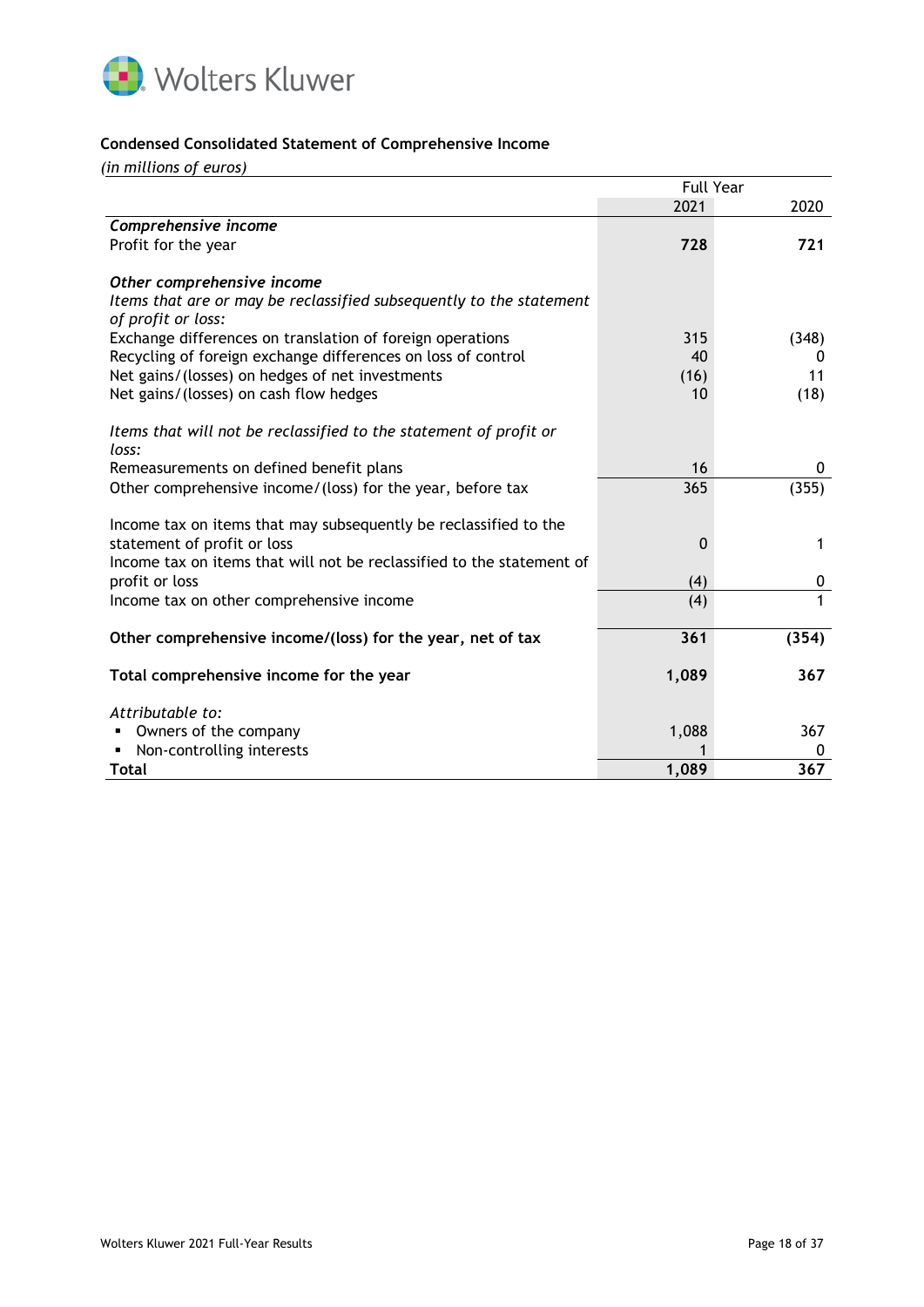

# **Condensed Consolidated Statement of Cash Flows**

*(in millions of euros)*

|                                                                                    | <b>Note</b> |       | <b>Full Year</b> |      |                |
|------------------------------------------------------------------------------------|-------------|-------|------------------|------|----------------|
|                                                                                    |             | 2021  |                  |      | 2020           |
|                                                                                    |             |       |                  |      |                |
| Cash flows from operating activities                                               |             |       |                  |      |                |
| Profit for the year                                                                |             | 728   |                  |      | 721            |
| Adjustments for:                                                                   |             |       |                  |      |                |
| Income tax expense                                                                 |             | 201   |                  | 216  |                |
| Share of profit of equity-accounted investees, net of tax                          |             | (1)   |                  | (6)  |                |
| Financing results                                                                  |             | 84    |                  | 41   |                |
| Amortization, impairments, and depreciation                                        |             | 473   |                  | 442  |                |
| Book (profit)/loss on disposal of operations and non-current assets                |             | 10    |                  | (7)  |                |
| Fair value changes to contingent considerations                                    |             | 0     |                  | (4)  |                |
| Additions to and releases of provisions                                            |             | 15    |                  | 42   |                |
| Appropriation of provisions                                                        |             | (36)  |                  | (19) |                |
| Changes in employee benefit provisions                                             |             | (9)   |                  | (4)  |                |
| Share-based payments                                                               |             | 24    |                  | 24   |                |
| Autonomous movements in working capital                                            |             | 150   |                  | 39   |                |
| Other adjustments                                                                  |             | (4)   |                  | (2)  |                |
| Total adjustments                                                                  |             | 907   |                  |      | 762            |
|                                                                                    |             |       |                  |      |                |
| Interest paid and received (including the interest portion of lease                |             |       |                  |      |                |
| payments)                                                                          |             | (66)  |                  |      | (65)           |
| Paid income tax                                                                    |             | (277) |                  |      | (221)          |
| Net cash from operating activities                                                 |             | 1,292 |                  |      | 1,197          |
|                                                                                    |             |       |                  |      |                |
| Cash flows from investing activities                                               |             |       |                  |      |                |
| Net capital expenditure                                                            |             | (239) |                  |      | (231)          |
| Acquisition spending, net of cash acquired                                         | 6           | (108) |                  |      | (395)          |
| Receipts from divestments, net of cash disposed                                    | 6           |       | 76               |      | 50             |
| Dividends received                                                                 |             |       | 0                |      | 1              |
| Cash from settlement of net investment hedges                                      |             | (16)  |                  |      | 12             |
| Net cash used in investing activities                                              |             | (287) |                  |      | (563)          |
|                                                                                    |             |       |                  |      |                |
| Cash flows from financing activities                                               |             |       |                  |      |                |
| Repayment of loans                                                                 |             | (100) |                  |      | (363)          |
| Proceeds from new loans                                                            |             |       | 500              |      | 496            |
| Repayment of principal portion of lease liabilities                                |             | (68)  |                  |      | (74)           |
| Collateral received/(paid)                                                         |             |       |                  |      | (2)            |
| Repurchased shares                                                                 |             | (410) |                  |      | (350)          |
| Dividends paid                                                                     |             | (373) |                  |      | (334)          |
| Net cash used in financing activities                                              |             | (451) |                  |      | (627)          |
| Net cash flow before effect of exchange differences                                |             | 554   |                  |      | $\overline{7}$ |
|                                                                                    |             |       |                  |      |                |
| Exchange differences on cash and cash equivalents and bank overdrafts              |             |       | 76               |      | (77)           |
| Net change in cash and cash equivalents less bank overdrafts                       |             |       | 630              |      | (70)           |
|                                                                                    |             |       |                  |      |                |
| Cash and cash equivalents less bank overdrafts at January 1                        |             |       | 364              |      | 434            |
| Cash and cash equivalents less bank overdrafts at December 31                      |             | 994   |                  |      | 364            |
|                                                                                    |             |       |                  |      |                |
| Add: Bank overdrafts at December 31                                                |             |       | 9                |      | 359            |
| Less: Cash included in assets classified as held for sale at December 31           |             |       | (2)              |      |                |
|                                                                                    |             |       |                  |      |                |
| Cash and cash equivalents in the statement of financial<br>position at December 31 |             | 1,001 |                  |      | 723            |
|                                                                                    |             |       |                  |      |                |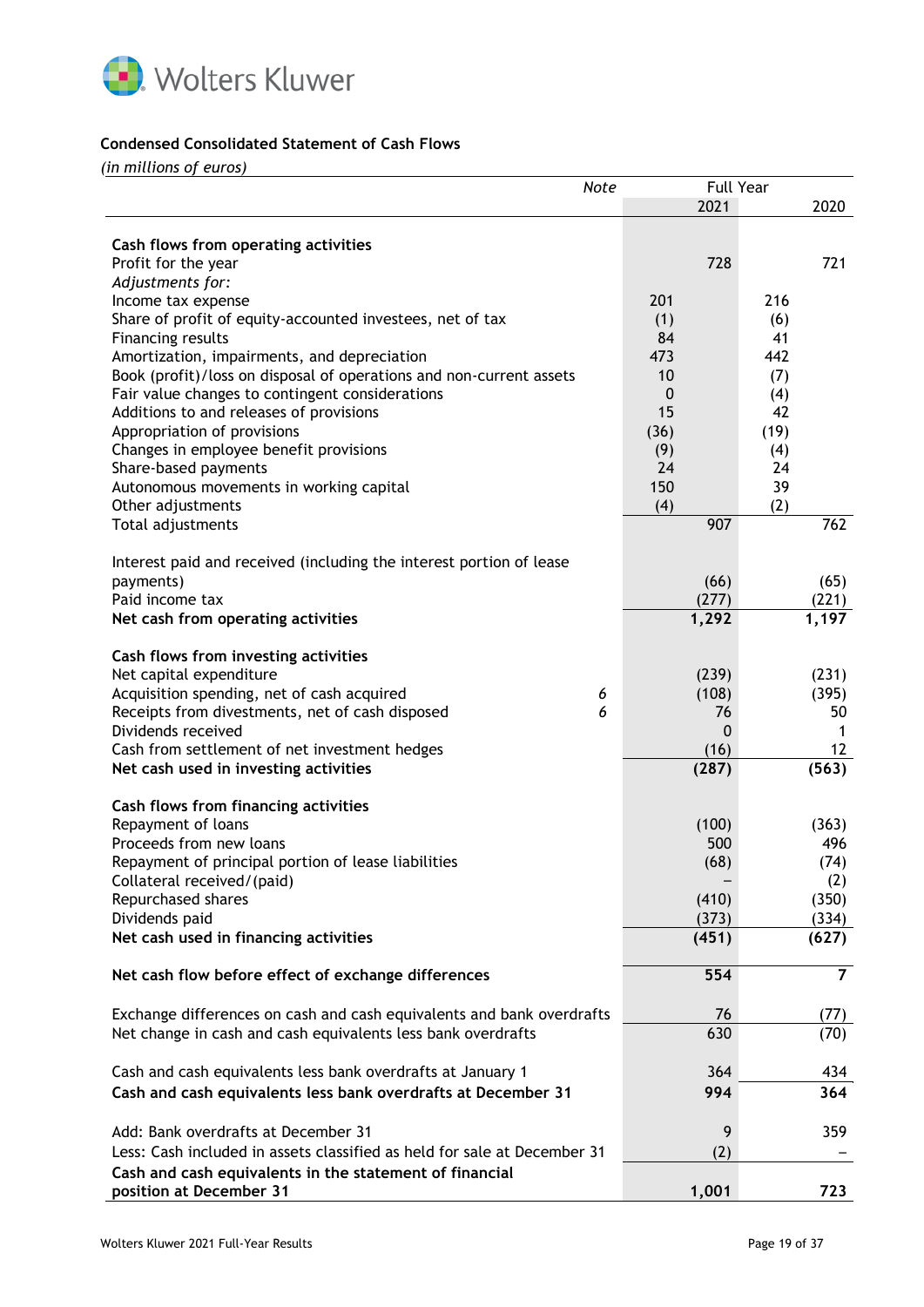

## **Condensed Consolidated Statement of Financial Position**

*(in millions of euros)*

|                                              | Note           |       | December 31, 2021 |       | December 31, 2020* |
|----------------------------------------------|----------------|-------|-------------------|-------|--------------------|
| Non-current assets                           |                |       |                   |       |                    |
| Goodwill                                     |                | 4,180 |                   | 3,969 |                    |
| Intangible assets other than goodwill        |                | 1,620 |                   | 1,669 |                    |
| Property, plant, and equipment               |                | 75    |                   | 84    |                    |
| Right-of-use assets                          |                | 301   |                   | 319   |                    |
| Investments in equity-accounted investees    |                | 10    |                   | 8     |                    |
| Financial assets and other receivables       |                | 23    |                   | 25    |                    |
| Contract assets                              |                | 19    |                   | 21    |                    |
| Deferred tax assets                          |                | 62    |                   | 72    |                    |
| Total non-current assets                     |                |       | 6,290             |       | 6,167              |
| <b>Current assets</b>                        |                |       |                   |       |                    |
| Inventories                                  |                | 65    |                   | 68    |                    |
| Contract assets                              |                | 138   |                   | 111   |                    |
| Trade and other receivables                  |                | 1,374 |                   | 1,258 |                    |
| Current income tax assets                    |                | 59    |                   | 23    |                    |
| Cash and cash equivalents                    |                | 1,001 |                   | 723   |                    |
| Assets classified as held for sale           | $\overline{7}$ | 101   |                   |       |                    |
| Total current assets                         |                |       | 2,738             |       | 2,183              |
| <b>Total assets</b>                          |                |       | 9,028             |       | 8,350              |
|                                              |                |       |                   |       |                    |
| <b>Equity</b>                                |                |       |                   |       |                    |
| Issued share capital                         |                | 32    |                   | 32    |                    |
| Share premium reserve                        |                | 87    |                   | 87    |                    |
| Other reserves                               |                | 2,298 |                   | 1,968 |                    |
| Equity attributable to owners of the company |                |       | 2,417             |       | 2,087              |
| Non-controlling interests                    |                |       | 0                 |       | 0                  |
| <b>Total equity</b>                          |                |       | 2,417             |       | 2,087              |
| <b>Non-current liabilities</b>               |                |       |                   |       |                    |
| Long-term debt, excl. lease liabilities      | 8              | 2,791 |                   | 2,300 |                    |
| Lease liabilities                            | 8              | 260   |                   | 276   |                    |
| Deferred tax liabilities                     |                | 294   |                   | 305   |                    |
| Employee benefits                            |                | 90    |                   | 115   |                    |
| Provisions                                   |                | 7     |                   | 4     |                    |
| Non-current deferred income                  |                | 113   |                   | 112   |                    |
| Total non-current liabilities                |                |       | 3,555             |       | 3,112              |
| <b>Current liabilities</b>                   |                |       |                   |       |                    |
| Deferred income                              |                | 1,709 |                   | 1,518 |                    |
| Other contract liabilities                   |                | 80    |                   | 66    |                    |
| Trade and other payables                     |                | 944   |                   | 819   |                    |
| Current income tax liabilities               |                | 142   |                   | 169   |                    |
| Short-term provisions                        |                | 27    |                   | 48    |                    |
| Borrowings and bank overdrafts               | 8              | 9     |                   | 459   |                    |
| Short-term lease liabilities                 | 8              | 71    |                   | 72    |                    |
| Liabilities classified as held for sale      | 7              | 74    |                   |       |                    |
| Total current liabilities                    |                |       | 3,056             |       | 3,151              |
| <b>Total liabilities</b>                     |                |       | 6,611             |       | 6,263              |
| <b>Total equity and liabilities</b>          |                |       | 9,028             |       | 8,350              |
|                                              |                |       |                   |       |                    |

\* 2020 has been restated for certain reclassifications; see *Note 2* for further details.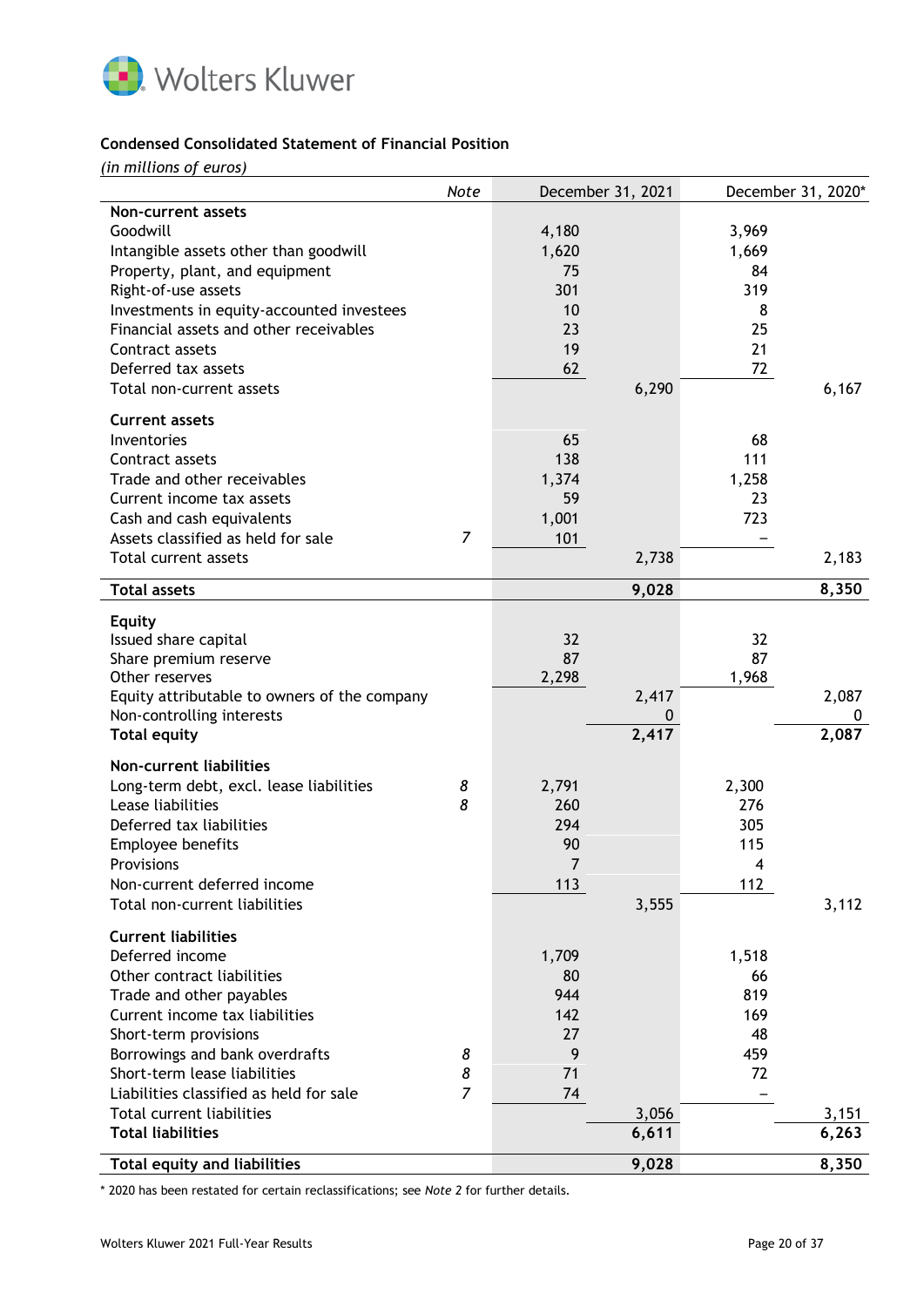

## **Condensed Consolidated Statement of Changes in Total Equity**

*(in millions of euros)*

|                                                                                                                                                 |                                                           |                              | 2021                                   |
|-------------------------------------------------------------------------------------------------------------------------------------------------|-----------------------------------------------------------|------------------------------|----------------------------------------|
|                                                                                                                                                 | Equity<br>attributable to<br>the owners of<br>the company | Non-controlling<br>interests | Total equity                           |
| <b>Balance at January 1</b>                                                                                                                     | 2,087                                                     | 0                            | 2,087                                  |
| Total comprehensive income for the year<br>Share-based payments<br>Final cash dividend 2020<br>Interim cash dividend 2021<br>Repurchased shares | 1,088<br>24<br>(232)<br>(140)<br>(410)                    | (1)                          | 1,089<br>24<br>(233)<br>(140)<br>(410) |
| <b>Balance at December 31</b>                                                                                                                   | 2,417                                                     | $\bf{0}$                     | 2,417                                  |

|                                                                 |                                                           |                              | 2020           |
|-----------------------------------------------------------------|-----------------------------------------------------------|------------------------------|----------------|
|                                                                 | Equity<br>attributable to<br>the owners of<br>the company | Non-controlling<br>interests | Total equity   |
| <b>Balance at January 1</b>                                     | 2,380                                                     | 0                            | 2,380          |
| Total comprehensive income for the year<br>Share-based payments | 367<br>24                                                 | $\Omega$                     | 367<br>24      |
| Final cash dividend 2019                                        | (210)                                                     | 0                            | (210)          |
| Interim cash dividend 2020<br>Repurchased shares                | (124)<br>(350)                                            |                              | (124)<br>(350) |
| <b>Balance at December 31</b>                                   | 2,087                                                     |                              | 2,087          |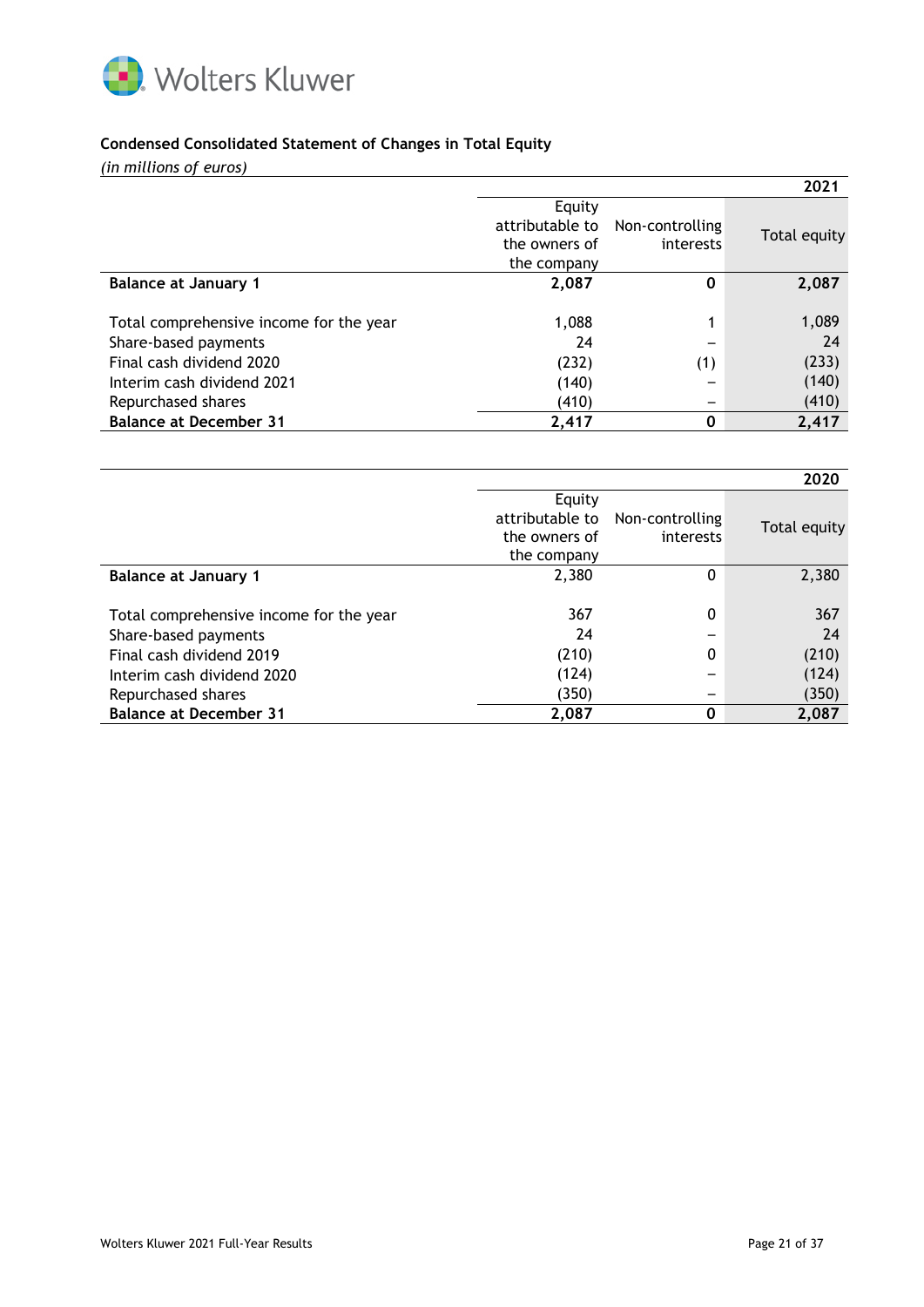

## **Notes to the Condensed Consolidated Financial Statements**

# Note 1 Reporting entity

Wolters Kluwer N.V. ('the company') with its subsidiaries (together referred to as 'the group', and individually as 'group entities') is a global leader in professional information, software solutions, and services for the health, tax and accounting, governance, risk and compliance, and legal and regulatory sectors. We help our customers make critical decisions every day by providing *expert solutions* that combine deep domain knowledge with specialized technology and services.

These condensed consolidated financial statements for the year ended December 31, 2021, comprise the group and the group's interests in associates.

## Note 2 Basis of preparation

### **Statement of compliance**

The accounting policies applied in these condensed consolidated financial statements are the same as those applied in the 2021 Annual Report which will be published on March 9, 2022. The consolidated financial statements included in the Annual Report 2021 were authorized for issue by the Executive Board and Supervisory Board on February 22, 2022. In accordance with article 393, Title 9, Book 2 of the Dutch Civil Code, Deloitte Accountants B.V. has issued an unqualified auditor's opinion on the 2021 Financial Statements. The Annual Report 2021 has not yet been published by law and still has to be adopted by the Annual General Meeting of Shareholders on April 21, 2022.

These condensed consolidated financial statements have been prepared in accordance with the International Financial Reporting Standards (IFRS), as adopted by the European Union, except they do not include all the information required for a complete set of IFRS financial statements. Selected explanatory notes are included to explain events and transactions that are significant to an understanding of the changes in the group's financial position and performance since the last annual consolidated financial statements for the year ended December 31, 2020.

#### **Effect of new accounting standards**

The group has applied the following amendments for the first time for the annual reporting period commencing January 1, 2021:

• Interest Rate Benchmark Reform – Phase 2 (Amendments to IFRS 7, IFRS 9, IFRS 16, and IAS 39).

These amendments did not have a significant impact on the group.

#### **Effect of forthcoming accounting standards**

A number of new standards and amendments are not yet effective for the year ended December 31, 2021, and have not been early adopted in these condensed consolidated financial statements. The group expects no significant changes because of these amendments and new standards.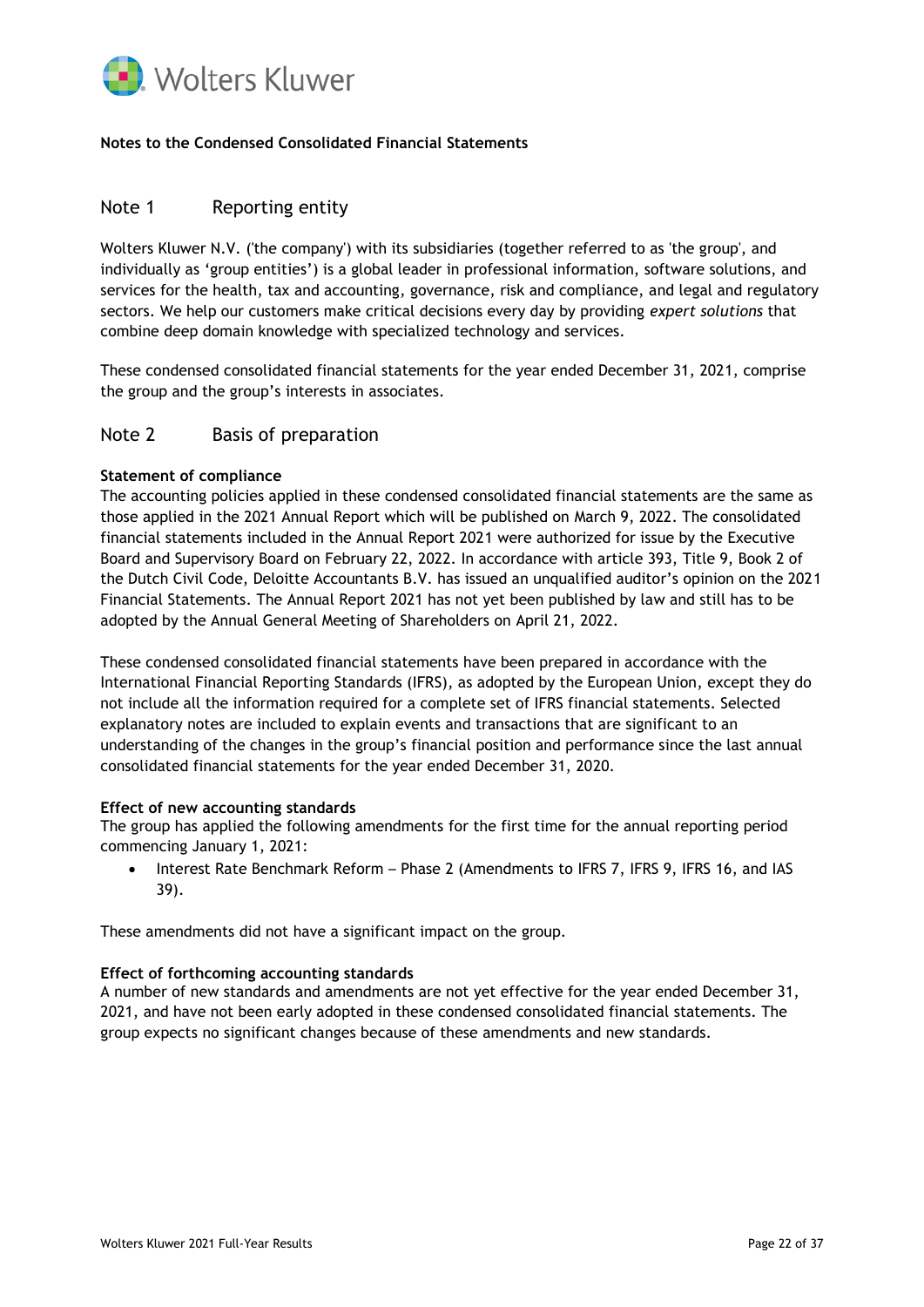

## **Functional and presentation currency**

These condensed consolidated financial statements are presented in euro, which is the company's functional and presentation currency. Unless otherwise indicated, the financial information in these condensed consolidated financial statements is in euro and has been rounded to the nearest million.

| Exchange rates to the euro   | 2021 | 2020 |
|------------------------------|------|------|
| U.S. dollar (average)        | 1.18 | 1.14 |
| U.S. dollar (at December 31) | 1.13 | 1.23 |

### **Comparatives**

The 2020 comparative disclosures were adjusted as follows:

• In the consolidated statement of financial position, both deferred tax assets and deferred tax liabilities were lowered with €33 million.

In addition, certain immaterial reclassifications have been made to the comparative consolidated statement of cash flows and statement of financial position and the related notes to conform to the current year presentation and to improve insights. These reclassifications have had no impact on the comparative shareholders' equity and comparative profit for the year.

#### **Judgments and estimates**

The preparation of the condensed consolidated financial statements in conformity with IFRS requires management to make judgments, estimates, and assumptions that affect the application of policies and reported amounts of assets, liabilities, income, and expense.

In preparing these condensed consolidated financial statements, the judgments made by management in the application of IFRS that have a significant effect on the financial statements and estimates with a significant risk of material adjustment in the next year are:

- Revenue recognition;
- Accounting for income taxes;
- Valuation, measurement, and impairment testing of goodwill and intangible assets other than goodwill; and
- Employee benefits.

The estimates and underlying assumptions are based on historical experience and other factors that are believed to be reasonable under the circumstances, the results of which form the basis of making the judgments about carrying values of assets and liabilities that are not clear from other sources. Actual results may differ from those estimates and may result in material adjustments in the next financial year(s).

Reference is also made to *Note 30 – Financial Risk Management* of the 2020 Financial Statements, which outlines Wolters Kluwer's exposure to a variety of risks, including market risk, currency risk, interest rate risk, liquidity risk, and credit risk. These risks have not substantially changed since the issuance of our 2020 Annual Report.

#### **Impact of COVID-19**

The ongoing COVID-19 pandemic did not have a significant effect on the accounting estimates and judgments applied in the group's consolidated financial statements.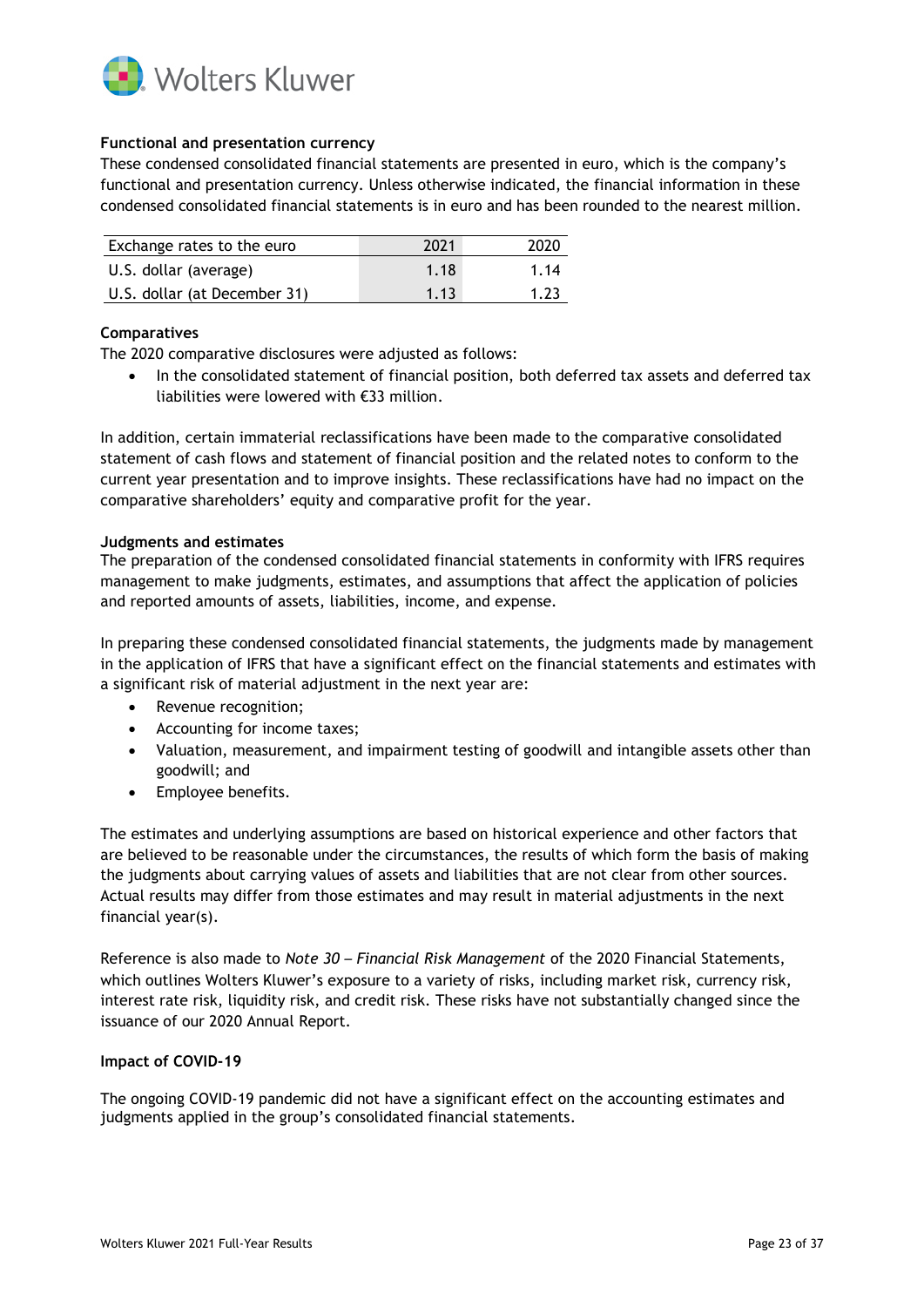

# Note 3 Benchmark Figures

Wherever used in this report, the term 'adjusted' refers to figures adjusted for non-benchmark items and, where applicable, amortization and impairment of acquired identifiable intangible assets.

Adjusted figures are non-IFRS compliant financial figures, but are internally regarded as key performance indicators to measure the underlying performance of the business from continuing operations. These figures are presented as additional information and do not replace the information in the condensed consolidated statement of profit or loss and in the condensed consolidated statement of cash flows. The term 'adjusted' is not a defined term under IFRS.

## **Reconciliation of benchmark figures**

| Revenue bridge         |       |   |
|------------------------|-------|---|
| (in millions of euros) |       | % |
|                        |       |   |
| Revenues 2020          | 4,603 |   |
| Organic change         | 259   |   |
| Acquisitions           | 64    |   |
| <b>Divestments</b>     | (45)  |   |
| Currency impact        | (110) |   |
| Revenues 2021          | 4.771 |   |

U.S. dollar 2021: average €/\$ 1.18 versus 2020: average €/\$ 1.14

### *Reconciliation between operating profit and adjusted operating profit*

| (in millions of euros)                                          | <b>Full Year</b> |      |
|-----------------------------------------------------------------|------------------|------|
|                                                                 | 2021             | 2020 |
|                                                                 |                  |      |
| Operating profit                                                | 1,012            | 972  |
| Amortization and impairment of acquired identifiable intangible |                  |      |
| assets                                                          | 164              | 144  |
| Non-benchmark items in operating profit                         | 29               |      |
| Adjusted operating profit                                       | 1.205            | .124 |

*Reconciliation between total financing results and adjusted net financing costs*

| (in millions of euros)                         | <b>Full Year</b> |      |
|------------------------------------------------|------------------|------|
|                                                | 2021             | 2020 |
|                                                |                  |      |
| Total financing results                        | (84)             | (41, |
| Non-benchmark items in total financing results | b                |      |
| Adjusted net financing costs                   | (78)             | (46) |

### *Reconciliation between profit for the year and adjusted net profit*

| (in millions of euros)                                          | <b>Full Year</b> |      |
|-----------------------------------------------------------------|------------------|------|
|                                                                 | 2021             | 2020 |
| Profit for the year attributable to the owners of the           |                  |      |
| company $(A)$                                                   | 728              | 721  |
| Amortization and impairment of acquired identifiable intangible |                  |      |
| assets                                                          | 164              | 144  |
| Tax on amortization and impairment of acquired identifiable     |                  |      |
| intangible assets                                               | (44)             | (37) |
| Non-benchmark items, net of tax                                 | 37               |      |
| Adjusted net profit (B)                                         | 885              | 835  |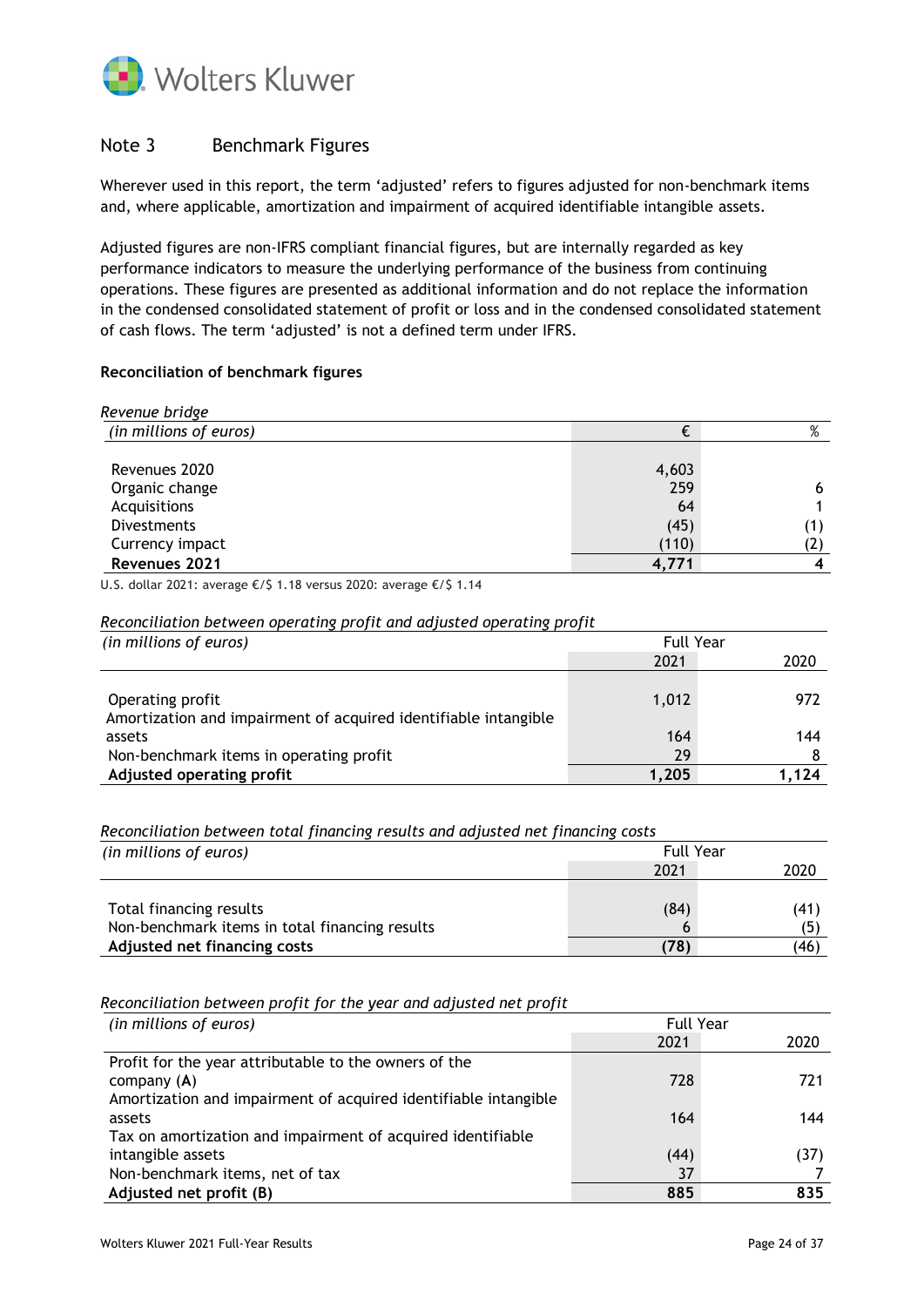

*Summary of non-benchmark items* 

| (in millions of euros)                                   | <b>Full Year</b> |      |
|----------------------------------------------------------|------------------|------|
|                                                          | 2021             | 2020 |
|                                                          |                  |      |
| Divestment-related results                               | (20)             |      |
| Acquisition-related costs                                | (5)              | (11) |
| Fair value changes of contingent considerations          | 0                |      |
| Additions to acquisition integration provisions          | (4)              | (2)  |
| Other gains and (losses) in operating profit             | (29)             | (8)  |
| Included in financing results:                           |                  |      |
| Divestment-related results on equity-accounted investees |                  |      |
| Fair value changes of financial assets                   | (5)              |      |
| Financing component employee benefits                    | (1)              | (2)  |
| Total non-benchmark items in financing results           | (6)              | 5    |
| Total non-benchmark items, before tax                    | (35)             | (3)  |
| Tax benefit/(expense) on non-benchmark items             | (1)              | (4)  |
| Impact of changes in tax rates                           | (1)              | 0    |
| Non-benchmark items, net of tax                          | (37)             | (7)  |

*Reconciliation between net cash from operating activities and adjusted free cash flow*

| (in millions of euros)                                          | <b>Full Year</b>  |       |
|-----------------------------------------------------------------|-------------------|-------|
|                                                                 | 2021              | 2020  |
|                                                                 |                   |       |
| Net cash from operating activities                              | 1,292             | 1,197 |
| Net capital expenditure                                         | (239)             | (231) |
| Repayment of principal portion of lease liabilities             | (68)              | (74)  |
| Acquisition-related costs                                       |                   |       |
| Paid divestment expenses                                        | 8                 |       |
| Dividends received                                              | 0                 |       |
| Net tax effect on divested assets and consolidation of platform |                   |       |
| technology                                                      | $12 \overline{ }$ |       |
| Adjusted free cash flow (C)                                     | 1.010             | 907   |

*Return on invested capital (ROIC) calculation*

| (in millions of euros, unless otherwise stated)                                                                                    | <b>Full Year</b>               |                                |
|------------------------------------------------------------------------------------------------------------------------------------|--------------------------------|--------------------------------|
|                                                                                                                                    | 2021                           | 2020                           |
| Adjusted operating profit<br>Allocated tax<br>Net operating profit after allocated tax (NOPAT) (D)<br>Average invested capital (E) | 1,205<br>(259)<br>946<br>6,915 | 1.124<br>(259)<br>865<br>7,053 |
| $ROIC-ratio (D/E) (%)$                                                                                                             | 13.7                           | 12.3                           |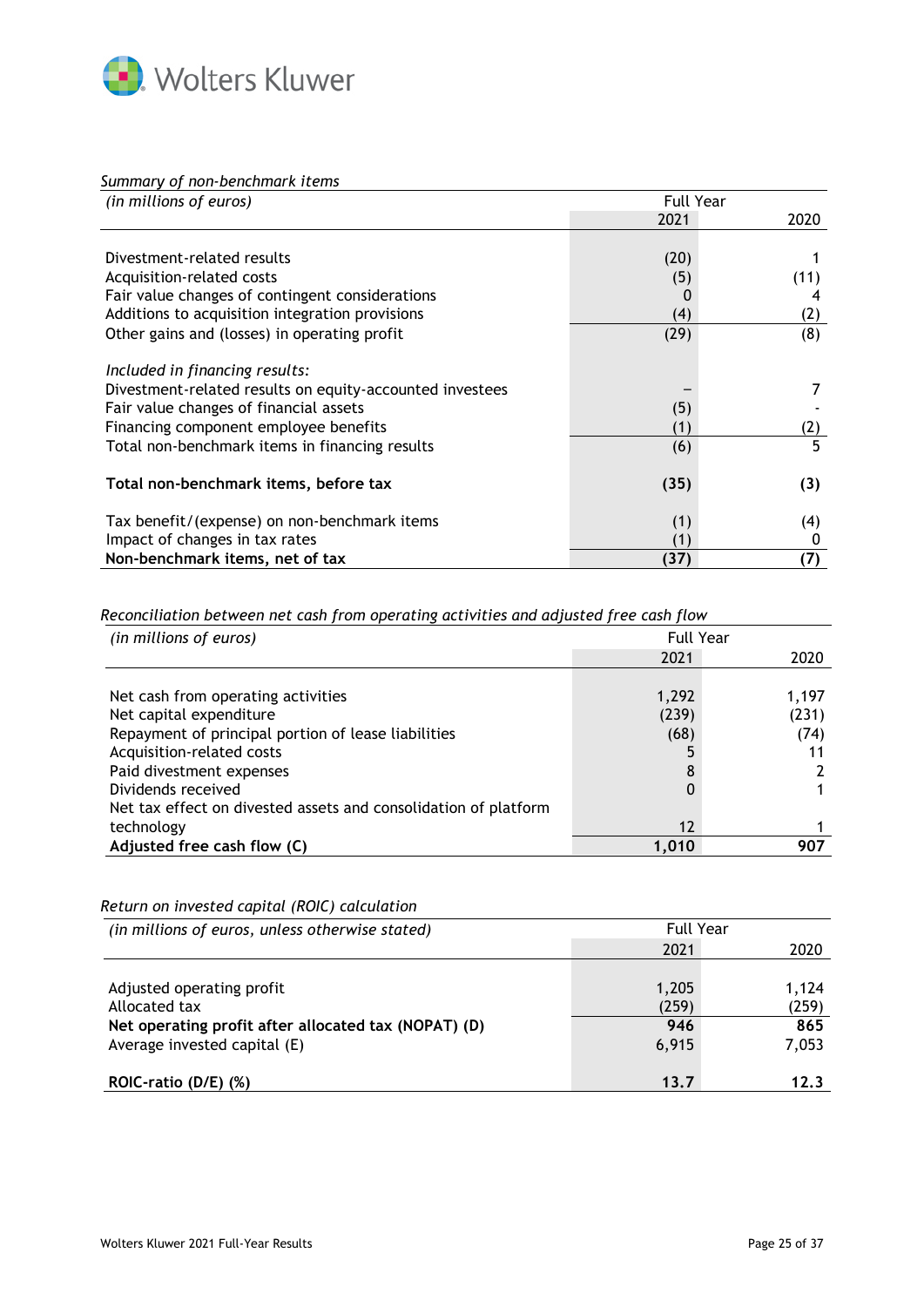

### *Per share information*

| (in euros, unless otherwise stated)                                     | <b>Full Year</b> |       |
|-------------------------------------------------------------------------|------------------|-------|
|                                                                         | 2021             | 2020  |
| Total number of ordinary shares outstanding at December 31 <sup>1</sup> | 258.2            | 262.4 |
| Weighted average number of ordinary shares $(F)^1$                      | 260.4            | 265.0 |
| Diluted weighted average number of ordinary shares (G) <sup>1</sup>     | 261.8            | 266.6 |
| Adjusted EPS (B/F)                                                      | 3.40             | 3.15  |
| Diluted adjusted EPS (B/G)                                              | 3.38             | 3.13  |
| Diluted adjusted EPS in constant currencies                             | 3.56             | 3.03  |
| Basic EPS (A/F)                                                         | 2.79             | 2.72  |
| Diluted EPS (A/G)                                                       | 2.78             | 2.70  |
| Adjusted free cash flow per share $(C/G)$                               | 3.89             | 3.42  |
| Diluted adjusted free cash flow per share (C/G)                         | 3.87             | 3.40  |

<sup>1</sup> In millions of shares.

### *Benchmark tax rate*

| (in millions of euros, unless otherwise stated)        | <b>Full Year</b> |       |
|--------------------------------------------------------|------------------|-------|
|                                                        | 2021             | 2020  |
|                                                        |                  |       |
| Income tax expense                                     | 201              | 216   |
| Tax benefit on amortization and impairment of acquired |                  |       |
| identifiable intangibles                               | 44               | 37    |
| Tax benefit/(expense) on non-benchmark items           | (1)              | (4)   |
| Impact of changes in tax rates                         | (0)              |       |
| Tax on adjusted profit before tax (H)                  | 243              | 249   |
| Adjusted net profit                                    | 885              | 835   |
| Adjustment for non-controlling interests               | 0                |       |
| Adjusted profit before tax (I)                         | 1,128            | 1,084 |
|                                                        |                  |       |
| Benchmark tax rate (H/I) (%)                           | 21.5             | 23.0  |

*Cash conversion ratio*

*<sup>(</sup>in millions of euros, unless otherwise stated)* Full Year

| $\mu$ , $\mu$ , $\mu$ , $\mu$ , $\sigma$ , $\sigma$ , $\sigma$ , $\sigma$ , $\sigma$ , $\sigma$ , $\sigma$ , $\sigma$ , $\sigma$ , $\sigma$ , $\sigma$ , $\sigma$ , $\sigma$ , $\sigma$ , $\sigma$ , $\sigma$ , $\sigma$ , $\sigma$ , $\sigma$ , $\sigma$ , $\sigma$ , $\sigma$ , $\sigma$ , $\sigma$ , $\sigma$ , $\sigma$ , $\sigma$ , $\sigma$ , $\sigma$ , $\sigma$ , $\sigma$ , $\sigma$ , $\sigma$ , | .     |       |
|------------------------------------------------------------------------------------------------------------------------------------------------------------------------------------------------------------------------------------------------------------------------------------------------------------------------------------------------------------------------------------------------------------|-------|-------|
|                                                                                                                                                                                                                                                                                                                                                                                                            | 2021  | 2020  |
|                                                                                                                                                                                                                                                                                                                                                                                                            |       |       |
| Operating profit                                                                                                                                                                                                                                                                                                                                                                                           | 1,012 | 972   |
| Amortization, depreciation, and impairments                                                                                                                                                                                                                                                                                                                                                                | 473   | 442   |
| <b>EBITDA</b>                                                                                                                                                                                                                                                                                                                                                                                              | 1,485 | 1,414 |
| Non-benchmark items in operating profit                                                                                                                                                                                                                                                                                                                                                                    | 29    | 8     |
| <b>Adjusted EBITDA</b>                                                                                                                                                                                                                                                                                                                                                                                     | 1,514 | 1,422 |
| Autonomous movements in working capital                                                                                                                                                                                                                                                                                                                                                                    | 150   | 39    |
| Net capital expenditure                                                                                                                                                                                                                                                                                                                                                                                    | (239) | (231) |
| Repayment of principal portion of lease liabilities                                                                                                                                                                                                                                                                                                                                                        | (68)  | (74)  |
| Interest portion of lease payments                                                                                                                                                                                                                                                                                                                                                                         | (9)   | (11)  |
| Adjusted operating cash flow (J)                                                                                                                                                                                                                                                                                                                                                                           | 1,348 | 1,145 |
| Adjusted operating profit (K)                                                                                                                                                                                                                                                                                                                                                                              | 1,205 | 1,124 |
| Cash conversion ratio (J/K) (%)                                                                                                                                                                                                                                                                                                                                                                            | 112   | 102   |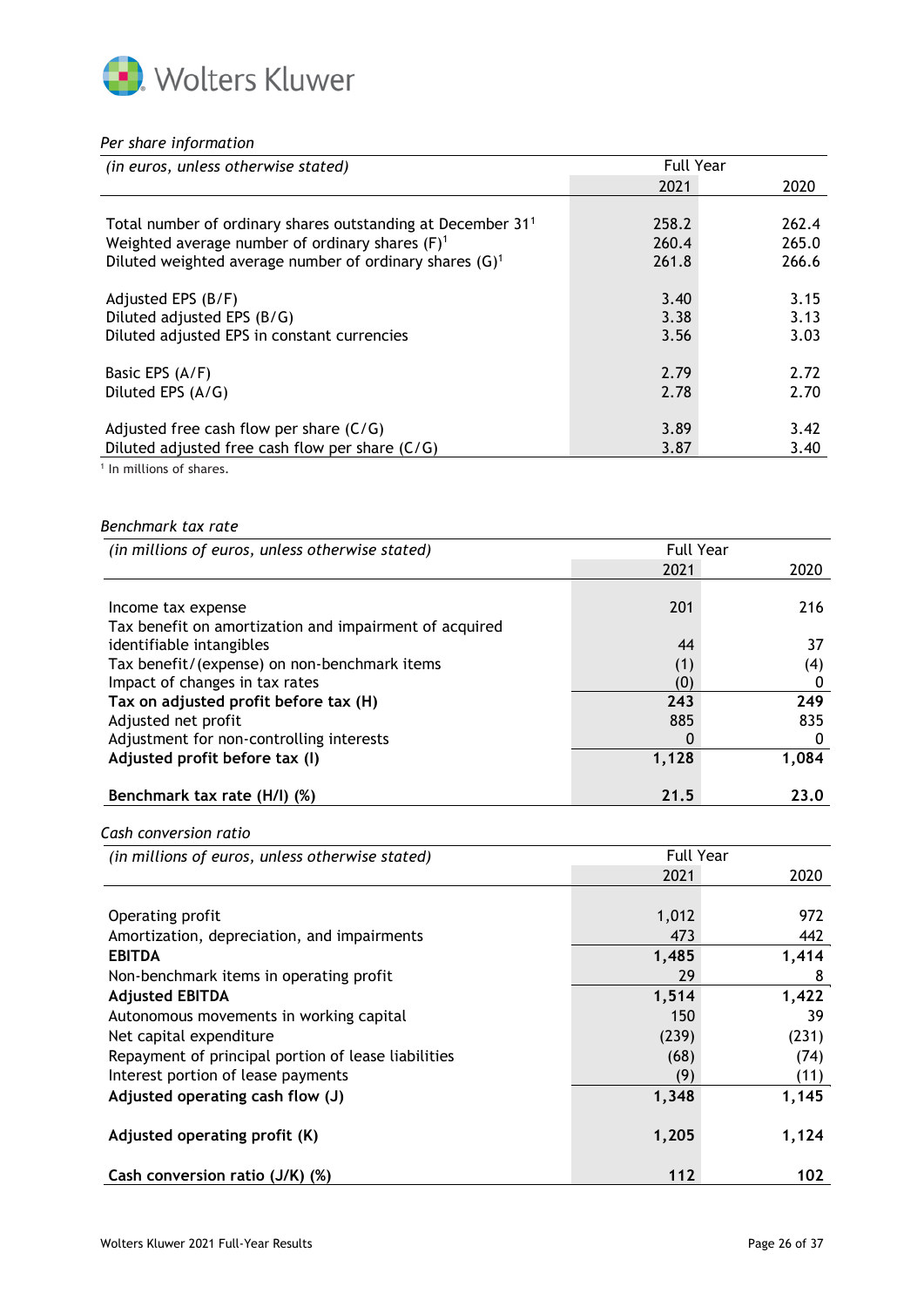

# Note 4 Segment Reporting

## *Divisional revenues and operating profit*

| (in millions of euros)        | <b>Full Year</b> |       |
|-------------------------------|------------------|-------|
|                               | 2021             | 2020  |
| <b>Revenues</b>               |                  |       |
| Health                        | 1,234            | 1,193 |
| Tax & Accounting              | 1,510            | 1,431 |
| Governance, Risk & Compliance | 1,139            | 1,074 |
| Legal & Regulatory            | 888              | 905   |
| <b>Total revenues</b>         | 4,771            | 4,603 |
|                               |                  |       |
| Operating profit/(loss)       |                  |       |
| Health                        | 302              | 307   |
| Tax & Accounting              | 352              | 387   |
| Governance, Risk & Compliance | 301              | 279   |
| Legal & Regulatory            | 114              | 59    |
| Corporate                     | (57)             | (60)  |
| Total operating profit        | 1,012            | 972   |

# *Disaggregation of revenues*

The group disaggregates revenues by media format and by revenue type as part of the management information discussed by the Executive Board. Reference is made to Appendix 1, 2, and 3 of this report.

# Note 5 Earnings per share

| Earnings per share (EPS) |  |
|--------------------------|--|

| (in millions of euros, unless otherwise stated)                                                                                                                             | <b>Full Year</b>                 |                                  |
|-----------------------------------------------------------------------------------------------------------------------------------------------------------------------------|----------------------------------|----------------------------------|
|                                                                                                                                                                             | 2021                             | 2020                             |
| Profit for the year attributable to the owners of the company (A)                                                                                                           | 728                              | 721                              |
| Weighted average number of ordinary shares, in millions of shares                                                                                                           |                                  |                                  |
| Outstanding ordinary shares at January 1<br>Effect of cancellation of shares<br>Effect of repurchased shares<br>Weighted average number of ordinary shares for the year (D) | 267.5<br>(1.7)<br>(5.4)<br>260.4 | 273.0<br>(1.7)<br>(6.3)<br>265.0 |
| Basic EPS $(€)$ $(A/D)$                                                                                                                                                     | 2.79                             | 2.72                             |
| Diluted weighted average number of ordinary shares, in millions of<br>shares                                                                                                |                                  |                                  |
| Weighted average number of ordinary shares (D)<br>Effect of Long-Term Incentive Plan<br>Diluted weighted average number of ordinary shares for the year (E)                 | 260.4<br>1.4<br>261.8            | 265.0<br>1.6<br>266.6            |
| Diluted EPS $(E)$ (A/E)                                                                                                                                                     | 2.78                             | 2.70                             |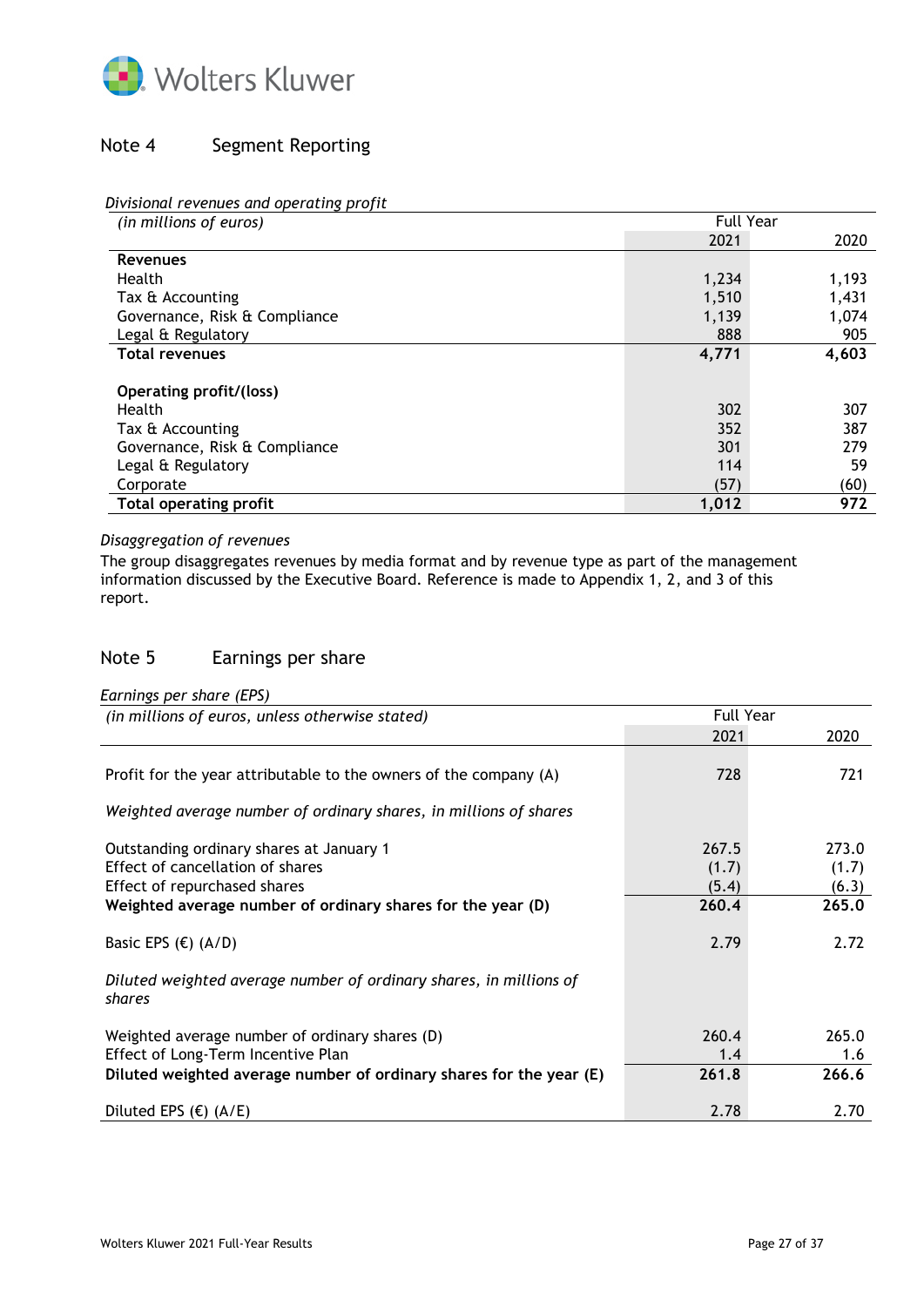

# Note 6 Acquisitions and Divestments

## *Acquisitions*

In 2021, total acquisition spending, net of cash acquired, was €108 million (2020: €395 million) including deferred and contingent consideration payments of €0 million (2020: €6 million).

On May 14, 2021, Wolters Kluwer Tax & Accounting completed the acquisition of 100% of the shares of Vanguard Software, a global provider of cloud-based integrated business planning (IBP) solutions for €93 million in cash. The transaction had no deferred and contingent considerations. The acquisition offers an opportunity to extend the CCH Tagetik financial performance management platform into sales and operations planning, including supply chain planning and predictive analytics. Vanguard Software is headquartered in Cary, North Carolina, U.S., and had approximately 40 employees at acquisition date. The fair values of the identifiable assets and liabilities of Vanguard Sofware, as reported at December 31, 2021, are provisional.

On October 29, 2021, Wolters Kluwer Governance, Risk & Compliance has acquired 100% of the shares of LicenseLogix LLC, a provider of U.S. business licensing services for €9 million in cash and a deferred consideration of €2 million. LicenseLogix is a premier provider of comprehensive business license services, including research, filing and ongoing compliance management. LicenseLogix services are highly complementary to those of CT Corporation and will form an integral component of CT's end-toend legal entity compliance and managed services offerings. LicenseLogix is headquartered in White Plains, New York, U.S., and had approximately 75 employees at acquisition date. The fair values of the identifiable assets and liabilities of LicenseLogix, as reported at December 31, 2021, are provisional.

In addition, other smaller acquisitions were completed, with a combined total consideration of  $\epsilon$ 9 million (2020: €5 million), including deferred and contingent considerations.

In 2021, acquisition-related costs amounted to €5 million (2020: €11 million).

The goodwill relating to the 2021 acquisitions represents future economic benefits specific to the group arising from assets that do not qualify for separate recognition as intangible assets. This includes expected new customers who generate revenue streams in the future, revenues generated because of new capabilities of the acquired product platforms, as well as expected synergies that will arise following the acquisitions.

Of the goodwill recognized in 2021, €68 million was deductible for income tax purposes (2020: €73 million).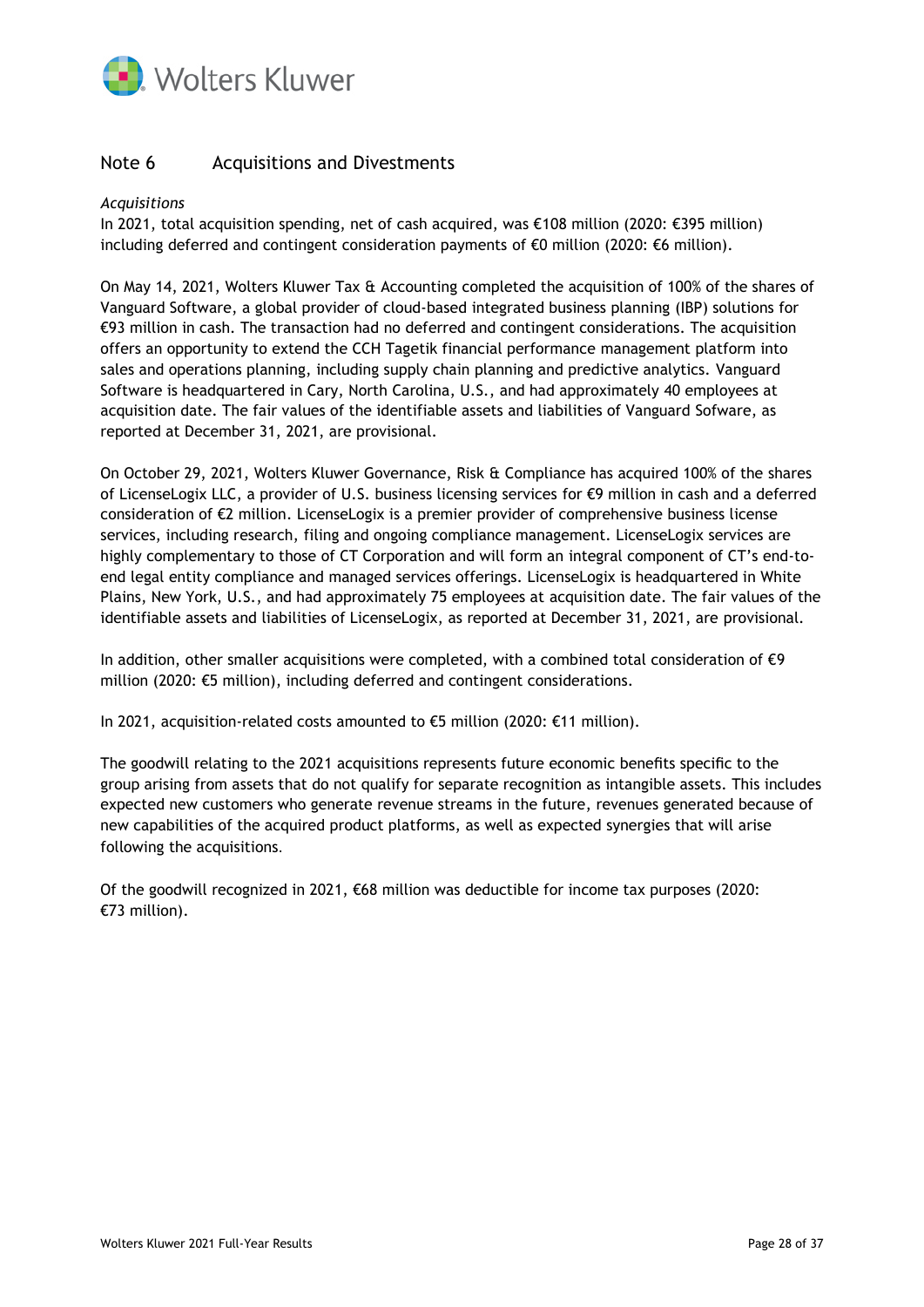

|  |  |  |  | The following table provides information in aggregate for all business combinations in 2021: |  |
|--|--|--|--|----------------------------------------------------------------------------------------------|--|
|  |  |  |  |                                                                                              |  |
|  |  |  |  |                                                                                              |  |
|  |  |  |  |                                                                                              |  |

| (in millions of euros)                              |      | <b>Full Year</b> |  |  |  |
|-----------------------------------------------------|------|------------------|--|--|--|
|                                                     | 2021 | 2020             |  |  |  |
|                                                     |      |                  |  |  |  |
| Consideration payable in cash                       | 111  | 406              |  |  |  |
| Deferred and contingent considerations              | 2    | 0                |  |  |  |
| <b>Total consideration</b>                          | 113  | 406              |  |  |  |
| Non-current assets                                  | 49   | 189              |  |  |  |
| Current assets                                      | 8    | 27               |  |  |  |
| Current liabilities                                 | (9)  | (27)             |  |  |  |
| Non-current liabilities                             | (2)  | (4)              |  |  |  |
| Deferred tax liabilities                            | (1)  | (19)             |  |  |  |
| Fair value of net identifiable assets/(liabilities) | 45   | 166              |  |  |  |
| <b>Goodwill on acquisitions</b>                     | 68   | 240              |  |  |  |
| Cash effect of acquisitions:                        |      |                  |  |  |  |
| Consideration payable in cash                       | 111  | 406              |  |  |  |
| Cash acquired                                       | (3)  | (17)             |  |  |  |
| Deferred and contingent considerations paid         | 0    | b                |  |  |  |
| Acquisition spending, net of cash acquired          | 108  | 395              |  |  |  |

The fair value of the identifiable assets and liabilities will be revised if new information, obtained within one year from the acquisition date, about facts and circumstances that existed at the acquisition date, causes adjustments to the above amounts, or for any additional provisions that existed at the acquisition date.

The acquisitions completed in 2021 resulted in a maximum achievable undiscounted deferred and contingent consideration of €2 million. The fair value of this deferred and contingent consideration amounted to €2 million at acquisition date and at December 31, 2021.

#### *Divestments*

On June 1, 2021, Wolters Kluwer Tax & Accounting completed the combination of certain Prosoft assets in Brazil with those of Alterdata Tecnologia em Informática Ltda in exchange for an 11.8% noncontrolling interest in the combined entity. On completion, the group incurred a  $\epsilon$ 42 million divestment-related loss on the Prosoft transaction. The loss on divestment was mainly due to the recognition of an unrealized foreign exchange loss of €40 million (non-cash) related to the historic devaluation of the Brazilian real against the euro. Prior to this transaction, there was a  $\epsilon$ 5 million reversal of an impairment of Prosoft's acquired identifiable intangible assets. The business was deconsolidated from June 1, 2021. The share in the combined entity is recognized as a financial asset at fair value through profit or loss.

On December 1, 2021, Wolters Kluwer Legal & Regulatory completed the sale of its U.S. legal education business to Transom Capital Group for \$85 million in cash. The divestment will allow Wolters Kluwer Legal & Regulatory to further advance its focus in the U.S. on supporting legal professionals with the domain expertise and state-of-the-art solutions that they need. The group deployed the posttax proceeds towards additional share repurchases to mitigate the adjusted EPS dilution related to the disposal.

At their divestment dates, the 2021 divestments had jointly approximately 280 full-time employees.

In 2021, net divestment proceeds amounted to €76 million.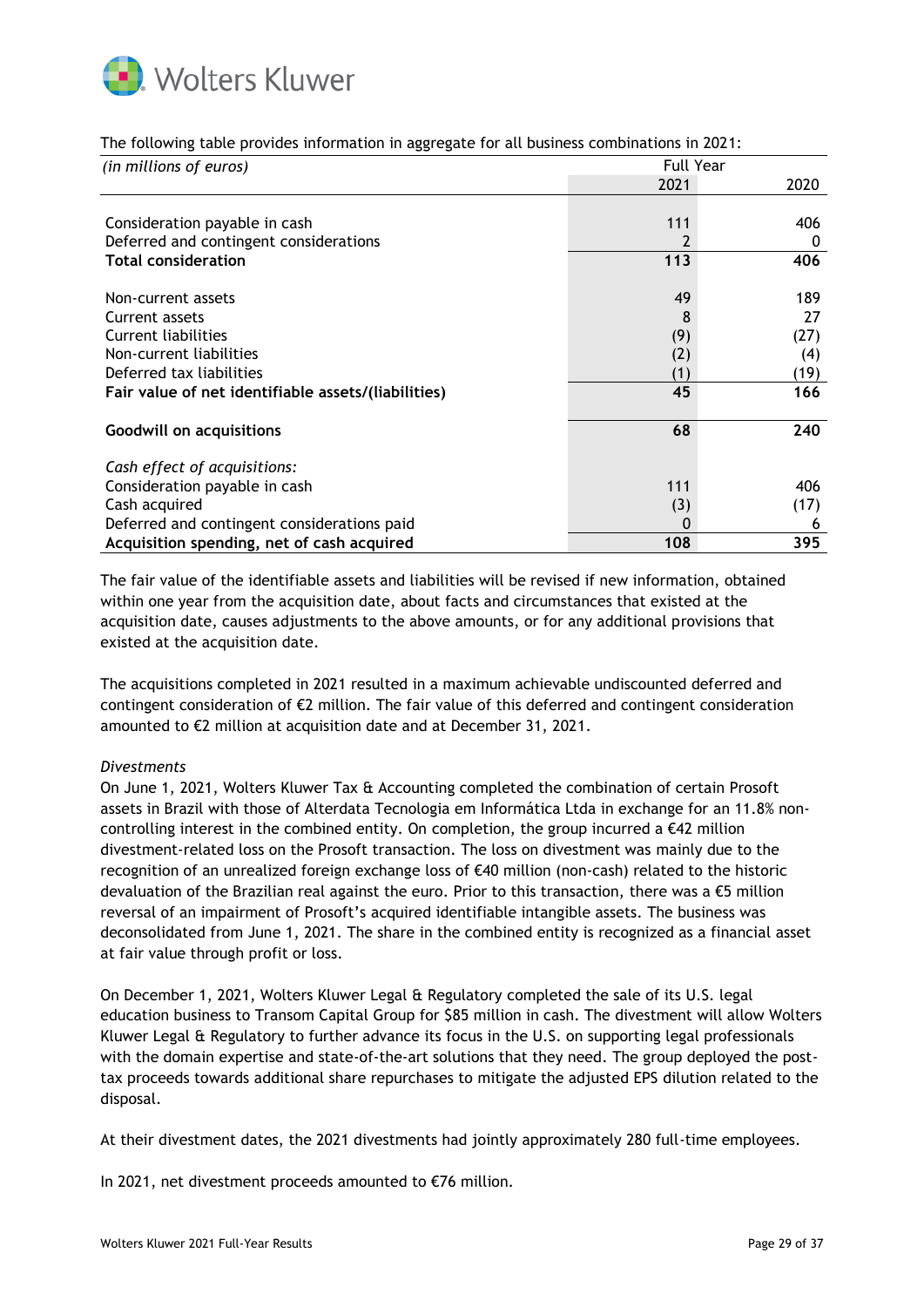

In 2020, net divestment proceeds amounted to €50 million and included the divestment of Belgian training assets, the sale of the minority stake in Logical Images, the divestment of certain German businesses, the sale of the investment in Medicom, the sale of ComplyTrack, the sale of the Flood Determinations Solution, and the sale of the French legal notices business Annonces & Formalités Légales.

| Divestment-related results on operations, equity-accounted investees, and financial assets |  |  |
|--------------------------------------------------------------------------------------------|--|--|
|                                                                                            |  |  |
|                                                                                            |  |  |

| (in millions of euros)                                                                                           | <b>Full Year</b> |                        |  |  |
|------------------------------------------------------------------------------------------------------------------|------------------|------------------------|--|--|
|                                                                                                                  | 2021             | 2020                   |  |  |
| Divestments of operations:<br>Consideration receivable in cash                                                   | 75               | 41                     |  |  |
| Financial assets at fair value through profit or loss<br>Deferred divestment consideration receivable            | 6                | $\mathbf{1}$           |  |  |
| <b>Consideration receivable</b>                                                                                  | 81               | 42                     |  |  |
| Non-current assets                                                                                               | 49               | 24                     |  |  |
| Current assets (incl. assets held for sale)                                                                      | 17               | 32                     |  |  |
| Current liabilities (incl. liabilities held for sale)                                                            | (8)              | (19)                   |  |  |
| Employee benefits                                                                                                |                  | (1)                    |  |  |
| Deferred tax assets/(liabilities)                                                                                | (7)              | (1)                    |  |  |
| Net identifiable assets/(liabilities)                                                                            | 51               | 35                     |  |  |
| Reclassification of foreign exchange gain/(loss) on loss of<br>control, recognized in other comprehensive income | (40)             |                        |  |  |
| Book profit/(loss) on divestments of operations                                                                  | (10)             | $\overline{7}$         |  |  |
| Divestment expenses                                                                                              | (8)              | (2)                    |  |  |
| Restructuring of stranded costs following divestments                                                            | (2)              | (4)                    |  |  |
| Divestment-related results, included in other gains and<br>(losses)                                              | (20)             | 1                      |  |  |
| Divestments of equity-accounted investees and financial assets:<br>Consideration receivable in cash              |                  | 17                     |  |  |
| Carrying value of equity-accounted investees                                                                     |                  |                        |  |  |
| Divestment-related results included in financing results                                                         | $\bf{0}$         | (10)<br>$\overline{7}$ |  |  |
|                                                                                                                  |                  |                        |  |  |
| Cash effect of divestments:<br>Consideration receivable in cash                                                  | 75               | 58                     |  |  |
| Cash included in divested operations                                                                             | 0                | (8)                    |  |  |
| Deferred divestment consideration receivable                                                                     |                  |                        |  |  |
| Receipts from divestments, net of cash disposed                                                                  | 76               | 50                     |  |  |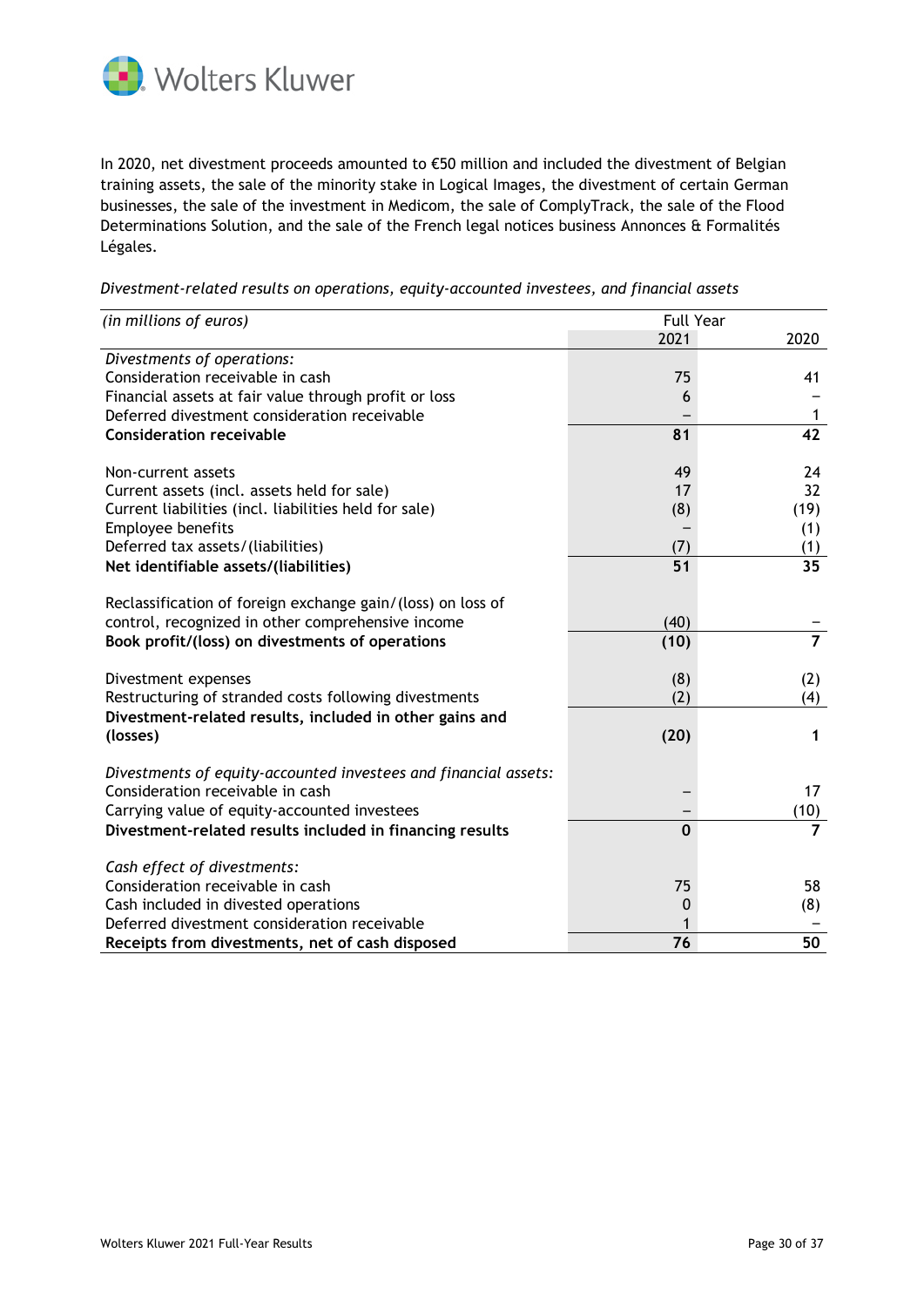

# Note 7 Assets/Liabilities Classified as Held for Sale

On December 9, 2021, Wolters Kluwer Legal & Regulatory announced that it has entered into exclusive discussion to sell its legal information businesses in France and Spain following receipt of a binding offer from Karnov Group. Upon completion of the transaction, the group would receive €120 million in cash for its assets. The intended divestment will sharpen the Legal & Regulatory division's focus on businesses where it has the strongest market positions and the best opportunities to drive future growth. Signing of a final agreement is conditional upon completion of the consultation with the European and French works councils. Completion of the transaction would be conditional upon antitrust approval in Spain and is expected during 2022. The French and Spanish legal information units to be sold employ approximately 650 FTEs.

```
Net assets classified as held for sale
```

| (in millions of euros)                                     | <b>Full Year</b> |      |
|------------------------------------------------------------|------------------|------|
|                                                            | 2021             | 2020 |
|                                                            |                  |      |
| Assets of disposal groups classified as held for sale      | 101              |      |
| Liabilities of disposal groups classified as held for sale | 74)              |      |
| Net assets classified as held for sale                     | 27               |      |

### *Assets and liabilities of disposal groups*

| (in millions of euros)                                    | <b>Full Year</b> |      |
|-----------------------------------------------------------|------------------|------|
|                                                           | 2021             | 2020 |
|                                                           |                  |      |
| Non-current assets                                        | 73               |      |
| Cash and cash equivalents                                 |                  |      |
| Other current assets                                      | 26               |      |
| Non-current liabilities                                   | (14)             |      |
| Current liabilities                                       | (60)             |      |
| Net assets of disposal groups classified as held for sale | 27               |      |

#### *Result of disposal groups*

The revenues, adjusted operating profit, and operating profit of the disposal groups, excluding the loss on remeasurement, can be specified as follows:

| (in millions of euros)    | <b>Full Year</b> |      |  |
|---------------------------|------------------|------|--|
|                           | 2021             | 2020 |  |
|                           |                  |      |  |
| Revenues                  | 85               | 85   |  |
| Adjusted operating profit | 11               | 12   |  |
| Operating profit          | 11               | 17   |  |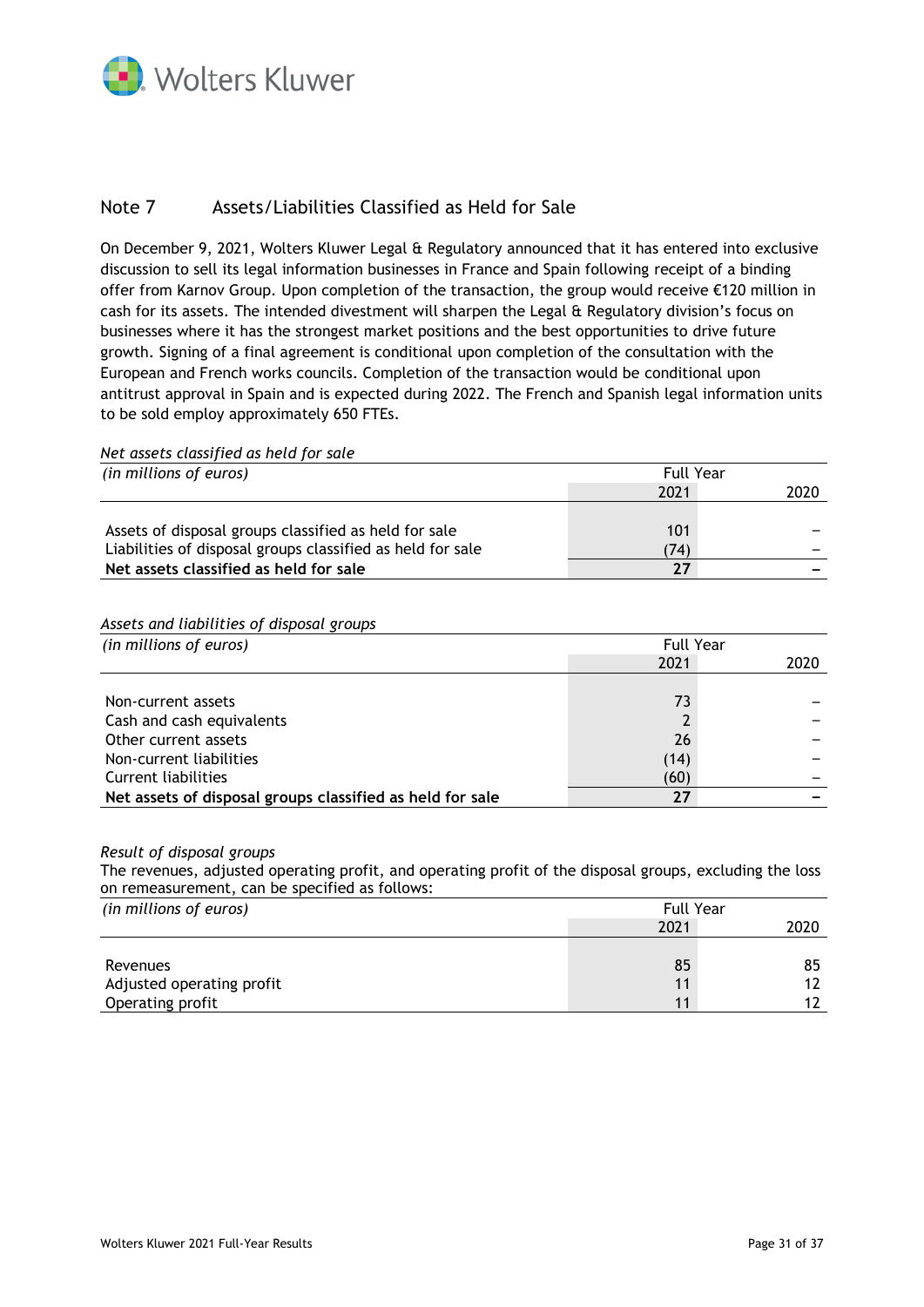

# Note 8 Net Debt

# *Reconciliation gross debt to net debt*

| (in millions of euros, unless otherwise stated) | December 31, | December 31, |
|-------------------------------------------------|--------------|--------------|
|                                                 | 2021         | 2020         |
|                                                 |              |              |
| <b>Bonds</b>                                    | 2,625        | 2,126        |
| Private placements                              | 153          | 157          |
| Other long-term debt                            | 10           | 9            |
| Deferred and contingent acquisition payments    | 1            | 0            |
| Derivative financial instruments                | 2            | 8            |
| Total long-term debt, excl. lease liabilities   | 2,791        | 2,300        |
|                                                 |              |              |
| Lease liabilities                               | 260          | 276          |
| Total long-term debt                            | 3,051        | 2,576        |
|                                                 |              |              |
| Borrowings and bank overdrafts                  | 9            | 459          |
| Short-term lease liabilities                    | 71           | 72           |
| Deferred and contingent acquisition payments    | 1            | 0            |
| Total short-term debt                           | 81           | 531          |
|                                                 |              |              |
| Gross debt                                      | 3,132        | 3,107        |
|                                                 |              |              |
| Minus:                                          |              |              |
| Cash and cash equivalents                       | (1,001)      | (723)        |
| Deferred divestment consideration               |              | (1)          |
| Derivative financial instruments:               |              |              |
| Current receivable                              |              | 0            |
| Net debt                                        | 2,131        | 2,383        |
|                                                 |              |              |
| Net-debt-to-EBITDA ratio                        | 1.4          | 1.7          |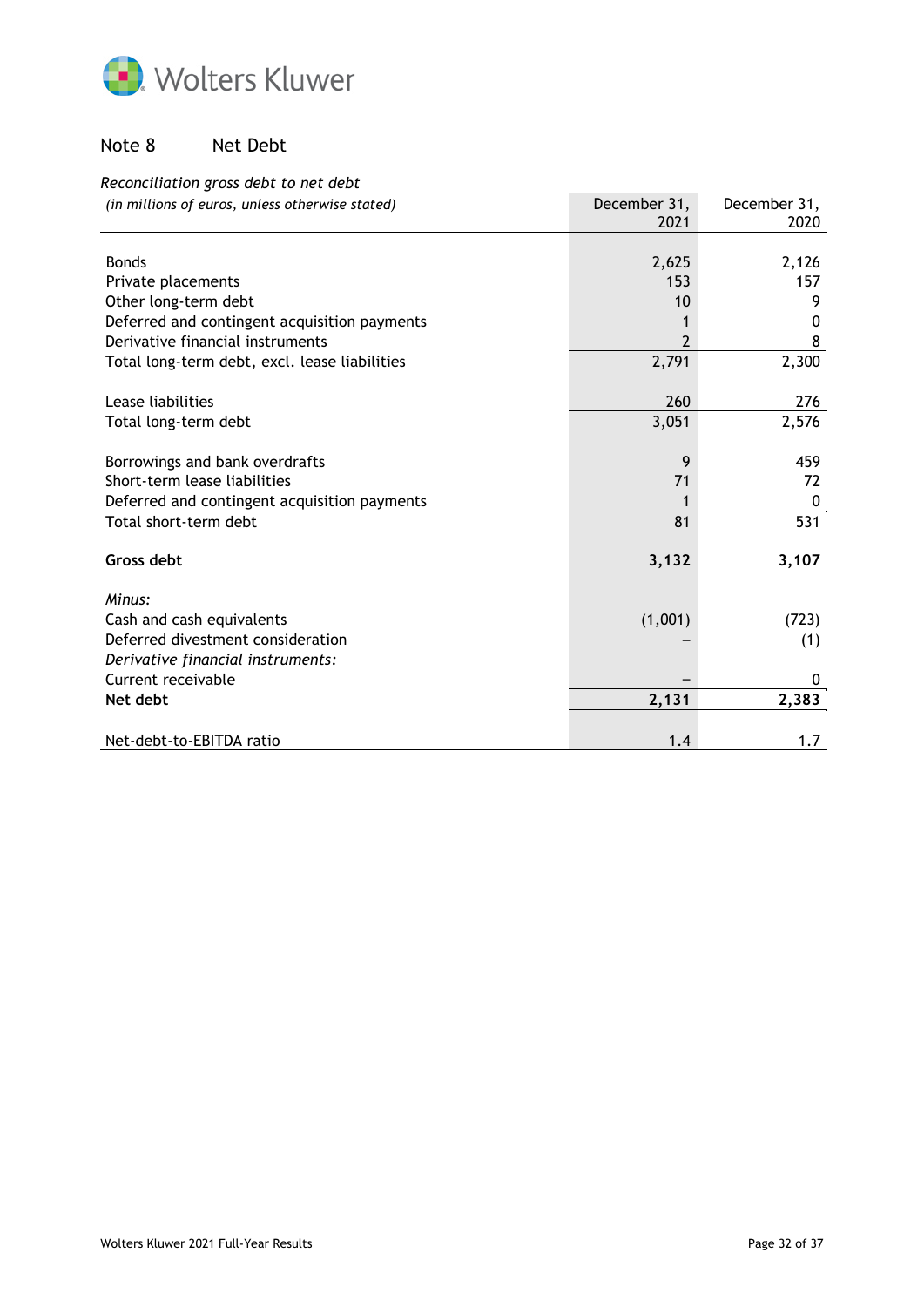

# Note 9 Equity, Dividends, and LTIP

In 2021, the group executed a share buyback of €410 million, consisting of 5.0 million ordinary shares at an average share price of €82.62 (2020: €350 million, or 5.1 million shares at an average share price of €68.41).

Repurchased shares are added to and held as treasury shares. Part of the shares held in treasury are retained and used to meet future obligations under share-based incentive plans. In 2021, the group used 0.7 million shares held in treasury for the vesting of the LTIP grant 2018-20.

On September 10, 2021, the company cancelled 5.0 million treasury shares as approved by shareholders at the Annual General Meeting in April 2021 (2020: 5.5 million shares). Following the share cancellation, the number of issued ordinary shares is 262.5 million, of which 4.3 million are held in treasury as at December 31, 2021.

The 2020 dividend of €1.36 per share amounting to €357 million (2019 dividend: €315 million) was fully distributed in cash. This 2020 dividend was paid in two parts, an interim dividend of €124 million in the second half of 2020 and a final dividend of €233 million in the first half of 2021.

As announced on February 21, 2021, the Supervisory Board and Executive Board of Wolters Kluwer resolved to distribute an interim dividend for the year 2021 at 40% of the prior year's total dividend, or €0.54 per ordinary share. This interim dividend of €140 million was paid on September 23, 2021.

The LTIP 2018-20 vested on December 31, 2020. On Total Shareholder Return (TSR), Wolters Kluwer ranked fourth relative to the peer group of 15 companies, resulting in a payout of 125% of the conditional base number of shares awarded to the Executive Board and senior management. The EPSrelated shares resulted in a payout of 135%. A total number of 705,214 shares were released on February 25, 2021. At that date, the volume-weighted average price of Wolters Kluwer N.V. shares was €64.9899.

The LTIP 2019-21 vested on December 31, 2021. On Total Shareholder Return (TSR), Wolters Kluwer ranked fourth relative to the peer group of 15 companies, resulting in a payout of 125% of the conditional base number of shares awarded to the Executive Board and senior management. The EPSrelated shares resulted in a payout of 150%. The shares will be released on February 24, 2022. The volume-weighted average price of the shares released will be based on the average exchange price of the shares traded on Euronext Amsterdam N.V. on February 24, 2022, the first day following the company's publication of its annual results.

Under the 2020-22 LTIP grant, 448,223 shares were conditionally awarded to the Executive Board and other senior managers in the year 2020. In 2020 and 2021, a total of 4,733 and 43,880 shares were forfeited, respectively.

Under the 2021-23 LTIP grant, 456,649 shares were conditionally awarded to the Executive Board and other senior managers in the year 2021. In 2021, a total of 26,245 shares were forfeited.

At December 31, 2021, the Executive Board jointly held 412,167 shares (2020: 498,767 shares), of which 372,131 shares (2020: 462,131 shares) were held by Ms. McKinstry and 40,036 shares (2020: 36,636) by Mr. Entricken.

At December 31, 2021, Mrs. A.E. Ziegler holds 1,894 American Depositary Receipts of shares of the company (2020: none of the Supervisory Board members owned shares).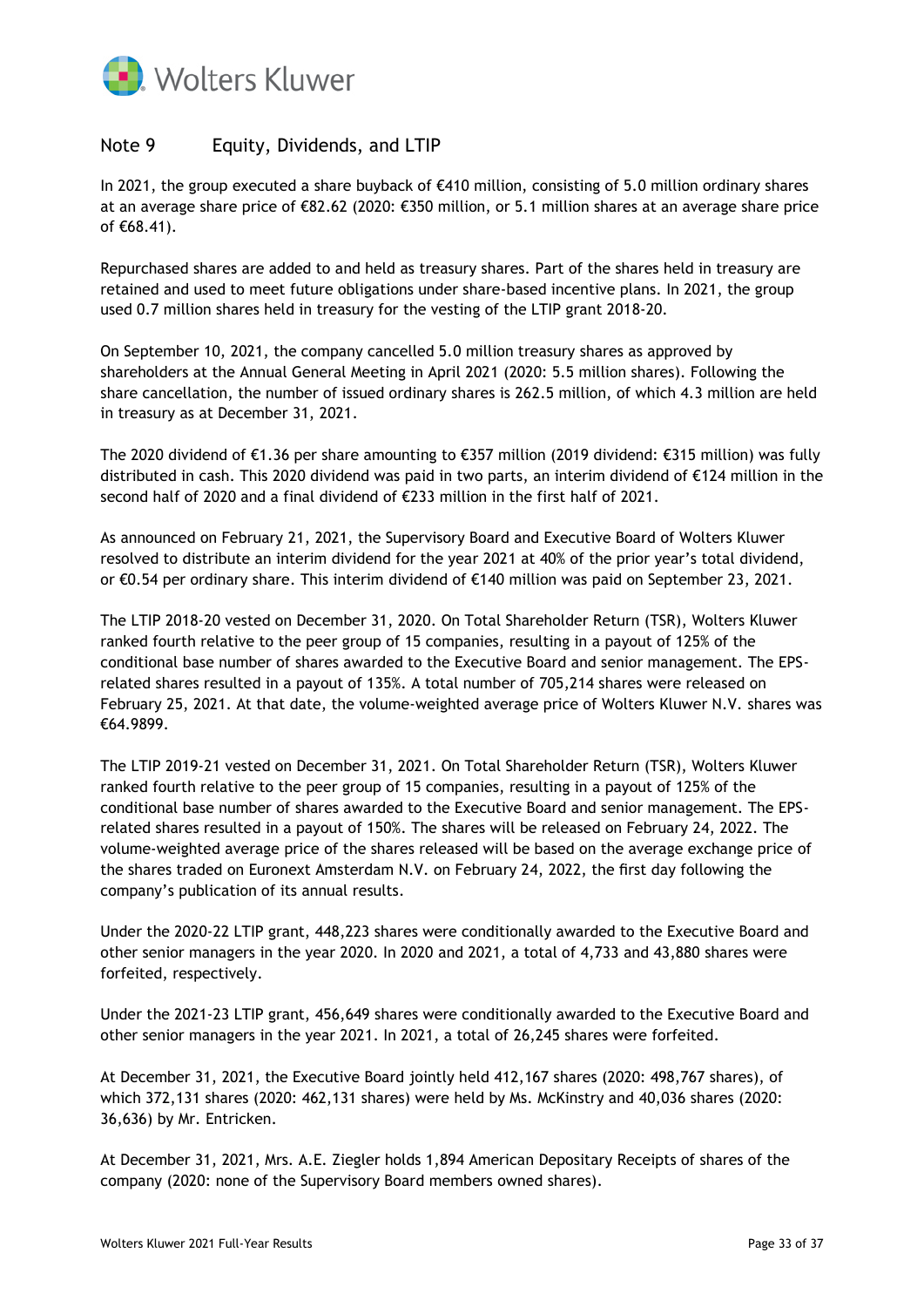

# Note 10 Events after Balance Sheet date

Subsequent events were evaluated up to February 22, 2021, which is the date the consolidated financial statements were authorized for issuance by the Executive Board and Supervisory Board. There are no events to report.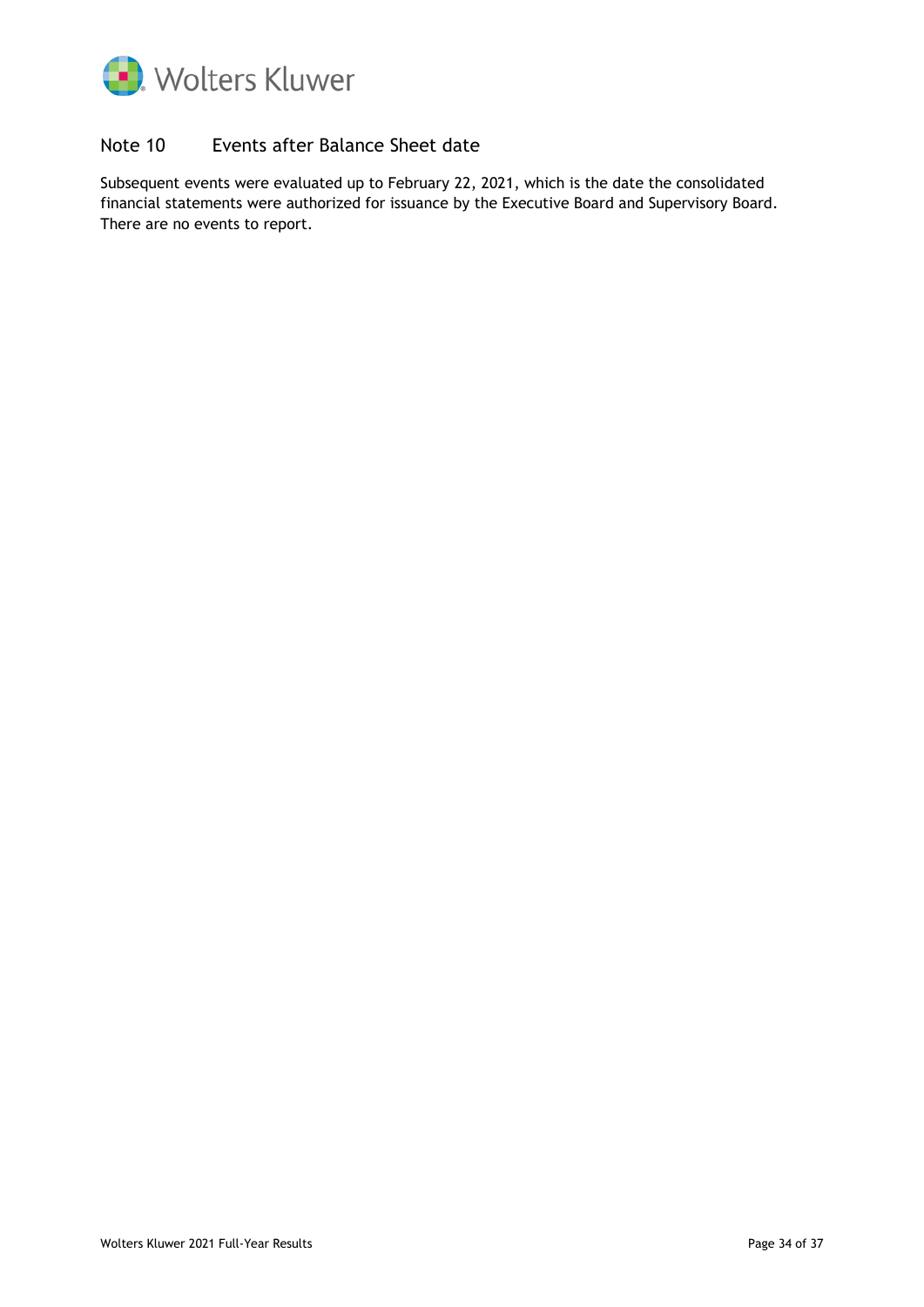

| $\epsilon$ million (unless otherwise stated) |       |       |         | Change:                    |          |
|----------------------------------------------|-------|-------|---------|----------------------------|----------|
|                                              | 2021  | 2020  | Organic | Acquisition/<br>Divestment | Currency |
| <b>Health</b>                                |       |       |         |                            |          |
| Revenues                                     | 1,234 | 1,193 | 82      |                            | (41)     |
| Adjusted operating profit                    | 360   | 343   | 32      |                            | (15)     |
| Adjusted operating profit margin             | 29.2% | 28.7% |         |                            |          |
| Tax & Accounting                             |       |       |         |                            |          |
| Revenues                                     | 1,510 | 1,431 | 83      | 16                         | (20)     |
| Adjusted operating profit                    | 430   | 431   | (1)     | 9                          | (9)      |
| Adjusted operating profit margin             | 28.4% | 30.1% |         |                            |          |
| Governance, Risk & Compliance                |       |       |         |                            |          |
| Revenues                                     | 1,139 | 1,074 | 67      | 39                         | (41)     |
| Adjusted operating profit                    | 351   | 313   | 41      | 12                         | (15)     |
| Adjusted operating profit margin             | 30.8% | 29.1% |         |                            |          |
| Legal & Regulatory                           |       |       |         |                            |          |
| Revenues                                     | 888   | 905   | 27      | (36)                       | (8)      |
| Adjusted operating profit                    | 121   | 97    | 36      | (10)                       | (2)      |
| Adjusted operating profit margin             | 13.6% | 10.7% |         |                            |          |
| Corporate                                    |       |       |         |                            |          |
| Adjusted operating profit                    | (57)  | (60)  | 3       |                            | 0        |
| <b>Wolters Kluwer</b>                        |       |       |         |                            |          |
| Revenues                                     | 4,771 | 4,603 | 259     | 19                         | (110)    |
| Adjusted operating profit                    | 1,205 | 1,124 | 111     | 11                         | (41)     |
| Adjusted operating profit margin             | 25.3% | 24.4% |         |                            |          |

# Appendix 1 Divisional Supplemental Information – Year ended December 31

Note: Acquisition/divestment column includes the contribution from 2021 and 2020 acquisitions before these became organic (12 months from their acquisition date), the impact of 2021 and 2020 divestments, and the effect of asset transfers between divisions, if any.

# Appendix 2 Revenues by Media Format – Year ended December 31

| $\epsilon$ million (unless otherwise stated) | 2021  | 2020  |       | д сс  | Δ OG   |
|----------------------------------------------|-------|-------|-------|-------|--------|
| Digital                                      | 3,930 | 3,736 | $+5%$ | $+8%$ | $+6%$  |
| <b>Services</b>                              | 460   | 454   | $+1%$ | $+5%$ | $+10%$ |
| Print                                        | 381   | 413   | $-8%$ | $-7%$ | $-4%$  |
| <b>Total revenues</b>                        | 4.771 | 4.603 | +4%   | +6%   | $+6%$  |

∆: % Change; ∆ CC: % Change in constant currencies (€/\$ 1.14); ∆ OG: % Organic growth. Services includes legal representation, consulting, training, events, and other services.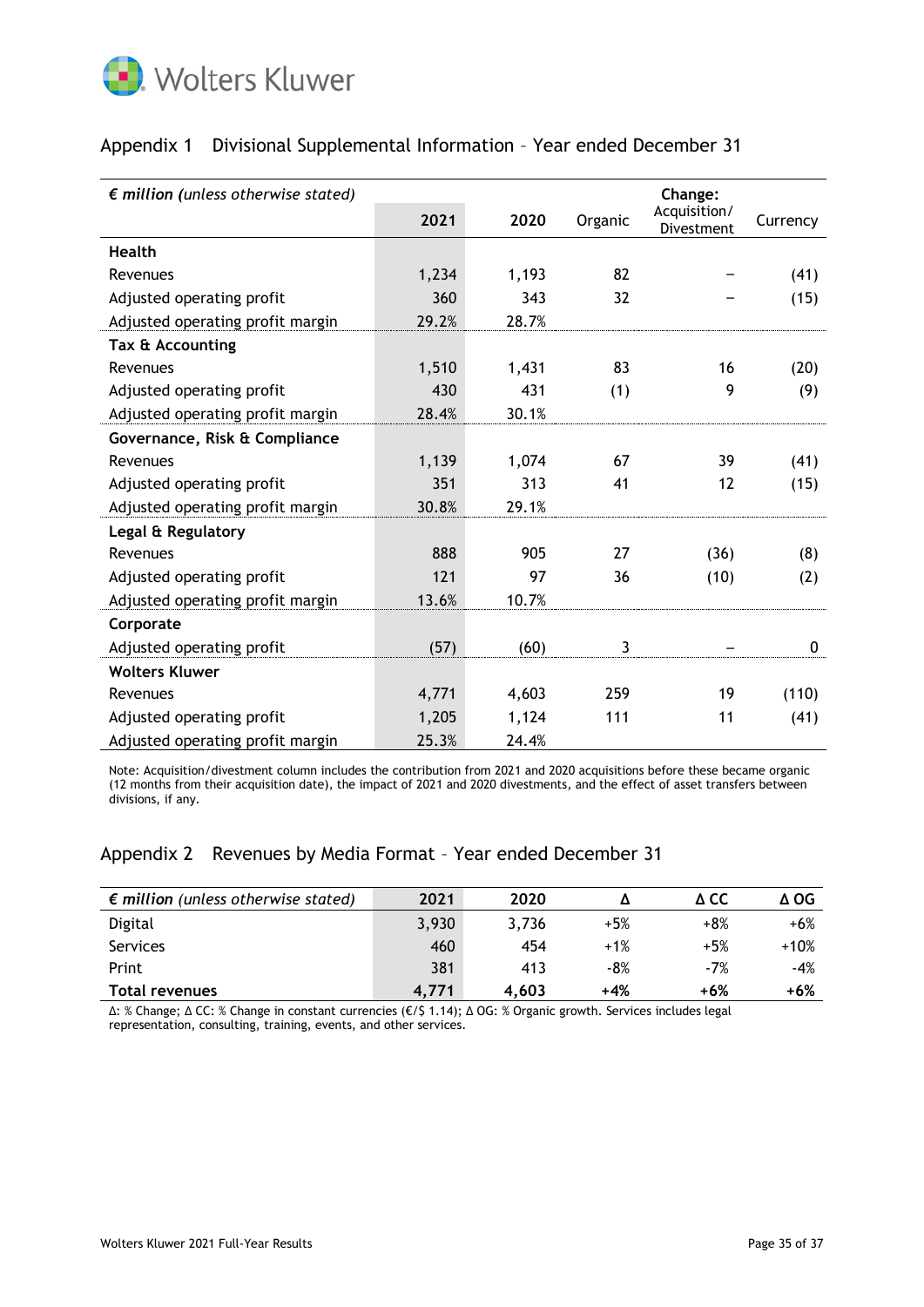

# Appendix 3 Divisional Revenues by Type – Year ended December 31

| $\epsilon$ million (unless otherwise stated) | 2021  | 2020  | Δ      | $\Delta$ CC | ∆ OG   |
|----------------------------------------------|-------|-------|--------|-------------|--------|
| <b>Health</b>                                |       |       |        |             |        |
| Digital and service subscription             | 962   | 929   | $+4%$  | $+7%$       | $+7%$  |
| Print subscription                           | 44    | 46    | $-5%$  | $-1%$       | $-1%$  |
| Other recurring                              | 106   | 111   | $-5%$  | $-3%$       | $-3%$  |
| <b>Total recurring revenues</b>              | 1,112 | 1,086 | $+2%$  | $+6%$       | $+6%$  |
| Print books                                  | 48    | 47    | $+3%$  | $+4%$       | $+4%$  |
| Other non-recurring                          | 74    | 60    | $+24%$ | $+29%$      | $+29%$ |
| <b>Total Health</b>                          | 1,234 | 1,193 | $+3%$  | $+7%$       | $+7%$  |
| Tax & Accounting                             |       |       |        |             |        |
| Digital and service subscription             | 1,161 | 1,098 | $+6%$  | $+7%$       | $+7%$  |
| Print subscription                           | 20    | 23    | $-11%$ | $-11%$      | $-11%$ |
| Other recurring                              | 132   | 136   | $-3%$  | $+1%$       | $+1%$  |
| <b>Total recurring revenues</b>              | 1,313 | 1,257 | $+4%$  | $+6%$       | $+6%$  |
| Print books                                  | 21    | 23    | $-7%$  | $-7%$       | $-7%$  |
| Other non-recurring                          | 176   | 151   | $+16%$ | $+16%$      | $+8%$  |
| <b>Total Tax &amp; Accounting</b>            | 1,510 | 1,431 | $+6%$  | $+7%$       | $+6%$  |
| Governance, Risk & Compliance                |       |       |        |             |        |
| Digital and service subscription             | 669   | 619   | $+8%$  | $+12%$      | $+6%$  |
| <b>Total recurring revenues</b>              | 669   | 619   | $+8%$  | $+12%$      | $+6%$  |
| LS transactional                             | 266   | 228   | $+17%$ | $+21%$      | $+21%$ |
| FS transactional                             | 109   | 129   | $-16%$ | $-11%$      | $-11%$ |
| Other non-recurring                          | 95    | 98    | $-3%$  | $-2%$       | $-3%$  |
| Total Governance, Risk & Compliance          | 1,139 | 1,074 | $+6%$  | $+10%$      | $+6%$  |
| Legal & Regulatory                           |       |       |        |             |        |
| Digital and service subscription             | 605   | 572   | $+6%$  | $+7%$       | $+9%$  |
| Print subscription                           | 93    | 113   | $-18%$ | $-17%$      | $-13%$ |
| Other recurring                              | 18    | 33    | $-44%$ | $-42%$      | $+2%$  |
| <b>Total recurring revenues</b>              | 716   | 718   | 0%     | $+1%$       | $+5%$  |
| Print books                                  | 77    | 80    | $-4%$  | $-3%$       | $+3%$  |
| Other non-recurring                          | 95    | 107   | $-11%$ | $-11%$      | -9%    |
| <b>Total Legal &amp; Regulatory</b>          | 888   | 905   | $-2%$  | $-1%$       | $+3%$  |
| <b>Total Wolters Kluwer</b>                  |       |       |        |             |        |
| Digital and service subscription             | 3,397 | 3,218 | $+6%$  | $+8%$       | $+7%$  |
| Print subscription                           | 157   | 182   | $-14%$ | $-13%$      | $-10%$ |
| Other recurring                              | 256   | 280   | $-9%$  | $-5%$       | 0%     |
| <b>Total recurring revenues</b>              | 3,810 | 3,680 | +4%    | $+6%$       | $+6%$  |
| Print books                                  | 146   | 150   | $-2%$  | $-2%$       | $+1%$  |
| LS transactional                             | 266   | 228   | $+17%$ | $+21%$      | $+21%$ |
| FS transactional                             | 109   | 129   | $-16%$ | $-11%$      | $-11%$ |
| Other non-recurring                          | 440   | 416   | $+6%$  | $+7%$       | $+4%$  |
| <b>Total revenues</b>                        | 4,771 | 4,603 | $+4%$  | $+6%$       | +6%    |

∆: % Change; ∆ CC: % Change in constant currencies (€/\$ 1.14); ∆ OG: % Organic growth. Note: Other non-recurring revenues include license & implementation fees.